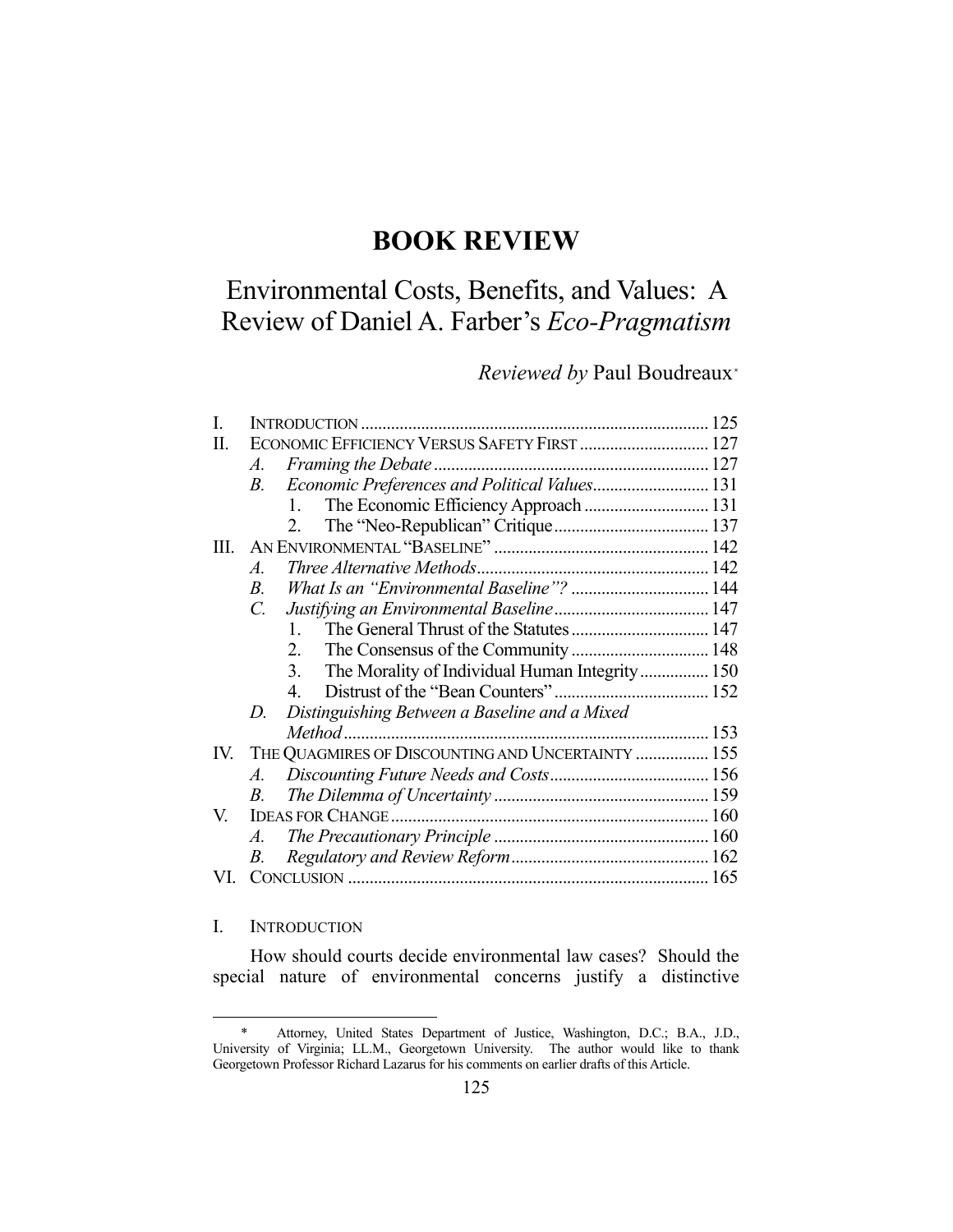approach? In his new book, *Eco-Pragmatism*, 1 Professor Daniel A. Farber argues that cases should be decided from "an environmental baseline."2 His pragmatic approach includes both the cost-benefit balance of economic analysis and a recognition that the nation has made a special commitment to environmental protection.<sup>3</sup> "To the extent feasible without incurring costs grossly disproportionate to any benefit," Farber concludes, "the government should eliminate significant environmental risks."<sup>4</sup>

 Farber seeks a détente between the principles of economic efficiency<sup>5</sup> and environmentalism.<sup>6</sup> Indeed, probably the strongest attribute of *Eco-Pragmatism* is its fair exposition of the intellectual theories behind the poles of the debate, which are too rarely provided in the worlds of environmental and economic polemics. Environmentalists are encouraged to ponder the power and fairness of cost-benefit analysis. The argument is powerful that a regulation does not truly serve the public welfare if it harms the individual welfare rather than fostering it. On the other side, Farber explores many of the flaws in traditional economic study.<sup>7</sup> A host of potential environmental values do not fit easily into most cost-benefit analyses. Economics is not misguided; rather, the cost-benefit framework is not broad enough to recognize some values that only government can nourish.

 And yet, Farber's suggested middle ground often appears to be just as crumbly at the edges. Take his summary conclusion that government should "eliminate significant environmental risks," except when it will not incur "disproportionate cost."<sup>8</sup> It is not clear that this test would be so different than one that instructed government to enforce traditional private property rights in order to foster economic growth, to the extent that they do not create excessive environmental risks. Does it matter which factor, risk or wealth, we make the baseline command and which we make the condition subsequent? In addition, Farber fails to explore fully the practical applications of his proposed environmental baseline, which is the center of his work. At times, he appears to argue for reallocating legal

 <sup>1.</sup> DANIEL A. FARBER, ECO-PRAGMATISM: MAKING SENSIBLE ENVIRONMENTAL DECISIONS IN AN UNCERTAIN WORLD (Chicago: Univ. of Chi. Press 1999).

 <sup>2.</sup> *Id.* at 93.

 <sup>3.</sup> *See id.* at 114-23.

 <sup>4.</sup> *Id.* at 131.

 <sup>5.</sup> *See id.* at 39-49.

 <sup>6.</sup> *See id.* at 51-69, 104-06.

 <sup>7.</sup> *See id.* at 35-70.

 <sup>8.</sup> *Id.* at 131-32.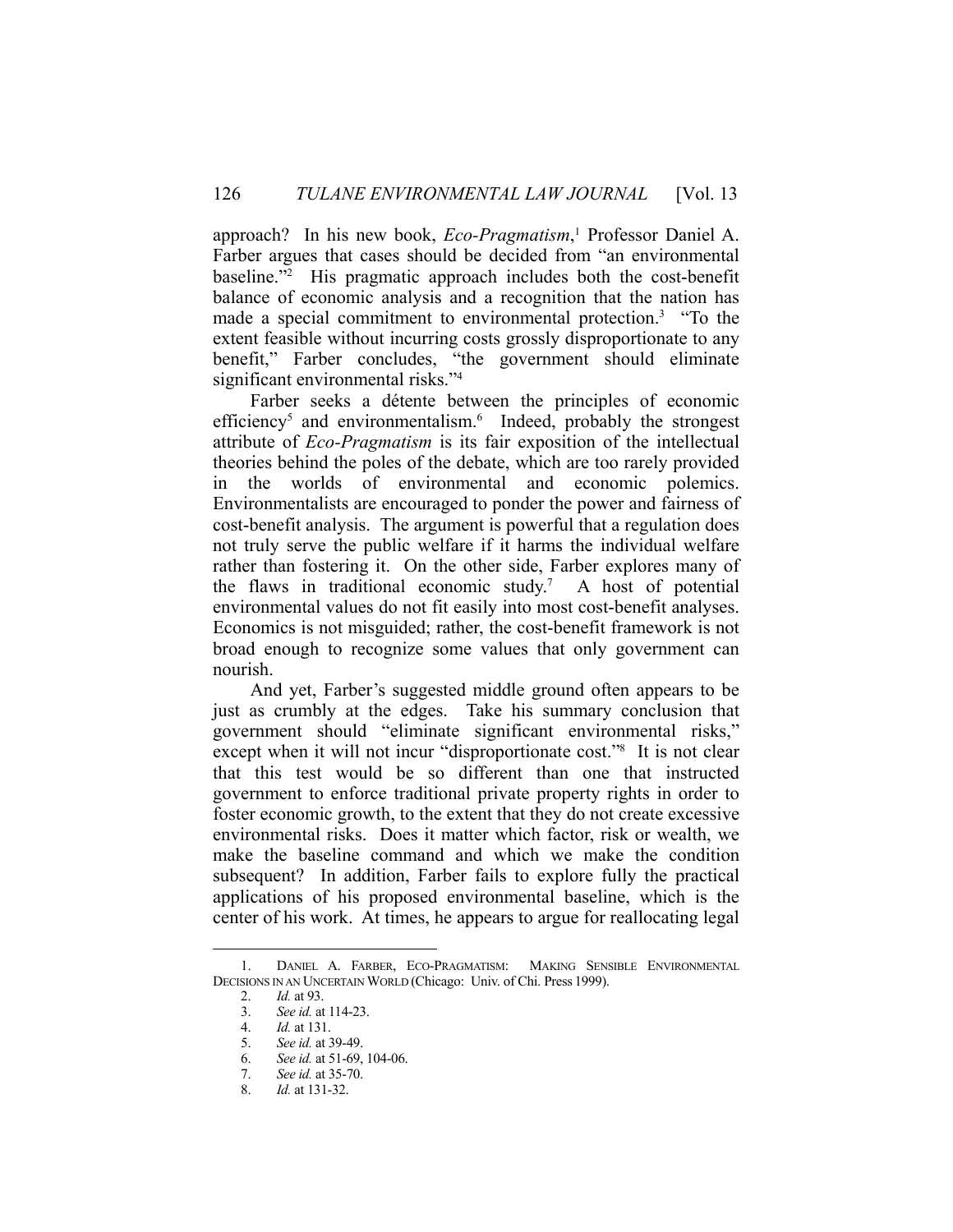presumptions, at other times, for altering judges' mindsets, and in other instances, for fostering public faith in the legal system.<sup>9</sup> Finally, his administrative proposals, which extol the benefits of insulation from political and public pressures, are decidedly undemocratic. This is surprising, considering that much of his justification for an environmental baseline is the purported need for widespread public support of environmental decisions.

 *Eco-Pragmatism* suffers from an abundance of Polonius-like admonitions: law is encouraged to judge all the factors, consider all options, think about the long-term but concentrate on the short, be flexible, and be prepared for change. In these prescriptions *Eco-Pragmatism* is unobjectionable but unexceptional. Its reach is also limited by a nearly single-minded focus on the risks of potentially fatal pollution to the exclusion of other aspects of environmental law.

 Much of this critique, however, is perhaps unfair to a pragmatist such as Farber. A pragmatist's job is not to provide full and convincing arguments of any one pole. The polemicist's job is easier, in that he or she is free to linger on every point, to turn up the flame of advocacy to its highest setting, and to dismiss or ignore unpleasant points on the opposing side. The pragmatist must be more mundane. He cannot persuade with fire and passion; he must be able to point out the excesses in each argument, and convince the reader that a less colorful middle path makes sense. In this test Farber succeeds. *Eco-Pragmatism* should make true believers on either side stop and question, at least for awhile, the solidity of their cause.

#### II. ECONOMIC EFFICIENCY VERSUS SAFETY FIRST

#### *A. Framing the Debate*

 Farber frames the debate in environmental law as one of "economics versus politics."10 It can also be characterized as cost-

 <sup>9.</sup> *See id.* at 201-02.

 <sup>10.</sup> *Id.* at 35-69. Because Farber seems to assume that the outcome of the political process will be more environmentally oriented than the outcome of economic analysis, he makes environmentalism and politics virtually synonymous. This is disconcerting. As any committed environmentalist could attest, there are times in which politics do not lead to an environmentally oriented outcome. Indeed, sometimes economic analysis would point to a more environmentally oriented outcome than would the political process, which is shaped by money and influence. Consider, for example, the failure in the early 1990s of Interior Secretary Bruce Babbitt's efforts to reform federal land regulations in order to make grazing policies more environmentally sensitive and more economically efficient. *See, e.g.*, Louis Jacobson, *A Baaad Patch for Sheep Farming,* NAT'L J., Feb. 21, 1998; Karl N. Arruda & Christopher Watson, *The Rise and Fall of Grazing Reform*, 32 LAND & WATER L. REV. 413, 415 (1997). Indeed, because Farber concludes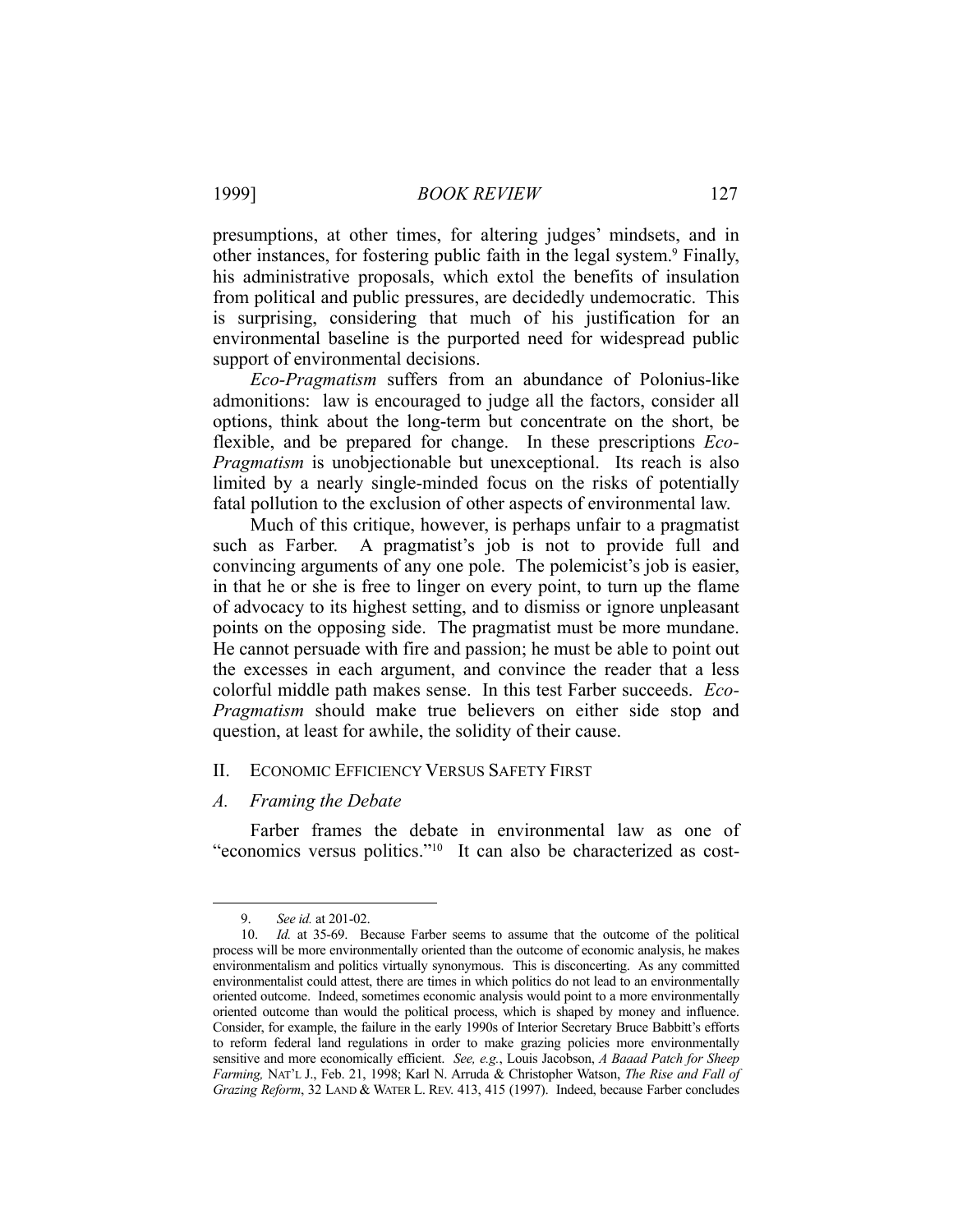benefit analysis versus neo-republicanism, or market preferences versus collective values. As befits a good pragmatist, Farber provides a dispassionate and even-handed explication of these competing approaches to environmental law. His prose is respectful of each camp, and he draws the reader to insights from both sides. With a few exceptions, the book treats environmental law as being the legal debate over potentially deadly pollutants of air, land, and water, as opposed to the regulation and protection of natural resources.

 How should law and society make the unavoidable trade-off between protection from pollution and the costs of abatement, especially in cases in which uncertainty clouds the law's ability to locate a just and efficient solution? Farber employs the example of *Reserve Mining Co. v. EPA*,<sup>11</sup> a long-running and instructive dispute from Farber's home state of Minnesota. The Reserve Mining Company, which helped maintain northern Minnesota as one of the world's leading producers of iron ore, was one of the Duluth area's largest employers from the  $1940s$  into the  $1970s$ <sup>12</sup> Part of its operation involved dumping tons of "tailings," which are mostly rock and dirt, directly into Lake Superior.<sup>13</sup> In 1972, the United States Environmental Protection Agency (EPA), along with Minnesota and other states, sued the company for violations of the Federal Water Pollution Control Act, other environmental statues, and the commonlaw tort of nuisance.<sup>14</sup>

 The plaintiffs first had hoped to pin their case on unclear claims of ecological damage caused by the massive tailings, which exceeded all of the sediment dumped into the lake by its tributaries.<sup>15</sup> Farber recounts the dramatic turn of events in 1973, when EPA scientists found asbestos fibers in a sample of Duluth's drinking water.<sup>16</sup> The development caused a panic in Duluth and transformed the action into a crusade to protect public health and safety.17

 The stakes were dramatic, as they are in many big environmental cases. The plaintiffs alleged that the dumping risked the lives of

that law should adopt an environmental baseline, it might have been useful for him to refer to "environmentalism" as the opposition to economics. *See* FARBER, *supra* note 1, at 93.

 <sup>11. 514</sup> F.2d 492 (8th Cir. 1975), *aff'g in part* 380 F. Supp. 11 (D. Minn. 1974).

 <sup>12.</sup> *See* FARBER, *supra* note 1, at 16-17.

 <sup>13.</sup> *See Reserve Mining Co.*, 514 F.2d at 500.

 <sup>14.</sup> *See id.* at 501.

 <sup>15.</sup> *See* FARBER, *supra* note 1, at 21.

 <sup>16.</sup> *See id.*

 <sup>17.</sup> *See id.* Asbestos, which is a group of minerals, was known to cause cancer when inhaled. *See id.* at 20-22.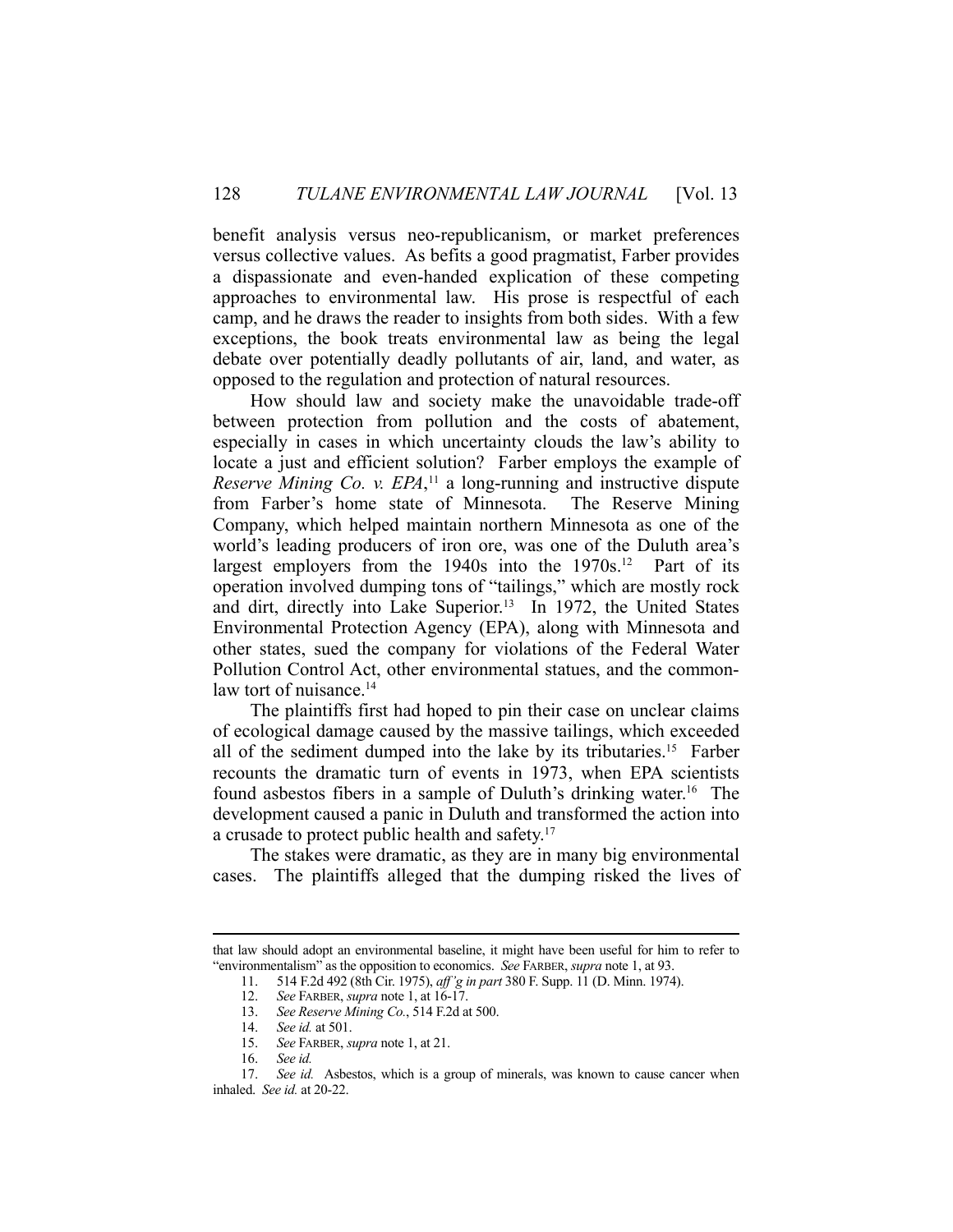1999] *BOOK REVIEW* 129

citizens of the Lake Superior region.<sup>18</sup> As a counter-argument, the company claimed that it would have to spend at least \$200 million to create an alternative disposal method, with no guarantee of continued operation if the court enjoined the lake dumping.19

 Farber relies on *Reserve Mining* to highlight what he regards as the overarching question of uncertainty in environmental law.<sup>20</sup> Most of the fundamental questions of scientific fact were unresolved. Science could not determine conclusively whether drinking asbestos, as opposed to inhaling it, was a serious threat to health.<sup>21</sup> Science could not resolve conclusively how much asbestos was in Duluth's drinking water, as samples differed widely.<sup>22</sup> And science could not determine whether the asbestos had already caused any deaths in Duluth, because it was nearly impossible to pick out one prospective cause of death among the cacophonous "noise" of myriad potential factors.23 Meanwhile, the mining company claimed that the asbestos was a natural component of the lake and was not generated by the tailings at all.<sup>24</sup> In the face of this uncertainty, and after a trial that lasted 139 days, the United States District Court for the District of Minnesota chose the safest action in terms of public health: The court ordered Reserve Mining to stop dumping its tailings into Lake Superior.<sup>25</sup> On appeal, the Eighth Circuit, after taking the district court to task for many of its conclusions, affirmed the key aspects of the trial court's conclusion that safety is paramount.<sup>26</sup>

 The aftermath of the litigation was nearly as contentious. The trial judge chafed at the appellate court's decision to order a slow phase-out of the lake dumping, as opposed to an immediate halt.<sup>27</sup> Millions were spent by the company in the late 1970s as part of a conversion to a safer land disposal process, but at the same time, a down-turn in the steel business nationwide threatened Reserve Mining's entire operation.28 By the 1980s, the once massive Reserve Mining operation had been sold and was a mere shadow of its former

 <sup>18.</sup> *See id.* at 31-32.

 <sup>19.</sup> *See id.* Indeed, the company essentially closed its operations for a number of reasons in the 1980s. *See id.*

 <sup>20.</sup> *See id.* at 33-34.

 <sup>21.</sup> *See* Reserve Mining Co. v. EPA, 514 F.2d 492, 514-20 (8th Cir. 1975).

 <sup>22.</sup> *See id.* at 516 & n.48.

 <sup>23.</sup> *See* FARBER, *supra* note 1, at 21-28.

 <sup>24.</sup> *See Reserve Mining Co.,* 514 F.2d at 501-02.

 <sup>25.</sup> *See id.* at 21-29; Reserve Mining Co. v. EPA*,* 380 F. Supp. 11 (D. Minn. 1974).

<sup>25.</sup> *See id.* at 21-29; Reserve Mining Co. v. El<br>26. *See Reserve Mining Co.*, 514 F.2d at 492.

 <sup>27.</sup> *See* FARBER, *supra* note 1, at 30-31.

 <sup>28.</sup> *See id.* at 31.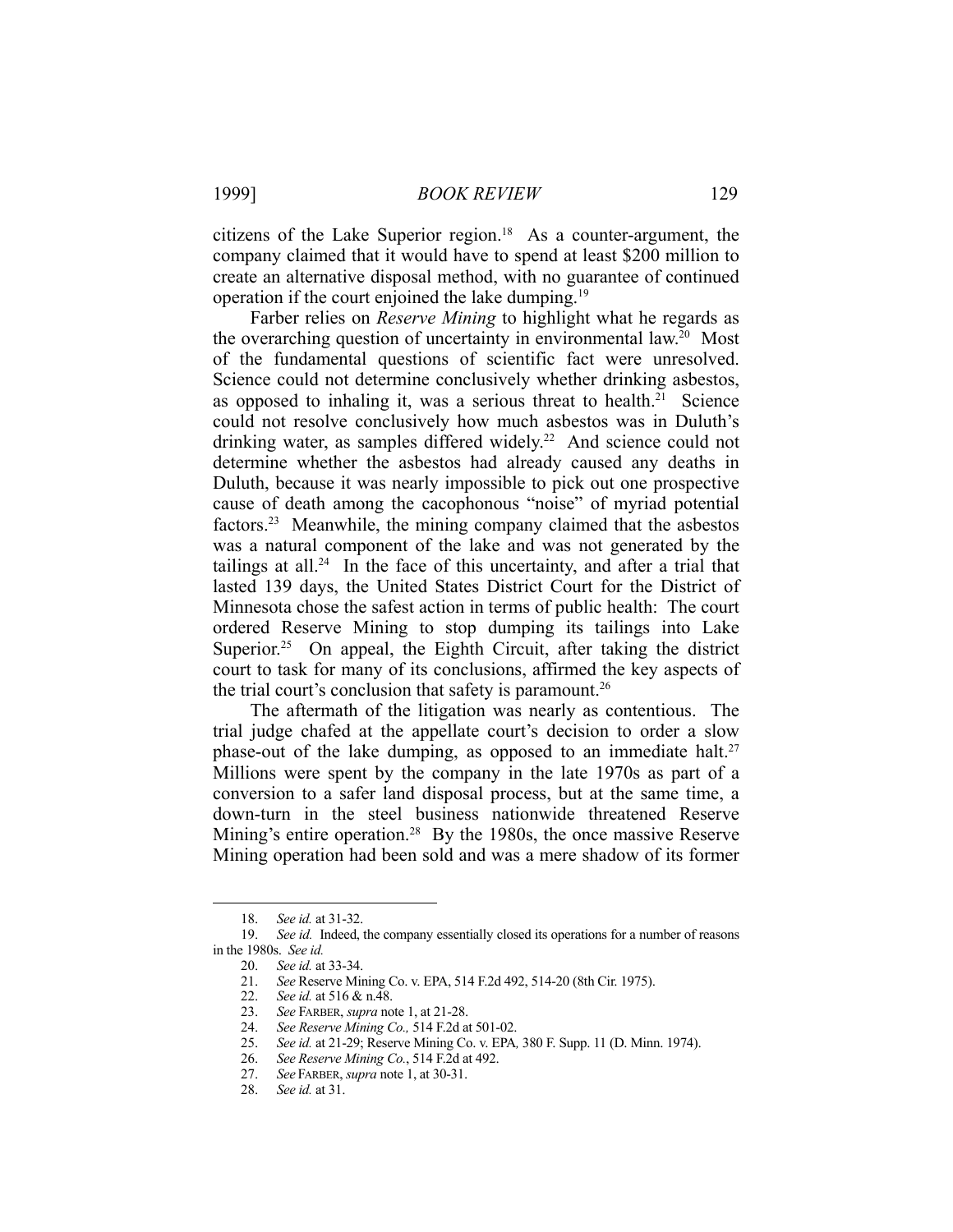self.<sup>29</sup> Just as scientific studies could not determine conclusively whether the dumping caused a significant threat to health, it was unclear whether the legal rulings—as opposed to the "noise" of other economic factors—caused the demise of Reserve Mining and the loss of hundreds of jobs in the Duluth area.<sup>30</sup> No easy lessons can be learned.

 For many observers, the answer to the question of "costs or safety" would seem to be fairly simple, if not always pleasant to enforce: Human health and safety should come first. Plainly, however, this is not always so. There are many potential ways that society could engender greater public safety, such as requiring a standard weight for new automobiles or shutting down entire polluting industries, yet we refuse to choose them because of the cost. Indeed, Farber underestimates the complexity of the question by his exclusive focus on pollution that risks death.<sup>31</sup> What about less drastic forms of degradation? Every day, people arguably suffer health damage in Los Angeles and Houston because of the noxious stew in the air, and yet we hesitate to impose upon society the painful costs of drastic steps to decrease smog.<sup>32</sup> It is one thing for a court to order a single mining company to spend millions to dispose of tailings in a safer manner; it is another thing to impose costs more directly on millions of Americans.

 Moreover, no easy solution is found by arguing that corporations should never risk health and safety by polluting. Current environmental laws permit tons of pollutants to enter water and air every day, because, as a nation, we do not judge pollution so harshly that we are willing to give up our entire way of life to eliminate it.<sup>33</sup> Trade-offs are necessary. Creating a balance between the benefits obtained by activities that pollute and the benefits of health and safety is the pragmatist's goal.

<u>.</u>

 <sup>29.</sup> *See id*. at 31-33.

 <sup>30.</sup> *See id.*

 <sup>31.</sup> *See id.* at 70-92.

 <sup>32.</sup> *See* Michael Gardner, *Oops! Car Pollution Worse Than Thought*, SAN DIEGO UNION-TRIB., Oct. 30, 1999, at A3. For example, government could spend the money necessary to build efficient public transportation in these cities and could impose higher taxes to coerce people out of their cars and "sport utility vehicles."

 <sup>33.</sup> *See, e.g.*, Clean Air Act, 42 U.S.C. §§ 7401-7671q (1994 & Supp. III 1997). Air pollution is not prohibited, but limited through amounts and procedures that reflect political compromises. For example, in 1995, there were emitted into the air approximately 18,320,000 tons of sulfur dioxide, 21,777,000 tons of nitrogen oxides, and 22,864,000 tons of volatile organic compounds. *See* U.S. DEP'T OF COMMERCE, STATISTICAL ABSTRACT OF THE UNITED STATES 234 (1997) (citing EPA figures).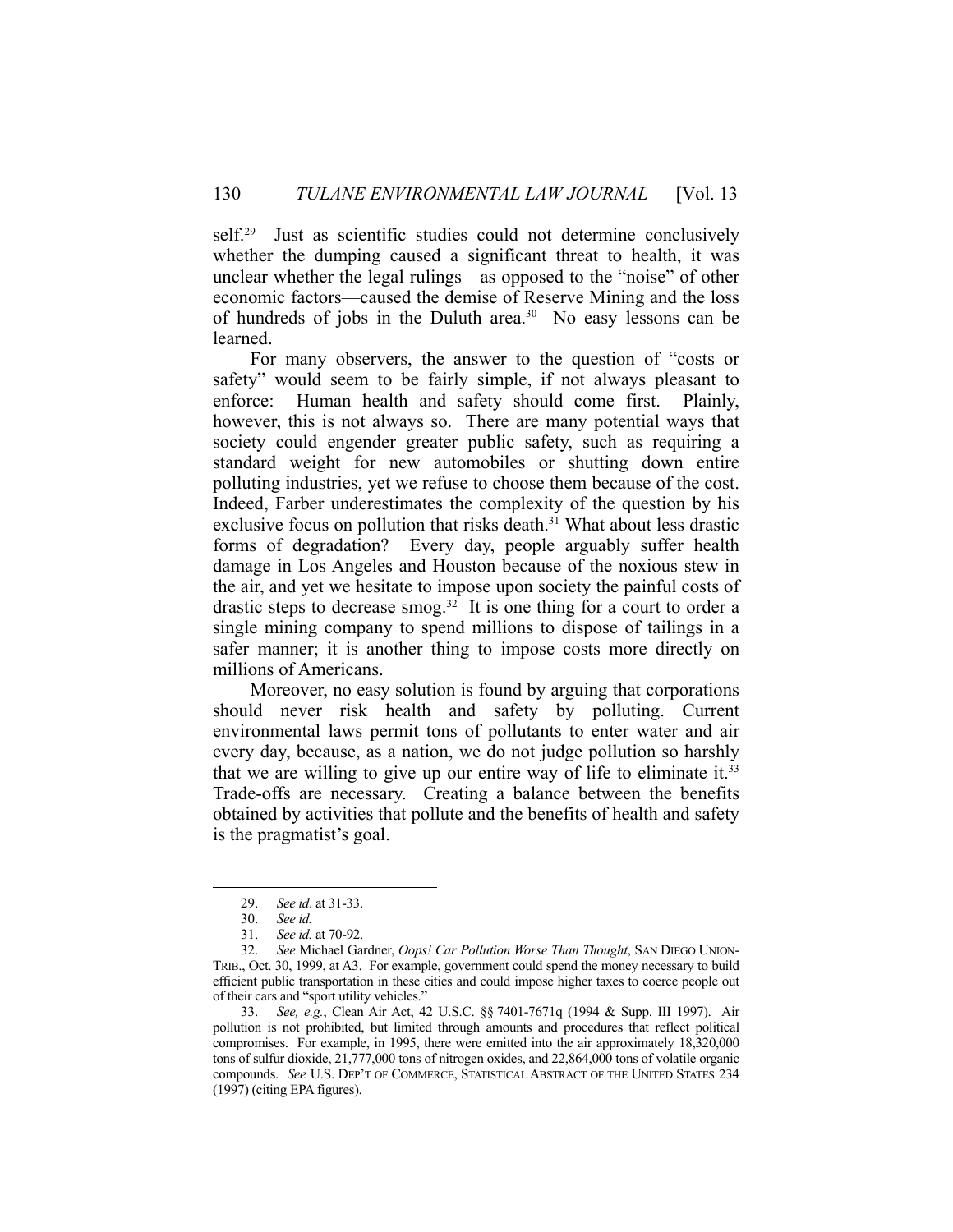1999] *BOOK REVIEW* 131

#### *B. Economic Preferences and Political Values*

 Farber pits the approach of economic efficiency against the approach giving primacy to health and safety, as expressed through politics.34 He finds flaws in both pure approaches that can only be remedied by recognizing the values of the opposing approach.<sup>35</sup> According to Farber, "[m]arkets are flawed as arenas in which people express their personal values. But, then, so is politics. Both offer a blurry and sometimes distorted view of our society's judgments. For this reason, we cannot afford wholly to ignore either one in making environmental policy decisions."36

# 1. The Economic Efficiency Approach

 One of the most useful attributes of *Eco-Pragmatism* is Farber's concise summary of the argument of economic efficiency in environmental questions, which too often is misunderstood or ignored in legal and public debate, and too often is taken for granted in the technical world of economic analysis.37 Because his book is a general work and not an economic treatise, Farber wisely does not dwell on the details or mathematics of the economic argument. Succinctly, the essence of efficiency is that questions of choice, such as the legal choices in *Reserve Mining* and other environmental law disputes, should be decided by assessing both the costs and the benefits of a particular alternative, and selecting an alternative only when the benefits exceed the costs.38

 The economic efficiency argument—what Farber also calls "cost-benefit analysis"—is premised on the elegant and assuring contention that most of the choices that humans have to make can be answered, and indeed are answered, through the market.<sup>39</sup> Humans express what they want in terms of buying and selling; when human desires are aggregated into an economy, human preferences are met

<u>.</u>

 <sup>34.</sup> *See* FARBER, *supra* note 1, at 35-69.

 <sup>35.</sup> *See id.* at 65.

 <sup>36.</sup> *Id*.

 <sup>37.</sup> *See id.* at 39-49.

 <sup>38.</sup> *See id.* at 131. Indeed, as a matter of logic, this would seem to be the correct method for addressing virtually any human choice. In the world of economics, however, the words "cost" and "benefit" have become terms of art, which necessitate greater scrutiny. It is unfortunate that these neutral terms have been co-opted, so that opponents are left appearing to argue that they do not agree that law should choose the option in which the benefits exceed the costs. Perhaps as a matter of logic the debate should be framed in terms of "drawbacks" and "advantages," with the two terms encompassing ideas and points that are wider than the economists' "costs" and "benefits."

 <sup>39.</sup> *See id*. at 91-92.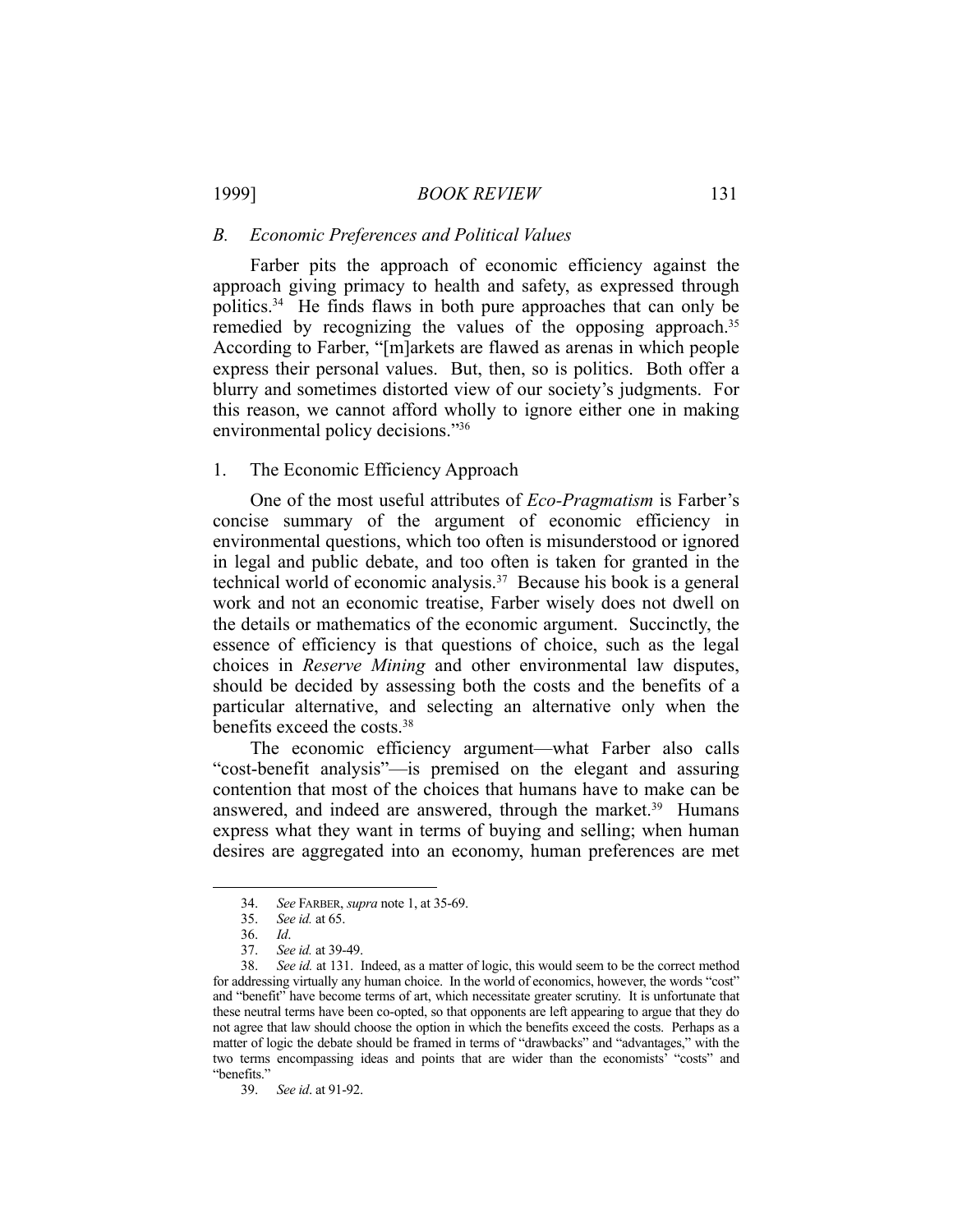with a closer fit than any government program ever could create.<sup>40</sup> On the demand side, each person can maximize his or her own preferences by the infinite variations of cost, quality, and the fact that no one is compelled by the state to buy or sell anything a person does not want at a particular price.<sup>41</sup> On the supply side, money will flow to those providers of goods and services that do the best job of meeting public demand; profits flow to these corporate and other providers not from some mystic demon of capitalism, but by the aggregated preferences of millions of consumers.<sup>42</sup> The relative value of a good or service can be judged by how much consumers are willing to spend for it, and how quickly they will switch their choices if price changes.43 Because the market typically is efficient in reflecting human preferences, interventions by the government typically are considered inefficient.<sup>44</sup>

 <sup>40.</sup> Communist planners were bogged down by immensely complex decisions of how much bread and fish to place into state-owned stores to meet public demands on a day-to-day and year-to-year basis. *See* ALEC NOVE, THE SOVIET ECONOMIC SYSTEM 150-52 (1977). The planners did not understand that, by allowing a market to operate, consumers and private retailers would balance supply and demand better than the planner. *See id.*

 <sup>41.</sup> *See id.*; FARBER, *supra* note 1, at 40-41.

 <sup>42.</sup> The notion that government should act in order to respond to human preferences was evident even in the earliest of environmental disputes. In deciding to support the damming of the Hetch valley in Yosemite National Park, for example, President Roosevelt concluded that the dam would "provide the greatest good for the greatest number." PHILIP SHABECOFF, A FIERCE GREEN FIRE 73-74 (1994). This statement, which sorely disappointed Roosevelt's friend John Muir, who struggled to stop the dam, is a rough outline for the idea that aggregating human preferences is the appropriate approach to government decisionmaking.

 <sup>43.</sup> *See* NOVE, *supra* note 40, at 150-52; FARBER, *supra* note 1, at 40-41.

 <sup>44.</sup> Because benefits and costs sometimes are felt by persons outside the transaction, the market may not reflect human preferences perfectly. *See, e.g.*, WILLIAM ASHWORTH, THE ECONOMY OF NATURE: RETHINKING THE CONNECTIONS BETWEEN ECOLOGY AND ECONOMICS 146 (1995). The most common examples are public goods and externalities, which exist because of the inability to define property rights completely. *See id.* For example, when a security force is created in a community, everyone in the community presumably benefits, regardless of whether they have actually paid for it. Because everyone will hope to "free ride" on someone else's purchase of such a public good, the market may not create enough of the public good. Therefore, government should compel everyone to pay for public goods through compulsory taxation. *See id.* Similarly, because no one owns the air under the common law, polluters have an incentive to "use," or pollute, this common property, resulting in harm for everyone. *See* Garrett Hardin, *The Tragedy of the Commons*, 162 SCIENCE 1243, 1244 (1968). Governmental intervention is justified in order to vindicate the harms that the common law of property could not. When these failures occur, neoclassical economists argue that the most efficient solution is to adjust the market, not obliterate it, so as to retain the market's ability to judge the complexity or nuances of human preferences. *See* Joshua D. Sarnoff, *The Continuing Imperative (But Only From a National Perspective) for Federal Environmental Protection*, 7 DUKE ENVTL. L. & POLICY F. 225, 226 n.147 (1997) (discussing externalities). For example, when production creates a negative externality, the best solution is not to ban it, but to work within the market by taxing it at an amount that seems to internalize the externality. *See id.*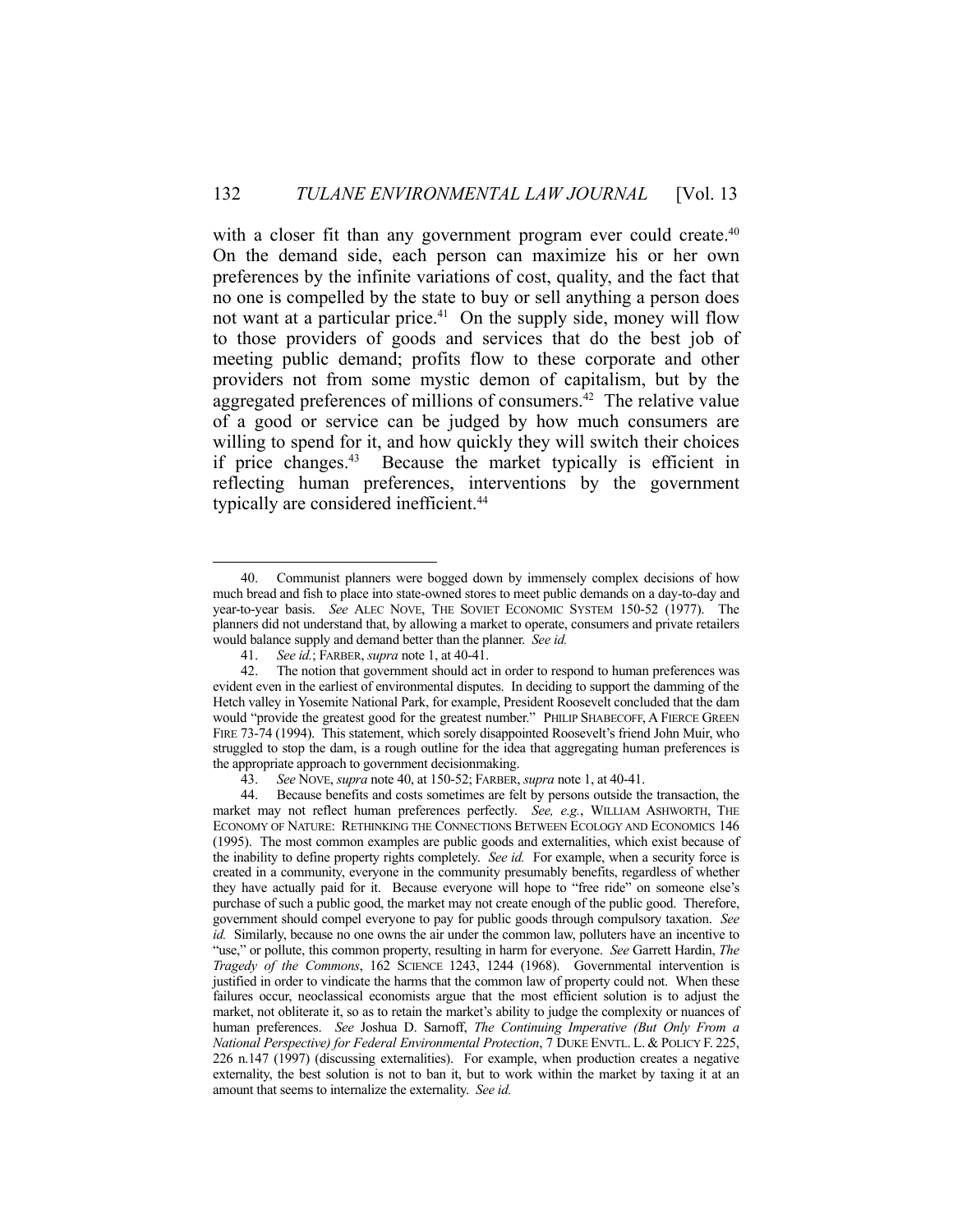In dealing with human lives, the economic efficiency argument has become sophisticated enough to recognize that questions of life and death are of interest to persons other than those whose lives are at stake.45 Citizens of all stripes presumably do not want to see, or know, that pollution has snuffed out innocent lives.<sup>46</sup> The economists say that because this preference presumably can be compared to others for which we know the monetary weight, we can determine how much society values a human life.<sup>47</sup> The value is certainly not infinite. Undoubtedly, most everyone would be willing to pitch in a dollar or two in taxes in order to raise funds to buy out a company that was creating pollution that we are certain will kill one person each year. However, what if that cost starts to rise? At some point, the pinch may become so strong that we decide that enough is enough most citizens would rather have the unlucky (and happily nameless) person perish.48 Moreover, the economists say, the answer in pollution cases cannot always be that "the polluter should pay." When the polluter creates a good or service that people value enough, the polluter will pass the extra cost onto the consumer.<sup>49</sup> Consider the observation that tremendous good might come from higher gasoline taxes, which could help fund safer roads, discourage unnecessary driving, and provide for public safety; then remember the public outcry in 1996 when gas prices crept up by a few cents.<sup>50</sup> Even more recently, consider the American government's argument for moderation at the 1997 Kyoto World Conference on the Dangers of Global Warming, a position generated by fear of public and political opposition to the potential cost of prevention efforts.<sup>51</sup>

 Indeed, as Farber explains at some length, there is a burgeoning industry of trying to determine how much Americans value a life that

 <sup>45.</sup> *See* FARBER, *supra* note 1, at 48-49.

 <sup>46.</sup> Such human preferences are called "non-use" preferences. *See id*. Human preferences may not be so altruistic when its comes to voluntary deaths, such as through smoking, suicide, euthanasia, or driving a motorcycle without a helmet.

 <sup>47.</sup> *See id.* at 49-51.

 <sup>48.</sup> *See id.*

 <sup>49.</sup> *Cf. id.* at 58-60.

 <sup>50.</sup> *See* Jessica Mathews, *In the Tank on Gas Policy*, WASH. POST, May 6, 1996, at A19 (criticizing feverish political action to suppress gas prices after a small rise).

 <sup>51.</sup> *See Emissions Plan Assailed*, CHI. TRIB., Oct. 24, 1997, at 8 (discussing friction between United States and European positions); *see also* James Warrick, *White House Predicts Low Cost for Pact on Warming*, WASH. POST, Mar. 4, 1998, at A1 (noting debate over cost to public); *Warming Pact to Cost You \$70-\$110 a Year*, CLEV. PLAIN DEALER, Mar. 4, 1998, at 9A. *See generally* Jay Michaelson, *Geoengineering: A Climate Change Manhattan Project*, 17 STAN. ENVTL. L.J. 73 (1998) (examining the lack of success in creating effective worldwide climate change policy).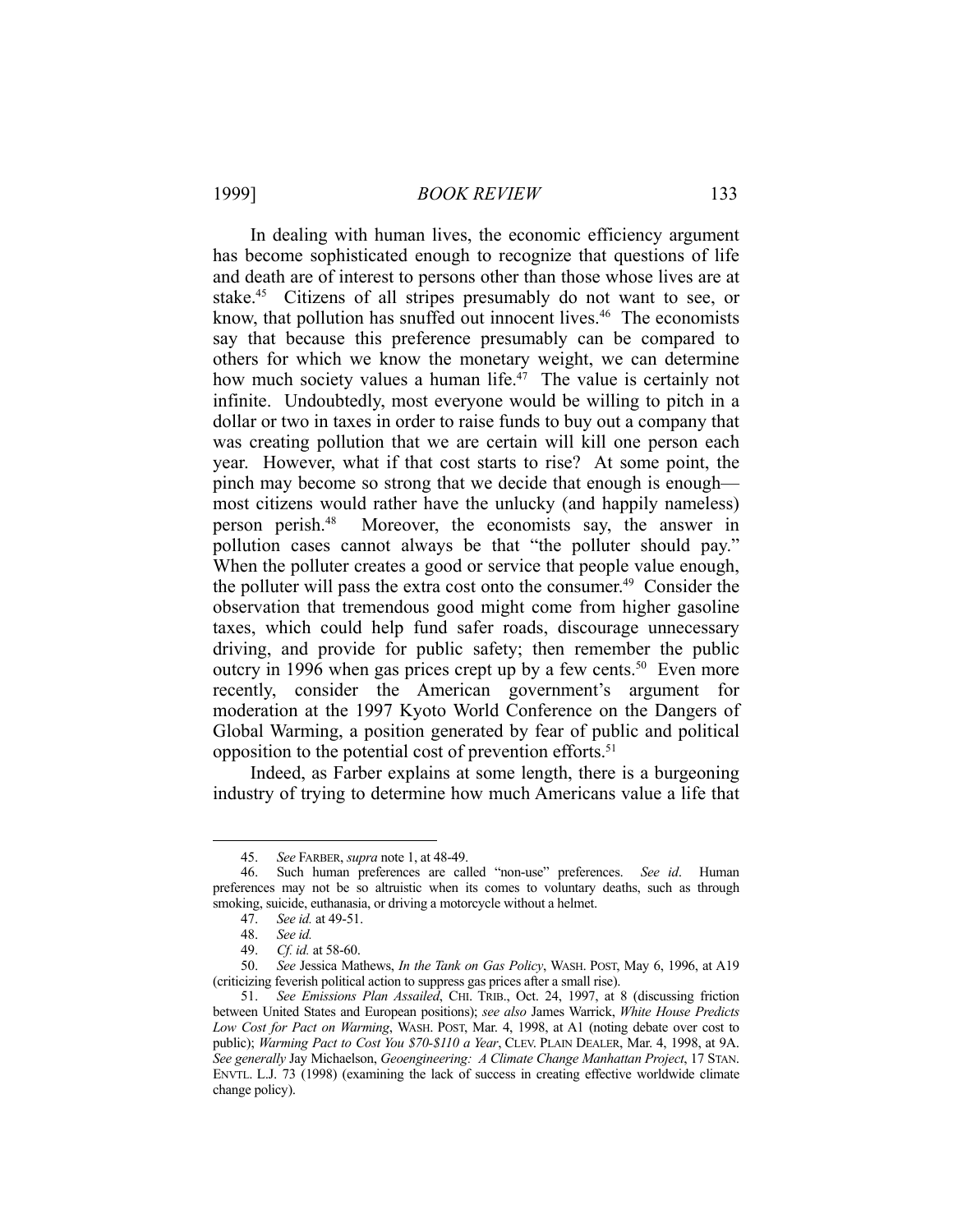would be taken by pollution.<sup>52</sup> Using contingent valuation studies, estimates have ranged from \$15,000 to \$7 million or higher per life.<sup>53</sup> If the costs of pollution abatement are greater than citizens' "willingness to pay" to save these lives, the efficiency argument goes, then the costs of prevention exceed the benefits, and government should not enact the prevention.<sup>54</sup> Only when the "willingness to pay" exceeds the costs is government action justified on efficiency grounds.<sup>55</sup>

 The power of this efficiency argument is accentuated when the benefits of the regulation are not as clear as one life per year. What if the probability of even one death is very low? What if the benefits of the regulation are not in terms of death but of less drastic health interests? Should government exact a multi-million dollar cost on the economy to eliminate the risk that some people might experience some shortness of breath due to a particular industry's pollution each year?56 One can push the argument so that at some point even the most strident environmentalist will agree that the drawbacks of the regulation are greater than the benefits. This is the essential critique by the economists of a "safety-first" approach to environmental law—

 <sup>52.</sup> *See* FARBER, *supra* note 1, at 49.

 <sup>53.</sup> *See id.* at 85. Indeed, because of the possibility that these studies will create seemingly solid numbers to support the idea that environmentalism has economic value in terms of cold, hard dollars, some environmentalists enthusiastically support contingent valuation studies. In 1997, a University of Maryland professor tried to estimate the dollar value of the world's ecosystems. *See* Robert Costanza et al., *The Value of the World's Ecosystem Services and Natural Capital*, 387 NATURE 253 (1997).

 <sup>54.</sup> FARBER, *supra* note 1, at 47-51. The flip side of "willingness to pay" is the "willingness to sell" idea, which asks how much people would have to receive to be willing to part with something. *See id.* at 100. Farber notes that figures for willingness to sell tend to be much higher. *See id*. A likely explanation for this phenomenon, which Farber does not discuss, is that people generally dislike the idea of upsetting their personal status quo, even a theoretical one. *See* CASS R. SUNSTEIN, FREE MARKETS AND SOCIAL JUSTICE 248-56 (1997) (discussing an important "status quo bias" in public ideas about environmental decisions). This preference for the status quo explains in part the nation's apparent consensus at the turn of the millennium that no new big government programs are needed, and that, at the same time, no current programs should be eliminated.

 <sup>55.</sup> *See* FARBER, *supra* note 1, at 58-60. Contingency valuation studies have been, as one might expect, very controversial. On the one hand, some environmentalists complain about trying to reduce health, safety, and natural values to a dollar amount. On the other hand, there are complaints that citizens tend to overestimate their true feelings about the valuation of "non-use" assets, and that survey results vary wildly, depending on how the questions are presented. *See generally* Note, *"Ask a Silly Question . . .": Contingent Valuation of Natural Resources Damages*, 105 HARV. L. REV. 1981, 1985-90 (1994) (discussing drawbacks and arguing that such studies are worthless and should not be used).

 <sup>56.</sup> Disappointingly, Farber does not address at length potential environmental harm to humans other than death.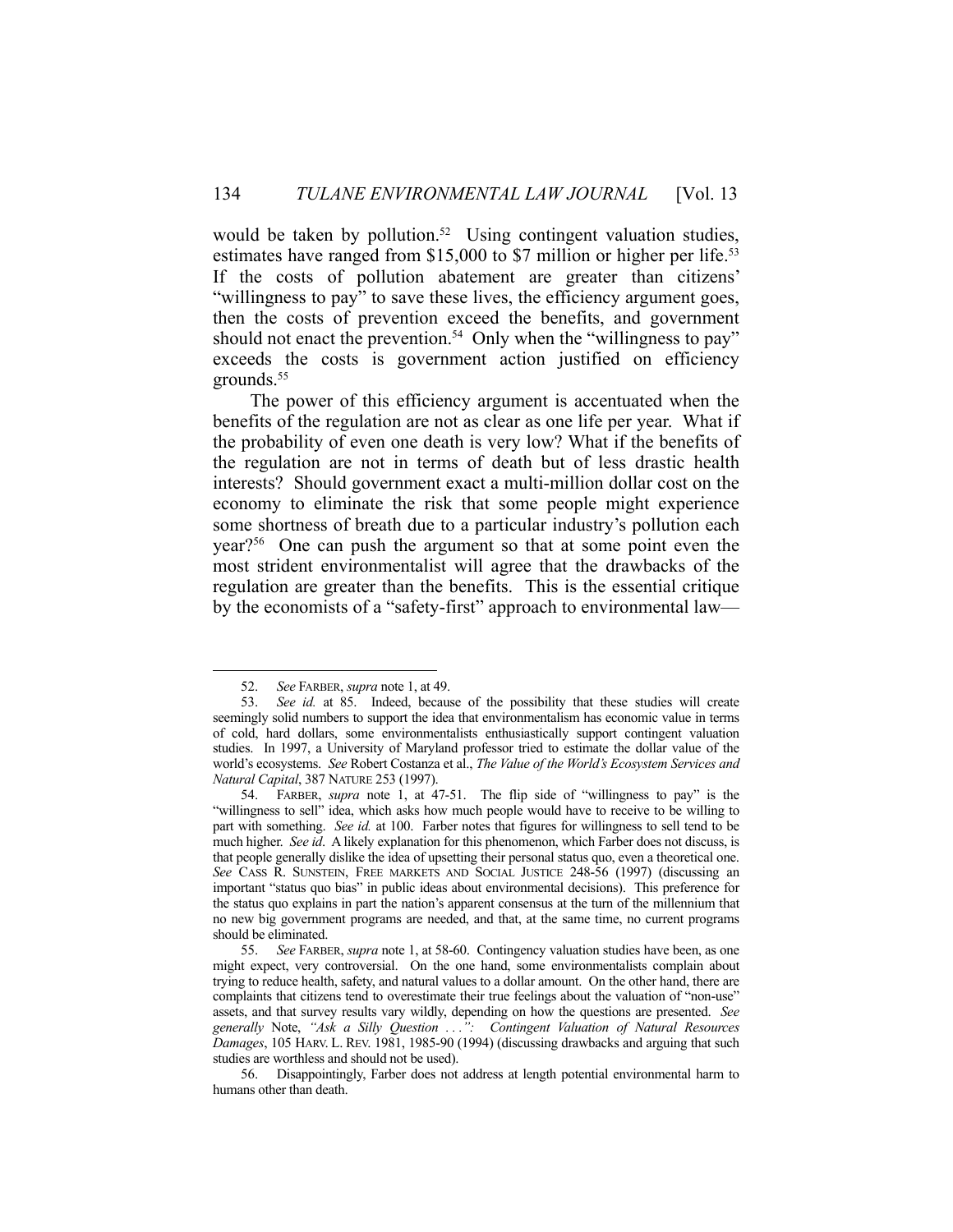that the law imposes potentially colossal costs to try to eliminate minor risks and harms.

 Farber relies on the work of now Supreme Court Justice Stephen Breyer for the notion that environmental law should explicitly and scientifically weigh the costs and benefits of particular risk prevention efforts.<sup>57</sup> Breyer compiled a list of potentially fatal environmental risks and the costs of abating each source of risk.<sup>58</sup> He concluded that certain, fairly mundane steps, such as banning unvented space heaters and stronger laws on passive auto safety belts, save lives far more cost-effectively than regulations against many pollutants.<sup>59</sup> The risks targeted by many, costly environmental regulations are less dangerous, Breyer suggested, than the risks posed by avoiding mammograms or eating raw mushrooms.<sup>60</sup> The argument is not necessarily that current law regulates too much, but that it regulates illogically by imposing regulations on the wrong problems and

<u>.</u>

 <sup>57.</sup> *See* FARBER, *supra* note 1, at 38 n.4 (citing STEPHEN BREYER, BREAKING THE VICIOUS CIRCLE: TOWARD EFFECTIVE RISK REGULATION (1993)). Breyer called for the de-politicization of environmental risk regulation. *See* BREYER, *supra*, at 55-81. Criticism of the politics of important public policy decisions is not limited to environmental law. There are probably commentators on nearly every field of public policy who see advantages to reserving certain decisions to apolitical experts. *See, e.g.*, Defense Base Closure and Realignment Act of 1990, 16 U.S.C. § 2567 (1994) (law designed to remove military base-decisions from politics); *The National Guard in a Brave New World*, ECONOMIST, May 9, 1998, at 25 (discussing the political pressures that warp policy decisions on how to organize and use the Army and the National Guard).

 <sup>58.</sup> *See* BREYER, *supra* note 57, at 24-27.

 <sup>59.</sup> *See id. See generally* W. KIP VISCUSI, FATAL TRADEOFFS: PUBLIC AND PRIVATE RESPONSIBILITIES FOR RISK (1992) (discussing costs of leaving risk abatement to private parties). Most of the risks that Breyer concludes are more cost-effective to regulate are common household risks such as space heaters, not taking vitamins, and risks associated with motor vehicles. *See* BREYER, *supra* note 57, at 24-27. People tend to exaggerate exotic and unfamiliar risks, such as those associated with chemicals and toxic substances. *See* SUNSTEIN, *supra* note 54, at 131-37. Unfamiliarity may create exaggerated fears. *See id.*

The most fundamental criticism of Breyer's assessment is that he all but ignored factors other than the risk of death in people's assessment of potential harms. *See* SUNSTEIN, *supra* note 54, at 133-37, 143 (arguing that citizen views "can be richer and more rational than the expert alternatives"). Of these "value" factors, voluntariness—the notion that some risks are assumed is probably the most wide-reaching. *See* BREYER, *supra* note 57, at 24-27. If a person assumes that he or she is free to decline a risk, while others voluntarily assume such a risk (such as smoking or using cheap space heaters), this person is likely to discount the importance of managing this risk. *See id.* For a sharp critique of Breyer's work, including a criticism of his scientific assumptions, of his inconsistent premise that government should spend the same amount of money to combat environmental risk while changing its priorities drastically (probably adopted in order to distance himself from the de-regulators), and of his utopian idea that government should remove risk regulation entirely from the realm of politics, see Lisa Heinzerling, *Political Science*, 62 U.CHI. L.REV. 449, 463-72 (1994).

 <sup>60.</sup> *See* BREYER, *supra* note 57, at 14, 17.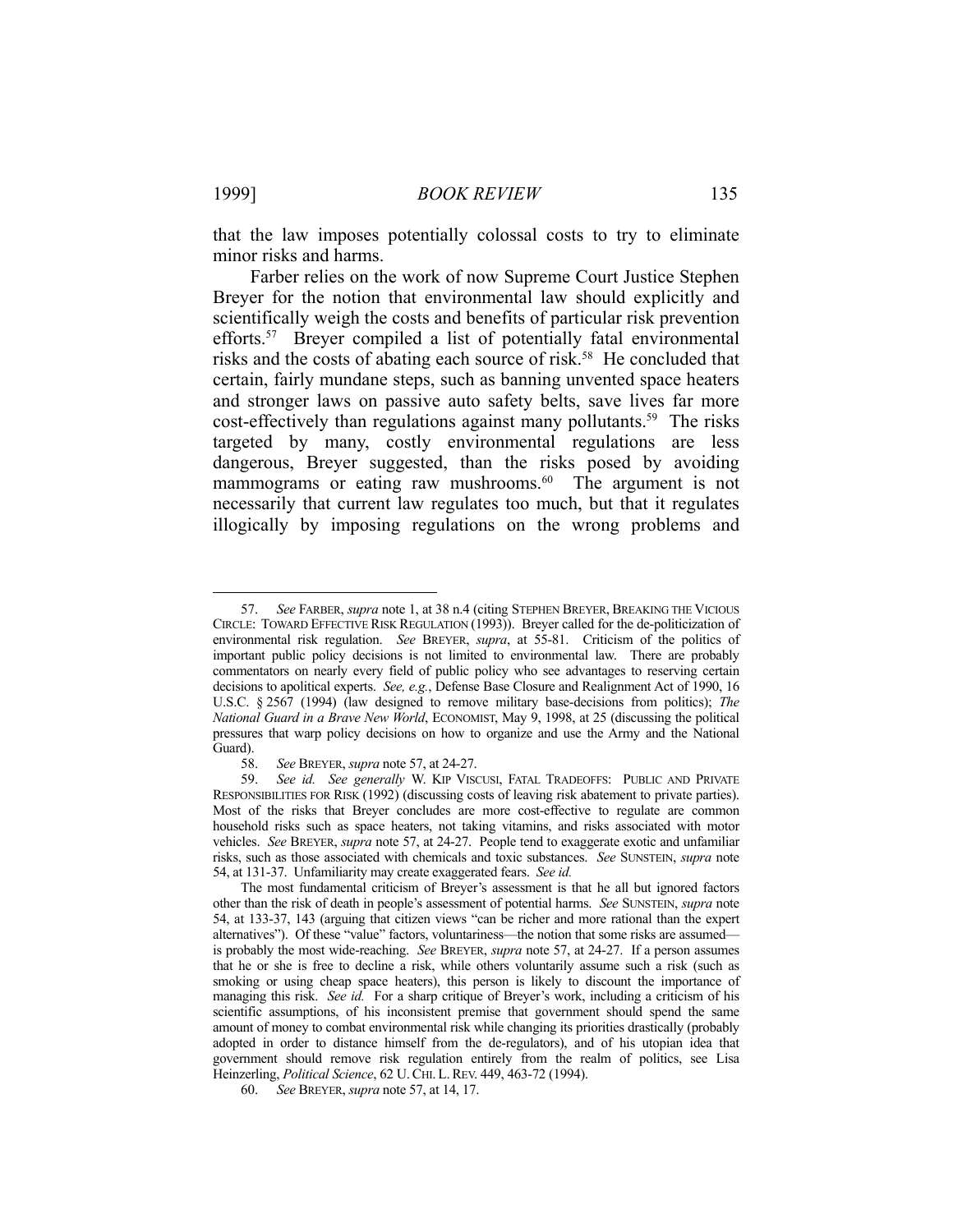ignoring others.<sup>61</sup> For years, economically oriented thinkers have encouraged government not to regulate pollutants by blanket requirements of technology or emission, but to adopt emission trading systems, whereby market forces would be harnessed to cut back on pollution in the most cost-effective manner.<sup>62</sup>

 The economists' cost-benefit analysis offers the attraction of a scientific approach, Farber notes, but this attraction is more lure than reality.63 Inherent in the calculation of costs and benefits are a number of judgment calls: the valuation of life, discounting future risks to current value, and the estimates of risk probability.<sup>64</sup> Change the assessment of any of these variables and the cost-benefit balance can teeter drastically.65 One of *Eco-Pragmatism's* strongest messages is Farber's cogent and forceful debunking of the idea that some kind of super-calculator can replace the difficult choices that law and politics currently make.<sup>66</sup> Moreover, Farber somewhat tentatively raises the idea that the economists who offer to conduct these costbenefit studies are not value-free in their personal approaches. 67 As students trained to believe that production, free markets, and growth are positive attributes of a society, economists may approach their analyses with a mindset against regulation. Certainly the opposite criticism is made of environmental advocates—that they find risks, danger, and costs in almost any industrial endeavor that they distrust.<sup>68</sup>

 A defense of the cost-benefit approach is that even if it does not resolve questions with scientific precision, it is more likely, in more instances, to find a decent solution than the alternative political method, which involves backroom political dealing, poorly

<u>.</u>

67. *See id.* at 119.

 <sup>61.</sup> *See id.* at 1-25 (arguing that current law is random, excessive, and inconsistent); *see also* Bruce A. Ackerman & Richard B. Stewart, *Reforming Environmental Law*, 37 STAN. L. REV. 1333, 1340 (1985) (calling for more economic incentives, including emissions trading programs, in environmental law). *See generally* PHILIP K. HOWARD,THE DEATH OF COMMON SENSE (1994).

 <sup>62.</sup> *See, e.g.*, Ackerman & Stewart, *supra* note 61, at 1341-43 (providing a good and widely cited summary of the emissions trading and decentralization ideas). Even environmentalist Christopher Stone has written that environmental law cannot succeed unless it takes account of the economic costs of prevention, and that economic analysis provides a good way of making compromises between costs, benefits, and competing demands. *See* CHRISTOPHER D. STONE, THE GNAT IS OLDER THAN MAN: GLOBAL ENVIRONMENT AND HUMAN AGENDA 149-50 (1993).

 <sup>63.</sup> *See* FARBER, *supra* note 1, at 51.

 <sup>64.</sup> *See id.* at 83.

 <sup>65.</sup> *See id.* at 167.

 <sup>66.</sup> *See id.* at 166-72.

 <sup>68.</sup> *See* Ackerman & Stewart, *supra* note 61, at 1334 (criticizing the self-interest of regulators, scientists and advocates).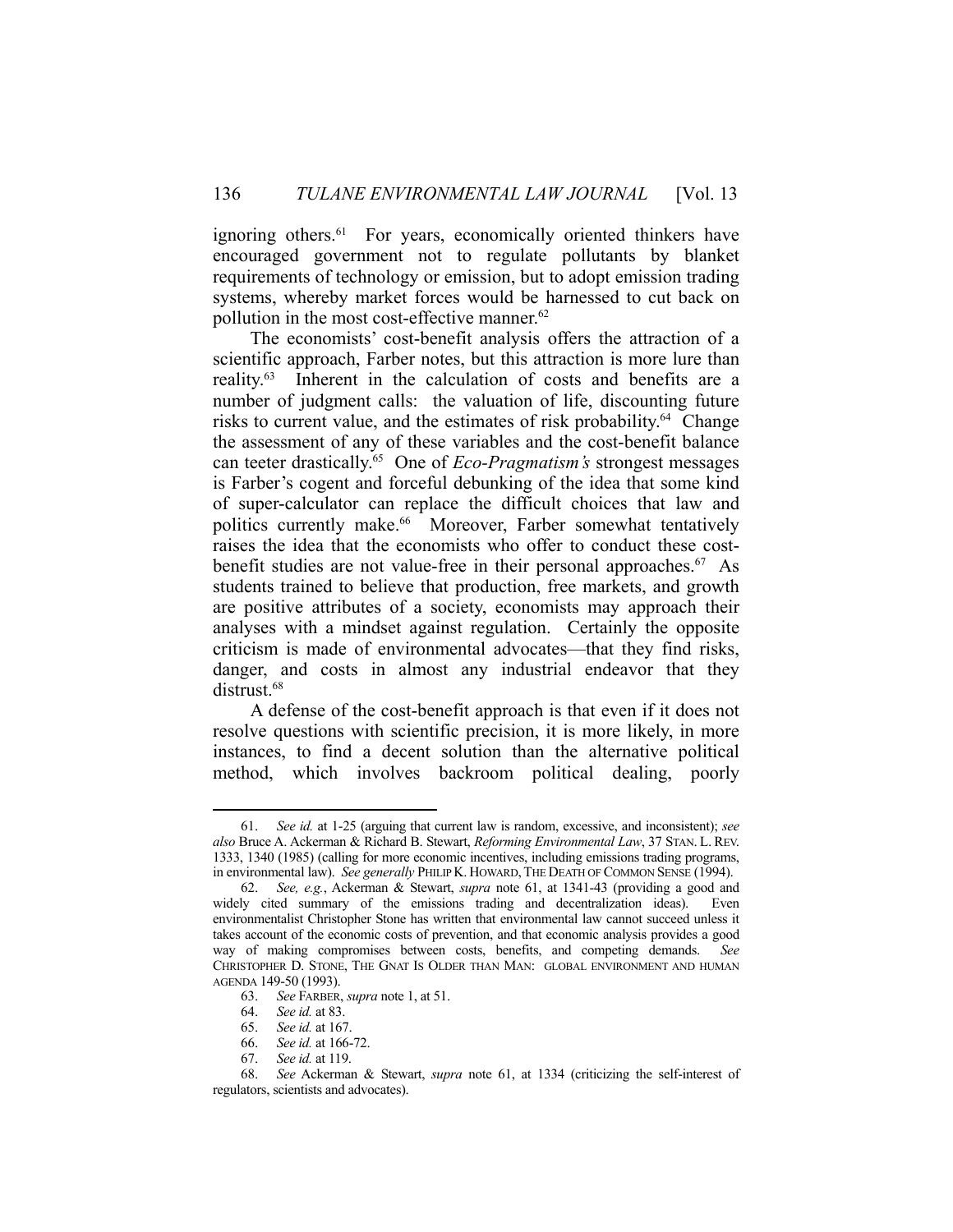misunderstood public referenda, and the gut reactions of an overworked and under-trained judge.<sup>69</sup> This defense is not an economic, but a political science, argument. Indeed, Farber repeatedly expresses sympathy with the idea that assigning decisions to a group of serious analysts would usually result in a better outcome than assigning it to various actors in the political and adjudicative arena.70

 As a pragmatist, Farber proposes a middle role for cost-benefit analysis: to serve as a framework for resolving environmental law disputes.<sup>71</sup> To the extent that Farber is arguing that law should improve its effectiveness by looking at both the economically derived costs and benefits of a particular course, such a suggestion makes sense. The problem that Farber does not resolve, however, is how the framework of efficiency fits with his own "environmental baseline." Presumably a framework, like a baseline, is a decisionmaker's starting point. The starting point can make a difference. Yet it seems impossible to start with both a "framework" of efficiency and a "baseline" of environmentalism. Because his book revolves around the argument for an environmental baseline, we can safely assume that Farber views economic efficiency as a variable to inform a decisionmaker's calculus and not truly a framework from which to begin the analysis.

# 2. The "Neo-Republican" Critique

 The most fundamental criticism of the efficiency/cost-benefit approach is that it misses the essential reason for environmental laws: that environmental restrictions are not economic judgments at all, but moral ones.<sup>72</sup> According to Farber, effective moral judgments in a society cannot be made by economists, but only by the give-and-take of the political process, which he calls the "politics" or "neorepublican" approach.73 Like the "cost-benefit" term, this label is also somewhat unfortunate, because a society's political choice could be to ignore environmental arguments and opt for a strict cost-benefit analysis. The approach of President Ronald Reagan and his economic advisor David Stockman in the early 1980s came close to such a

 <sup>69.</sup> *See* FARBER, *supra* note 1, at 41.

 <sup>70.</sup> *See id.* at 194-95; *see also* BREYER, *supra* note 57, at 55-81 (proposing an administrative group to decide issues, in order to avoid the "vicious circle" of public misunderstanding, legislative posturing, and regulatory timidity).

 <sup>71.</sup> *See* FARBER, *supra* note 1, at 90.

 <sup>72.</sup> *See id*. at 52.

 <sup>73.</sup> *Id.* at 43.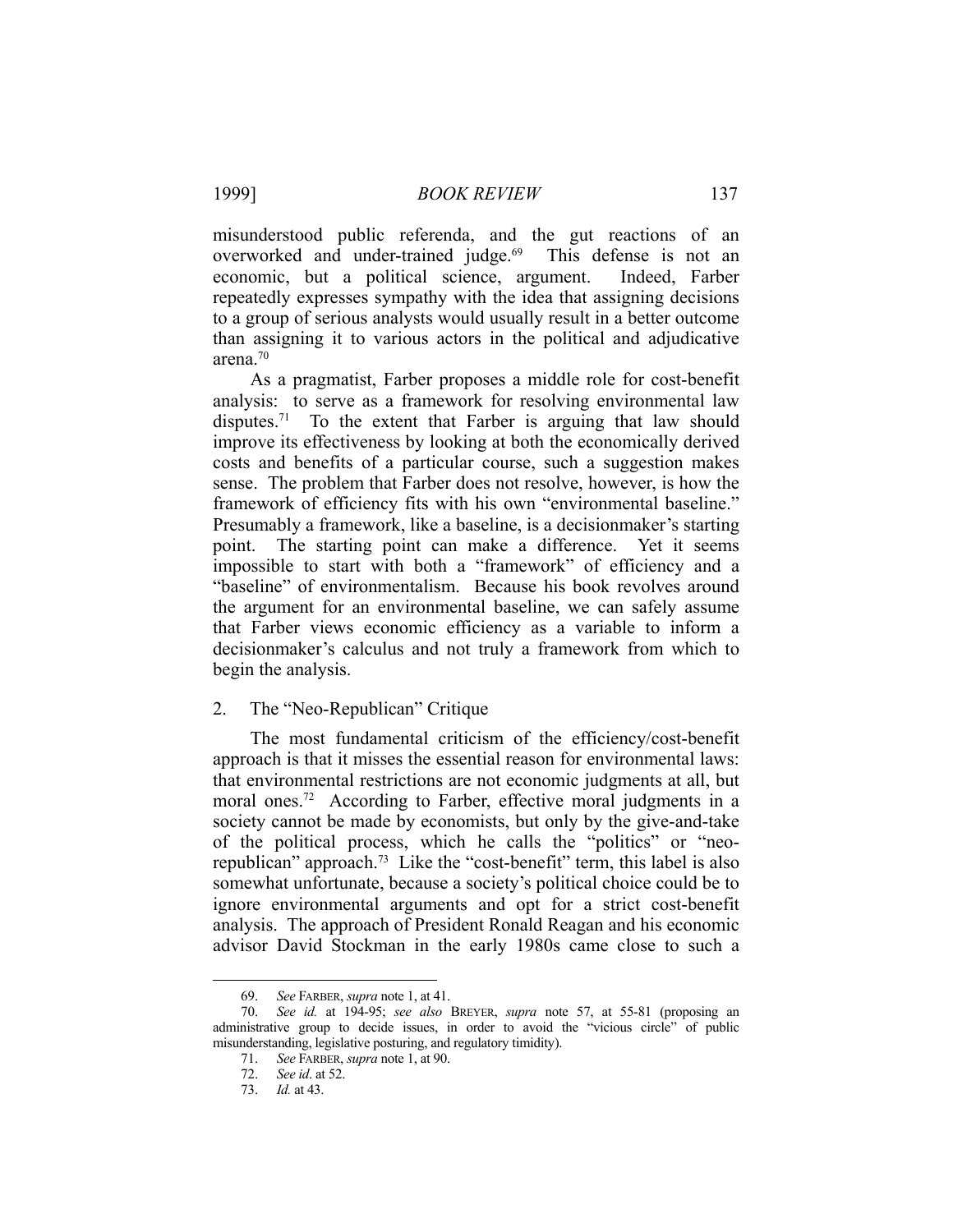system.<sup>74</sup> Nonetheless, Farber appears to assume, because the government typically has chosen rules that weigh on the side of health and safety, that the opposition to economic analysis should be called "politics" or "neo-republicanism."<sup>75</sup>

 As a spokesman for this moral approach, Farber chooses environmental philosopher Mark Sagoff, who has written that "regulation expresses what we believe, what we are, what we stand for as a nation, not simply what we wish to buy as individuals."76 Sagoff starkly contrasts what people express in the market, which he calls "preferences," with what they may express in the political process, which he calls "choices."77 It is as if there are two discrete sides of citizens' brains at work: The "consumer" side creates preferences in the market, while the "voter" side creates choices for government, with the possibility of plain contradictions between the two sides.78 The former is selfish and amoral, while the later is idealistic and moral.<sup>79</sup> In terms of environmental law, people want government to enact rules over the production of goods and services that do not necessarily fit what goods and services they purchase in the market. A prime example is the protection of endangered species, many of which serve little or no use as a human preference in the market, but which the law, supported by opinion polls, protects as a collective value.<sup>80</sup>

 Farber wisely pulls back from a total separation of desires in the market from desires for government.<sup>81</sup> There are many instances in which the citizen's role as consumer and moral voter do interact. Many people seek to follow the "golden rule" of acting toward others as they would have others act toward them in their personal and

 <sup>74.</sup> *See* Exec. Order No. 12,291, § 3(a), 3 C.F.R. 127 (1982) (requiring cost-benefit analysis); *see also* Thomas O. McGarity, *Regulatory Reform in the Reagan Era*, 45 MD. L. REV. 253, 255-66 (1986) (discussing the effect of these requirements).

 <sup>75.</sup> FARBER, *supra* note 1, at 43.

 <sup>76.</sup> MARK SAGOFF, THE ECONOMY OF THE EARTH: PHILOSOPHY, LAW, AND THE ENVIRONMENT 16-17 (1988). Cass Sunstein agrees that there is a distinction between what people prefer in their market transactions, in which they usually act selfishly, and what they want from government, in which they often act altruistically. *See* SUNSTEIN, *supra* note 54, at 141.

 <sup>77.</sup> SAGOFF, *supra* note 76, at 7-8.

 <sup>78.</sup> *See id.* at 8.

 <sup>79.</sup> *See id*. at 1-8, 52-53.

See FARBER, *supra* note 1, at 54. As Farber relates, Sagoff has written that he (Sagoff) drove a car that had a bumper sticker favoring ecology, his idealistic political choice, while at the same time failing to fix the car's oil-dripping problem, his selfish market preference. *See id.* at 56 n.36.

 <sup>81.</sup> *See id*. at 55.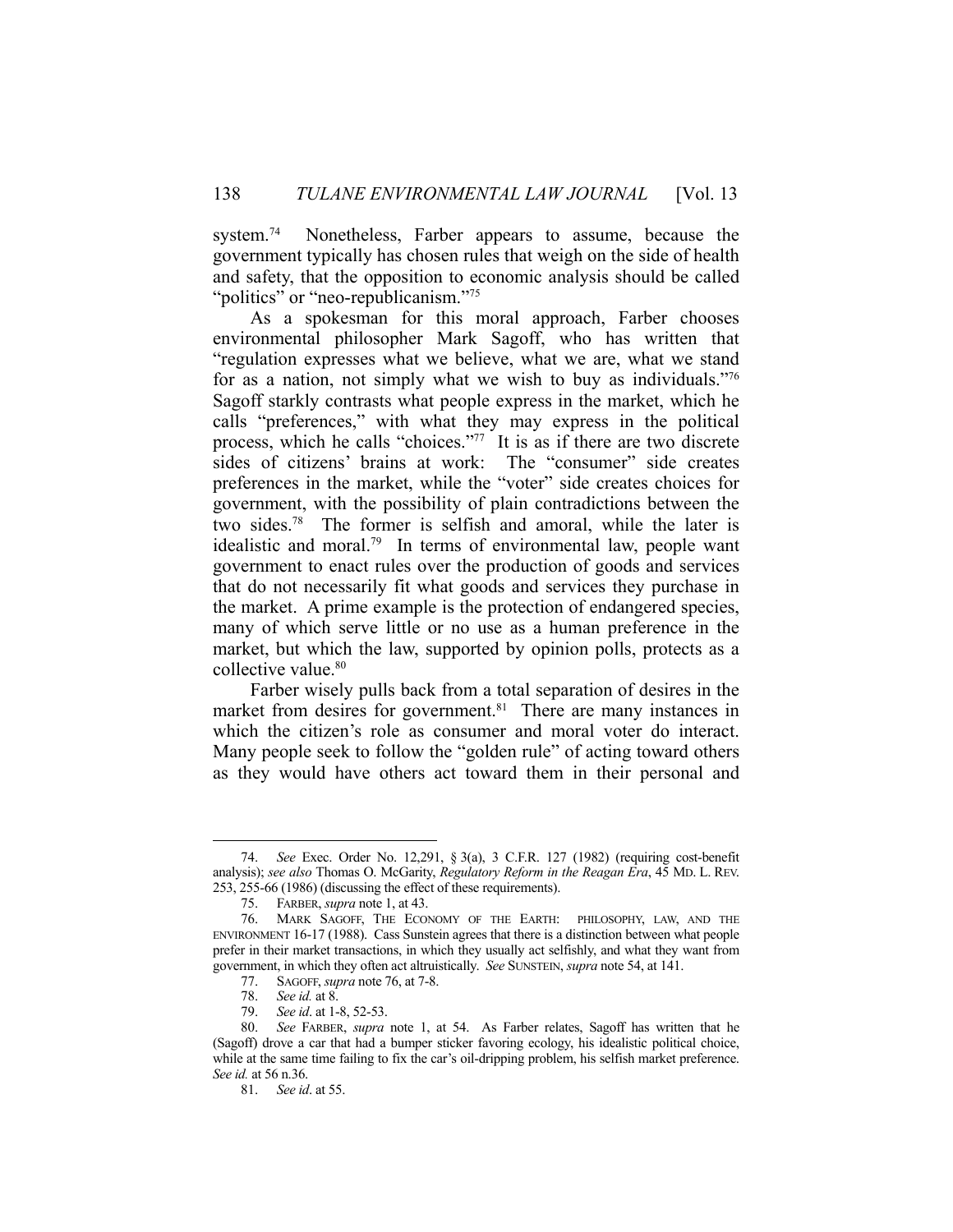1999] *BOOK REVIEW* 139

market interactions. And people make decisions about government by foreseeing how various options work in their own personal lives. 82

 Even more significantly, however, Farber fails to clarify that the cost-benefit analysis is not always equivalent to what consumers purchase. Contingent valuation studies, for example, attempt to assess not just what people purchase but how they value things that are not available in the market: assets such as others' lives, knowing that endangered species survive, and knowing that environmental assets will be passed on to progeny.<sup>83</sup> In this way, cost-benefit analysis could incorporate a large chunk of the collective values of a society.<sup>84</sup>

 Farber also fails to explain the limitations of a monolithic characterization of the moral element in policy choices. In Farber's explanation, the moral element of government decisionmaking boils down to a variant of the aphorism, "Do as I say, not as I do."85 True, citizens sometimes make choices in the marketplace that they wish government would prevent them from choosing. $86$  But just as clearly, there are many pitfalls with crafting an approach to law based on the notion that people actually want a governmental outcome different from that which they choose in their personal lives.<sup>87</sup>

 Moreover, the recognition of moral choices, unadorned, leaves unresolved some of the essential questions of how to approach environmental law disputes. The economists say that when the law leaves open the potential for law-making or creative interpretation by the court, a smart judge should analyze the question in terms of economic efficiency.<sup>88</sup> If one permissible outcome would be more efficient than another, the former should be chosen.<sup>89</sup> Thus, the

 <sup>82.</sup> Hence the importance of the state of the economy in national politics.

 <sup>83.</sup> *See, e.g.*, Costanza et al., *supra* note 53, at 253.

 <sup>84.</sup> *See* STONE, *supra* note 62, at 150-51 (noting that "[e]conomic analysis is certainly robust enough to accommodate non-market-measured values" and discussing various methods of contingent valuation studies).

 <sup>85.</sup> *See* FARBER, *supra* note 1, at 51-58.

 <sup>86.</sup> *See id.* 

 <sup>87.</sup> In the realm of food safety, for example, it would be unwise to view the widespread concern over mad cow disease in 1997 as being a call for the moral choice to outlaw beef; the continued preference for hamburgers undoubtedly affects what choice citizens would make about a proposal to ban hamburger. *See generally* David S. May, *Disease and Environmental Law*, 12 NAT. RESOURCES & ENV'T 133, 134 (1997). Neither should citizen polls always be trusted as a true reflection of the public's desires for government decisionmaking. For example, if a government had to choose between building a new road either to the state capitol or to a new amusement park, it would be unwise to look at travel market figures showing that the amusement park receives more visitors, rather than polls stating that more people would visit the capitol.

 <sup>88.</sup> *See* BREYER, *supra* note 57, at 14 (citing with approval the economically oriented method applied in Corrosion Proof Fittings v. EPA, 947 F.2d 1201, 1215-16 (5th Cir. 1991)).

 <sup>89.</sup> *See id.* at 14; FARBER, *supra* note 1, at 44-51.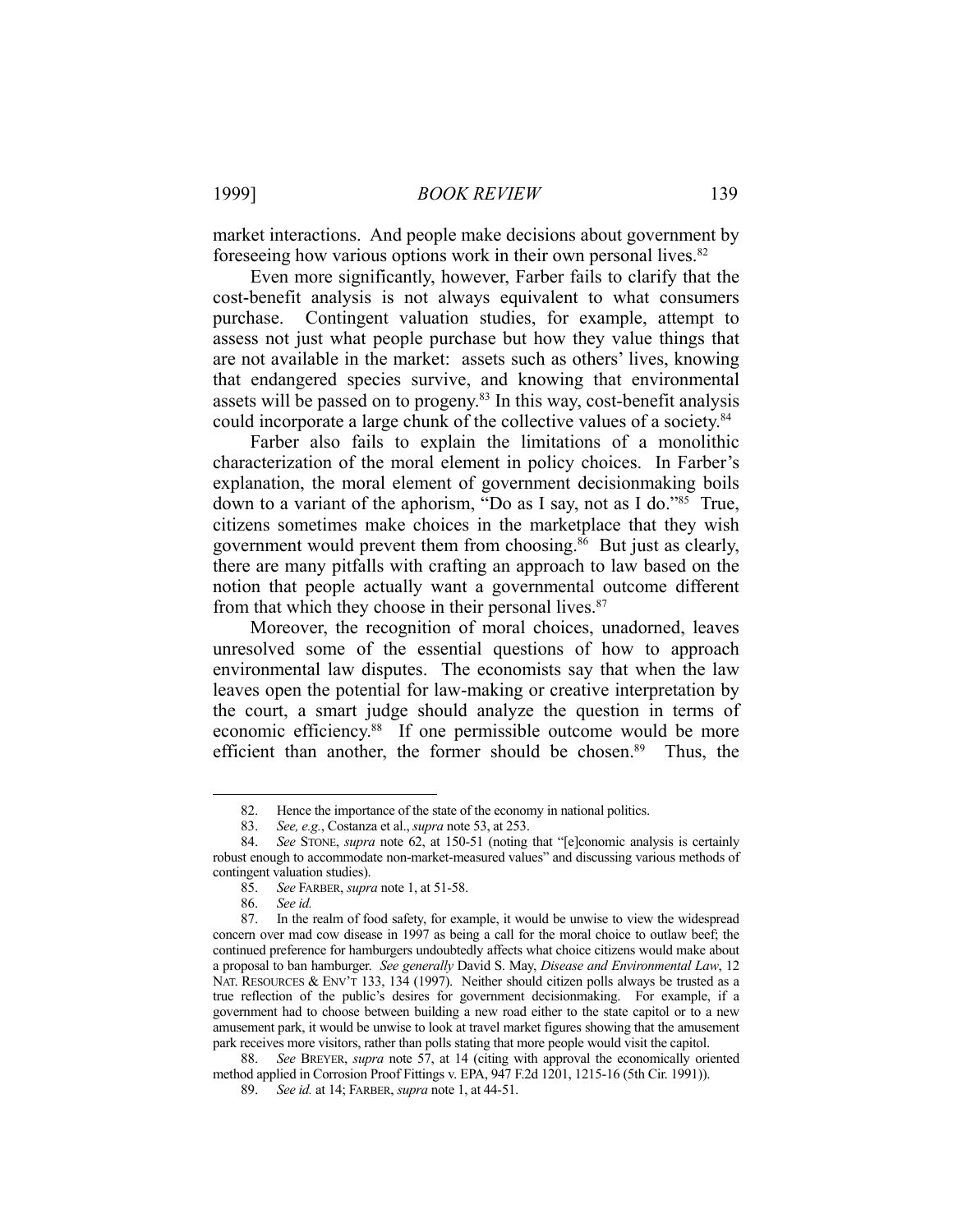economists provide, at least in part, a practical outline for courts to follow in resolving environmental disputes.<sup>90</sup>

 With Farber's characterization of the moral choice camp, however, a court is left considerably more adrift. As sometimes formulated, the moral choice involved in an environmental law is implicit in the words of the statute. When the commands of the statute conclusively resolve a particular environmental dispute, the collective moral choice in the statute thus dictates the outcome. Yet in this "easy" case, there is no role for the court to apply any of its own thinking, either economically or morally.91

 Is this the sum of Farber's vision of environmentalism—to follow the principles of the statutes and decline economists' invitations to read statues their way? Is there not more to environmentalism? Dan Tarlock, for one, has criticized the environmental movement for adopting a vision that is as singleminded as the analyses of the economists.<sup>92</sup> Flipping the terminology, Tarlock argued that environmental goals, which he terms "efficiency," also need to take into account special and specific human needs, which he terms "equity."<sup>93</sup> Sometimes, these "equity" values, such as acknowledging the century-old water customs of a private citizens' group, which might not fit with modern environmental "efficiency," should sway the rule of law.<sup>94</sup> It is unclear whether Farber's view of environmentalism could address such "equity" concerns.<sup>95</sup>

 <sup>90.</sup> *See* BREYER, *supra* note 57, at 14; FARBER, *supra* note 1, at 44-51.

 <sup>91.</sup> *See, e.g.*, Chevron U.S.A, Inc. v. Natural Resources Defense Council, Inc., 467 U.S. 837, 842-43 (1984) (holding that when a statute clearly resolves the matter, there is no role for a court's intervention).

 <sup>92.</sup> *See* A. Dan Tarlock, *Environmental Protection: The Potential Misfit Between Equity and Efficiency*, 63 U. COLO. L. REV. 871, 873-76 (1992); *see also* Richard J. Lazarus, *Fairness in Environmental Law*, 27 ENVTL. L. 705, 711 (1997) (arguing that environmental law should address questions of "fairness" in areas such as "environmental justice," private property rights, and environmental crimes).

 <sup>93.</sup> *See* Tarlock, *supra* note 92, at 879-84 (criticizing mildly the environmental movement for its "too static and atomistic," and sometimes elitist, decisionmaking structures). Tarlock argues that "legitimate counter-values have been ignored and sometimes jeopardized in the effort to promote a healthy environment." *Id.* at 900.

 <sup>94.</sup> *See id.* at 883. Tarlock proposes four grounds of equity that might override environmental efficiency: (1) property rights, especially group rights of under represented minorities; (2) the "sensitivity equity" of procedural rights; (3) sustainable development ideas that recognize the human need for development, as well as for sustainability; and (4) subsidies for

deserving groups. *See id.* at 882-900.<br>95. In the "edge" case, where In the "edge" case, where the words of the statute might cover the conduct at issue, but the conduct does not appear to be near the core purpose of the statute, an economist might argue forcefully that the efficiency should override the statutory words. *See id.* Alternatively, an advocate of moral choice might argue that the economic efficiency argument should be overridden by the collective moral choice of environmentalism inherent in the statute. *See* SAGOFF, *supra* note 76, at 16-17.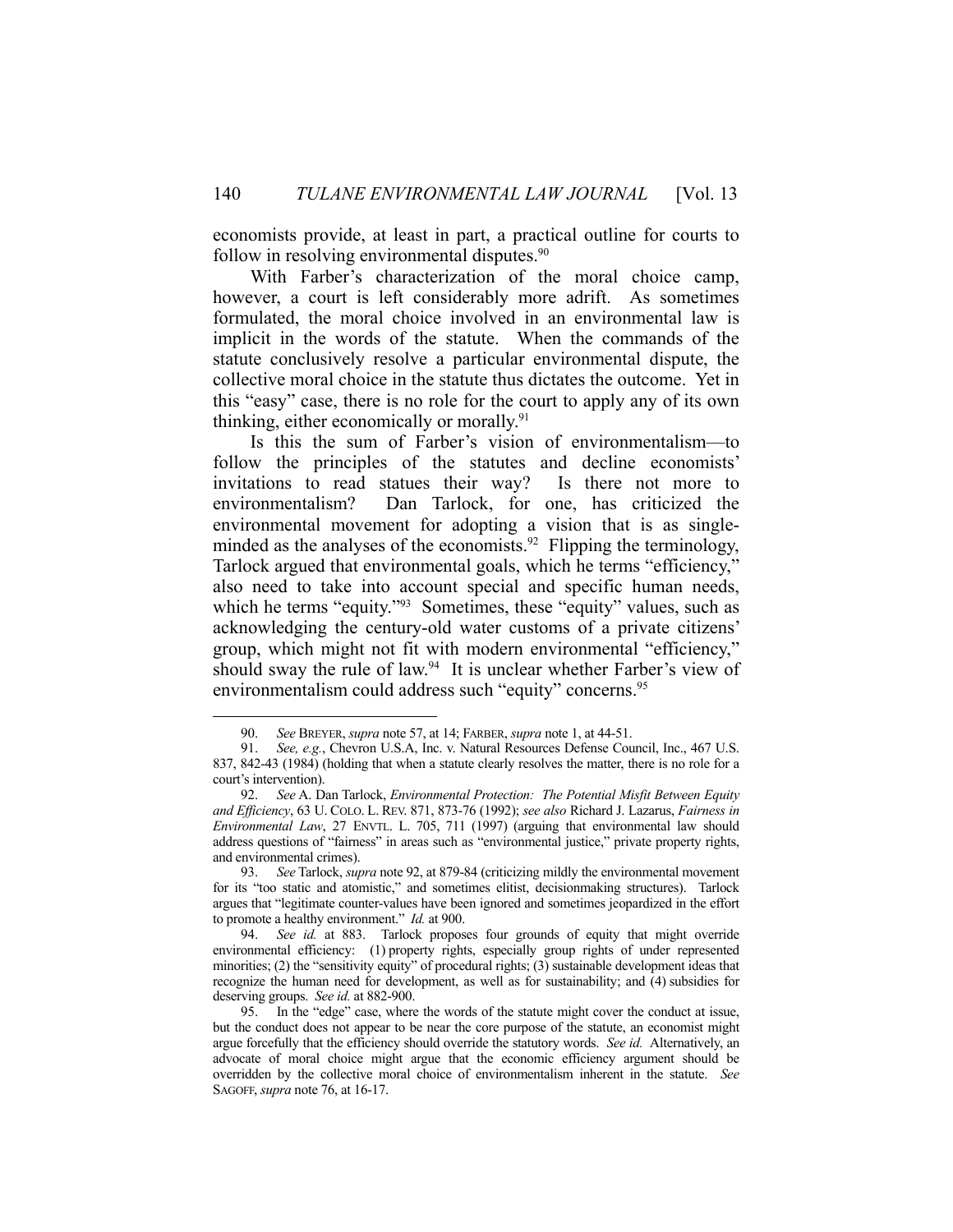What about the "hard" case, in which the statute does not resolve the dispute one way or the other? When a statute is open to a fair interpretation by either side, a monolithic concept of moral choice does not appear to help resolve the dispute. Should a court then make its own moral judgments? Through his environmental baseline, Farber appears to be arguing for a judicial mindset that starts in the same moral direction as the general pro-environmental thrust of the statute.<sup>96</sup> However, what if the dispute at hand is an attempt to extend the statute's reach beyond the realm of clear applicability? An environmentally oriented advocate might argue that the moral direction of the statute is the limitation of pollution and the protection of health and safety. Further, what about the potential response that another moral dimension of a statute is the decision to limit the reach of its applicability, in order to permit wealth-producing activities to continue? It seems untenable to support a rule that "the environmentalist side always wins," because as noted above, nearly everyone accepts the principle that at some point, in some instances, the costs of abatement exceed the potential benefits of health and safety.<sup>97</sup> Indeed, pollution laws have always recognized an acceptance of certain amounts of pollution, such as permitted point source discharge into water and acceptable levels of air pollution.<sup>98</sup> It is no stretch to say that accepting these levels of pollution, and thereby rejecting the alternative of less pollution, is also a collective moral choice that the nation has made.

 When presented with a difficult question of interpretation or application, what guidance does the moral values camp provide? As Farber recognizes, pollution law reflects a tension between the collective choice of environmental protection, which is grounded in the moral good of protecting health and safety, and the collective choice of fostering economic wealth creation, which is grounded in the moral good of providing desired goods and services.<sup>99</sup> Both are values that we cherish as a society. Because of this tension, courts

<u>.</u>

 <sup>96.</sup> *See* FARBER, *supra* note 1, at 93-132.

 <sup>97.</sup> *See supra* Part II.B.1.

 <sup>98.</sup> For example, one step that law could take to advance environmental protection would be to define agricultural stormwater runoff as a point source discharge under the Clean Water Act; however, it is plain that agricultural stormwater runoff currently is not a point source. *See* 40 C.F.R. § 122.3(e); *see also* Concerned Area Residents v. Southview Farms, 34 F.3d 114, 120 (2d Cir. 1994) (limiting the definition of point source). The fact that we have made a collective choice to protect the environment through the Clean Water Act does not mean that a court or agency should rule in favor of the environmentalist plaintiff in a private action to regulate agricultural stormwater runoff under the Clean Water Act.

 <sup>99.</sup> *See* FARBER, *supra* note 1, at 101.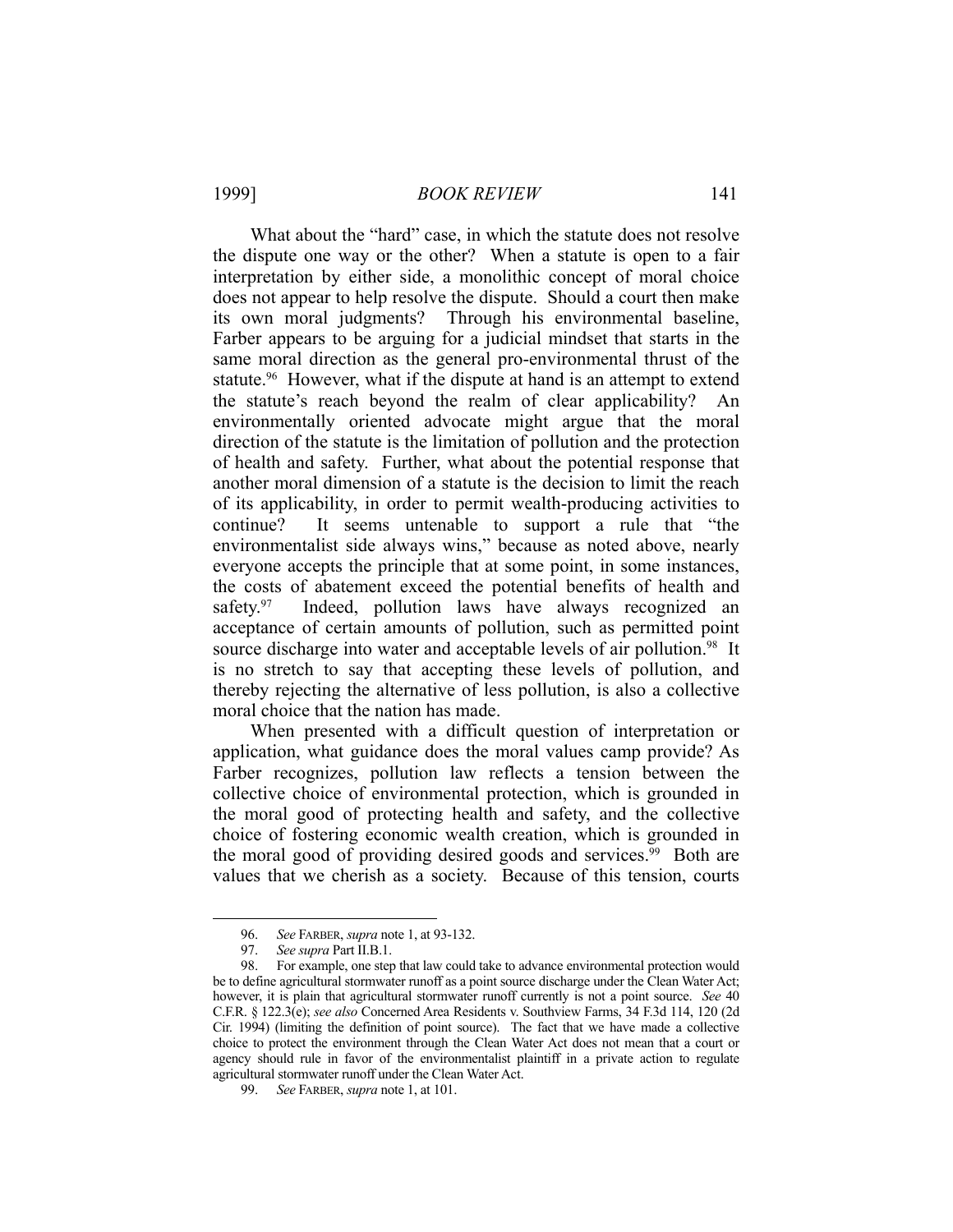cannot avoid making their own value judgments in hard cases, as in *Reserve Mining*. 100

# III. AN ENVIRONMENTAL "BASELINE"

#### *A. Three Alternative Methods*

1

 Farber offers an "environmental baseline" for deciding environmental cases.<sup>101</sup> His justification for this "baseline" is the heart of his book's contribution to new thinking about environmental law.102 He is not ultimately successful, however, in convincing the reader that his baseline truly differs in practice from three alternative approaches he contrasts.103

 <sup>100.</sup> Farber does not delve as deeply as a pragmatist could in analyzing the complexity of environmental value judgments. He seems to imply that courts are faced with a straightforward, albeit often difficult, two-dimensional choice between the environment and efficiency. This is not always so. Both the benefits of environmental protection and the costs of compliance raise a more complex set of choices than he acknowledges.

Even if one accepts that law should recognize values outside of economic efficiency, one should still recognize that not all values are equal. Indeed, not all values may be desirable, in the view of judges deciding environmental cases. The public choice school, for one, argues that politics is often simply the clash of struggles between private interest groups and rarely a search for the "public good." *See* JAMES M. BUCHANAN & GORDON TULLOCK, THE CALCULUS OF CONSENT: LOGICAL FOUNDATIONS OF CONSTITUTIONAL DEMOCRACY 283-95 (1962); Ackerman & Stewart, *supra* note 61, at 1334 (referring to the "powerful organized interests" that have a "vested stake" in maintaining the status quo of environmental laws).

A wise judge would do well to scrutinize the sources of putative environmental values that exists outside of economics. Such sources of values include: (1) human rights; (2) moral precepts, such as the idea of "environmental justice," which focuses attention on the racial or hierarchical effects of pollution; (3) "deep environmentalism" and the rights of nature, which assigns legal rights, or at legal interests, to nonhuman elements; and (4) the prioritization of the preferences of one group over the preferences of another. This list is not exhaustive. Farber does not explore these important details. Moreover, he does not address deeply the point that some proponents of environmental values may not approve of all of these sources of values. *See* FARBER, *supra* note 1, at 105-09. Indeed, the idea that government may serve as a tool by which one group subsidizes its preferences at the expense of others is an old idea in political theory. *See* William M. Landes & Richard Posner, *The Independent Judiciary in an Interest Group Perspective*, 18 J. L& ECON. 875, 876 (1975). As Farber does recognize, "the notion 'Let's spend *their* money to achieve *our* goals' is an attractive proposition." FARBER, *supra* note 1, at 64 (emphasis in original).

A full exploration of the sources of environmental values, the potential means of separating good values from bad, who is to make the distinction, and what should be done about them are topics beyond the scope of this footnote, and indeed of this review.

 <sup>101.</sup> *See* FARBER, *supra* note 1, at 94-122.

 <sup>102.</sup> *See id.* at 93-132.

 <sup>103.</sup> *See id.* at 73-92. The term "method" is used here to distinguish these ideas from the "approaches" discussed in the previous section of this review. *See supra* Part II.B. The approaches are matters of legal and political philosophy, whereas the methods are techniques for actually deciding cases.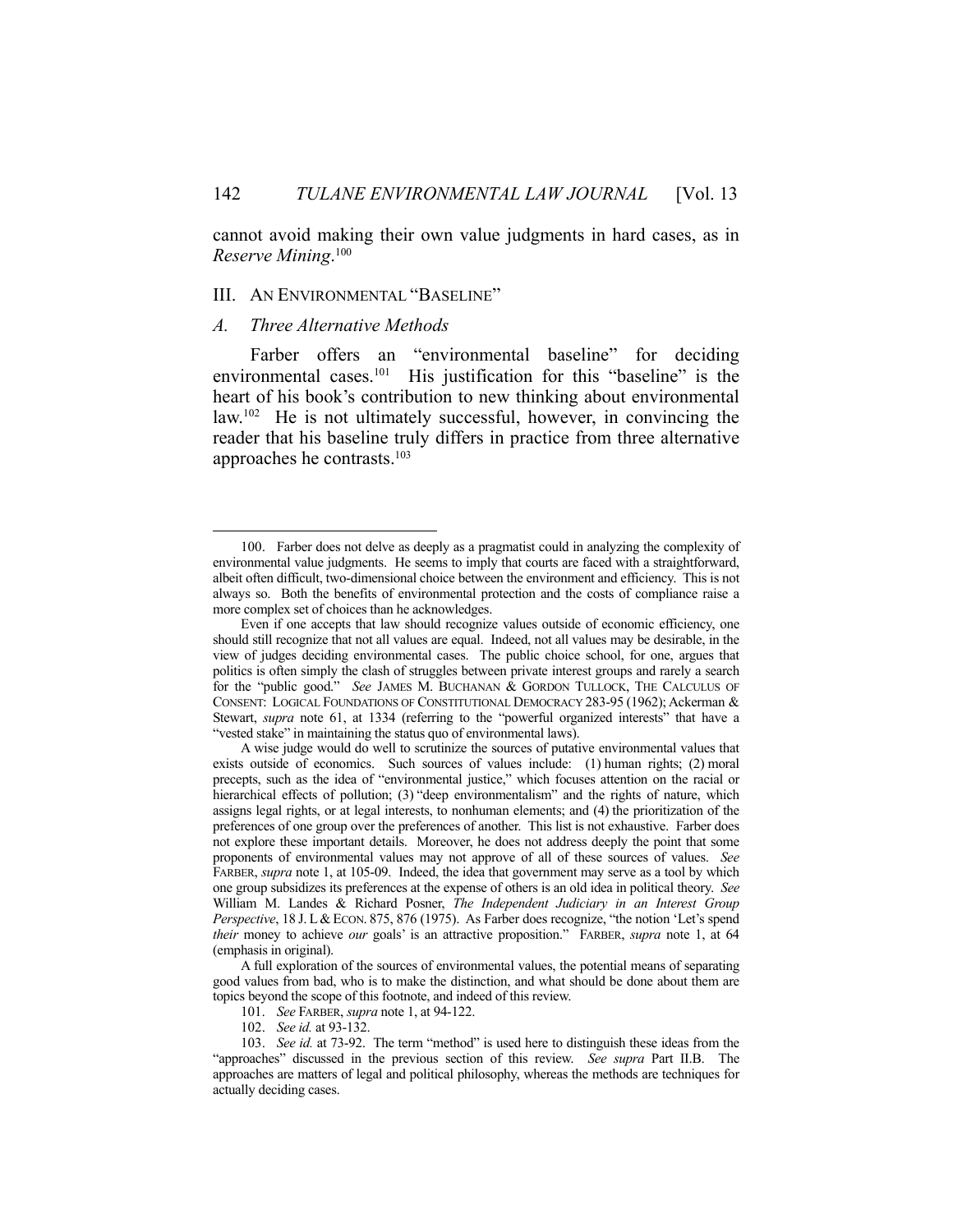1999] *BOOK REVIEW* 143

 The first alternative method is "economic efficiency," which employs a monetarily based cost-benefit analysis.<sup>104</sup> In addressing the *Reserve Mining* dilemma, such a method would assign a monetary benefit to saving the estimated number of lives that the pollution would take and calculate the monetary cost of imposing the regulation.<sup>105</sup> The primary cost would be the cost of creating a system to dispose of the tailings in a safe manner.<sup>106</sup> Law would choose the cheaper option. Farber faults this method for not addressing the difficulties of assessing both the potential costs and benefits, and the potential for missing aspects of nonmarket value.<sup>107</sup>

 The second method is "risk feasibility," which Farber sees reflected in much of current, neo-republican, environmental law.<sup>108</sup> This approach requires enjoining the pollution if it creates a significant risk, with little or no regard to the cost of the injunction.<sup>109</sup> Farber criticizes this method for both under-regulating risks that impose very high costs and, less often, over-regulating minor risks that have very little cost.110 This over-simplicity, he writes, may be the result of a lack of public understanding of the uncertainties in environmental risk.<sup>111</sup> While most citizens plainly want regulation of pollution that causes death, Farber notes, they fail to understand that the effects of much pollution are uncertain; there is no simple answer to the question, "Will it give me cancer or not?"<sup>112</sup>

 A third approach is a "combination" method, proposed by Cass Sunstein, which Farber discuses at length.<sup>113</sup> Using a two-step approach, government would first undertake a hard cost-benefit analysis, and then inject values not already considered, perhaps leading to a result different from that reached by a cost-benefit analysis alone.114 Farber calls this approach a "soft" cost-benefit analysis.<sup>115</sup>

1

 112. *See id.* at 77-79. Stephen Breyer has blamed much of the supposed illogic of current risk regulation on the lack of public understanding. *See* BREYER, *supra* note 57, at 33-35.

113. *See* FARBER, *supra* note 1, at 94-114.

 114. *See id.* at 94 (citing SUNSTEIN, *supra* note 54, at 139). Sunstein mentions this approach as one of a number of potentially promising approaches to mixing cost-benefit analysis,

 <sup>104.</sup> *See* FARBER, *supra* note 1, at 45-46.

 <sup>105.</sup> *See id.* at 47-51.

 <sup>106.</sup> *See id.* at 31.

 <sup>107.</sup> *See id.* at 78-79.

 <sup>108.</sup> *Id.* at 73-83.

 <sup>109.</sup> *See id.* at 73-74.

 <sup>110.</sup> *See id.* at 76-78. This simplicity also holds a significant benefit, which Farber does not discuss. It may create the easiest test for government to apply and may be more effective administratively than trying to create and apply the difficult analyses of contingent valuation studies and other factors in cost-benefit analysis.

 <sup>111.</sup> *See id.* at 82-83.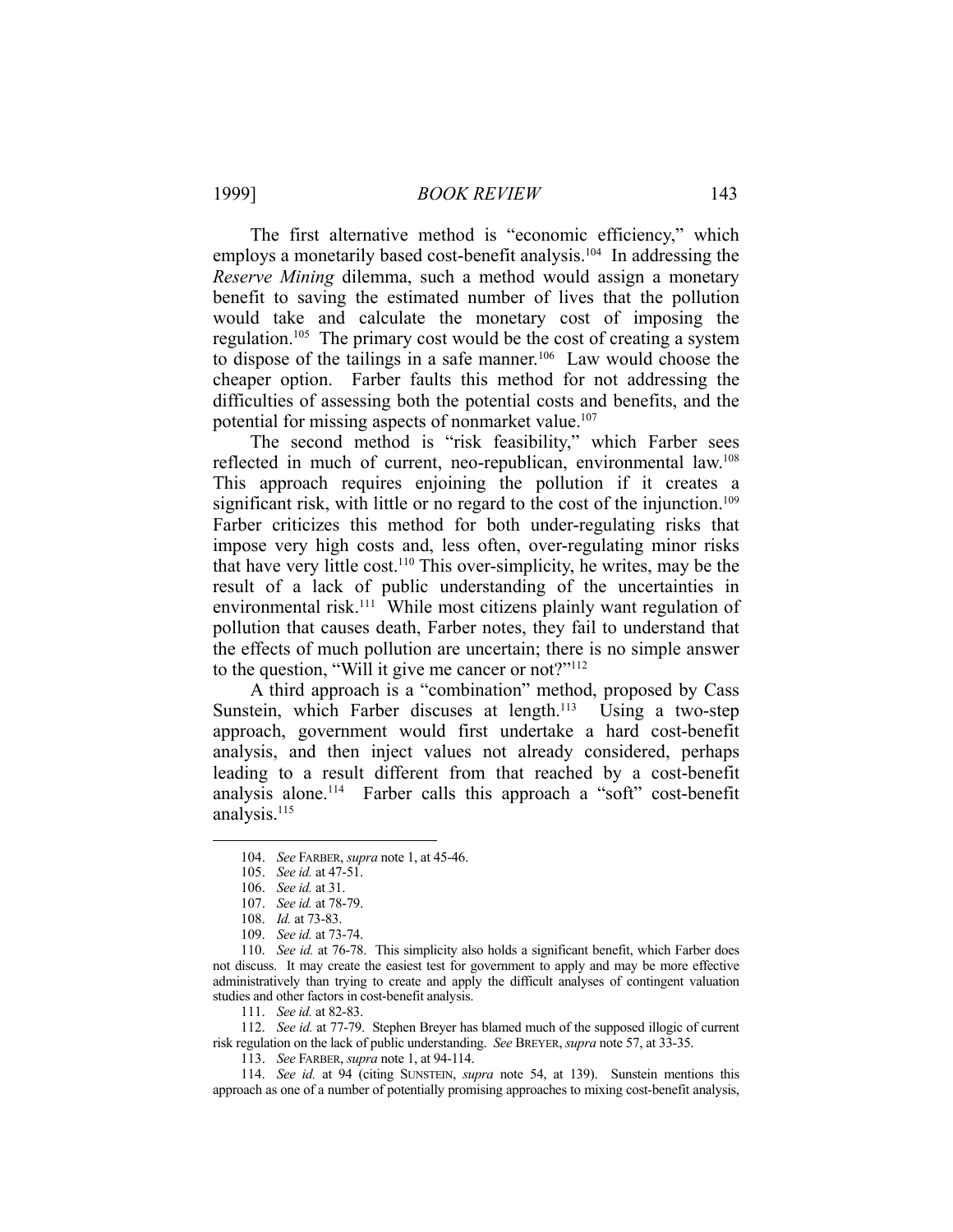As one might expect from such a straightforward combination of the economic and collective value camps, the two-step test resembles many of Farber's admonitions and recommendations throughout *Eco-Pragmatism*. Yet Farber takes pains to distinguish the neutrality of Sunstein's baseline approach with his own approach of an environmental baseline.116 Environmental decisionmakers should approach environmental disputes not with a neutral attitude, but with the overarching principle and mindset in favor of environmental protection, Farber argues.117 The heart of *Eco-Pragmatism* is the advocacy of this "baseline" approach.

# *B. What Is an "Environmental Baseline"?*

 The trouble with Farber's presentation is his failure to clarify the practical effects of his environmental baseline in resolving environmental disputes. To explain the idea, he employs the example of *Boomer v. Atlantic Cement Co.*, a famous 1970 New York state opinion that reached across environmental, tort, and property law.118 In that case, a cement company caused a nuisance to nearby residents, whose houses were either damaged or shaken by on-going blasting.<sup>119</sup> Because of the importance of the company to the local economy, the New York court did not enjoin the blasting, but rather ordered the company to pay damages to injured residents and gave the company a servitude on the residents' land.120 Farber criticizes the *Boomer* decision not for the judgment, but for the court's "stance of neutrality between the cement company and the neighbors" and the fact that "the equitable balance seemed to draw no distinction between the wrongdoer and its victims."<sup>121</sup> *Boomer* "invariably disturbs students" because of this neutrality, he writes.<sup>122</sup> Yet, Farber cautions that employing an environmental baseline "would not necessarily have

which provides rigor to risk assessment, with widely shared human values not encompassed by cost-benefit analysis. *See* SUNSTEIN, *supra* note 54, at 138-39. Sunstein concludes that policymakers should use cost-benefit analysis "as a tool to inform thoughtful decision making, not as some uniquely scientific method of analysis that dictates what must be done." *Id.* at 138. Meanwhile, "lay perspectives should be identified and explored to the extent feasible." *Id.* Farber's analysis agrees with Sunstein's in many respects.

 <sup>115.</sup> *See* FARBER, *supra* note 1, at 94-98. Farber also refers to it as "a 'kinder and gentler' cost-benefit analysis." *Id.* at 94. This clichéd term should be laid to rest.

 <sup>116.</sup> *See id*. at 113-14.

 <sup>117.</sup> *See id.* at 97.

 <sup>118. 257</sup> N.E.2d 870 (N.Y. 1970).

 <sup>119.</sup> *See id.* at 871.

 <sup>120.</sup> *See id.* at 875.

 <sup>121.</sup> FARBER, *supra* note 1, at 112.

 <sup>122.</sup> *Id.*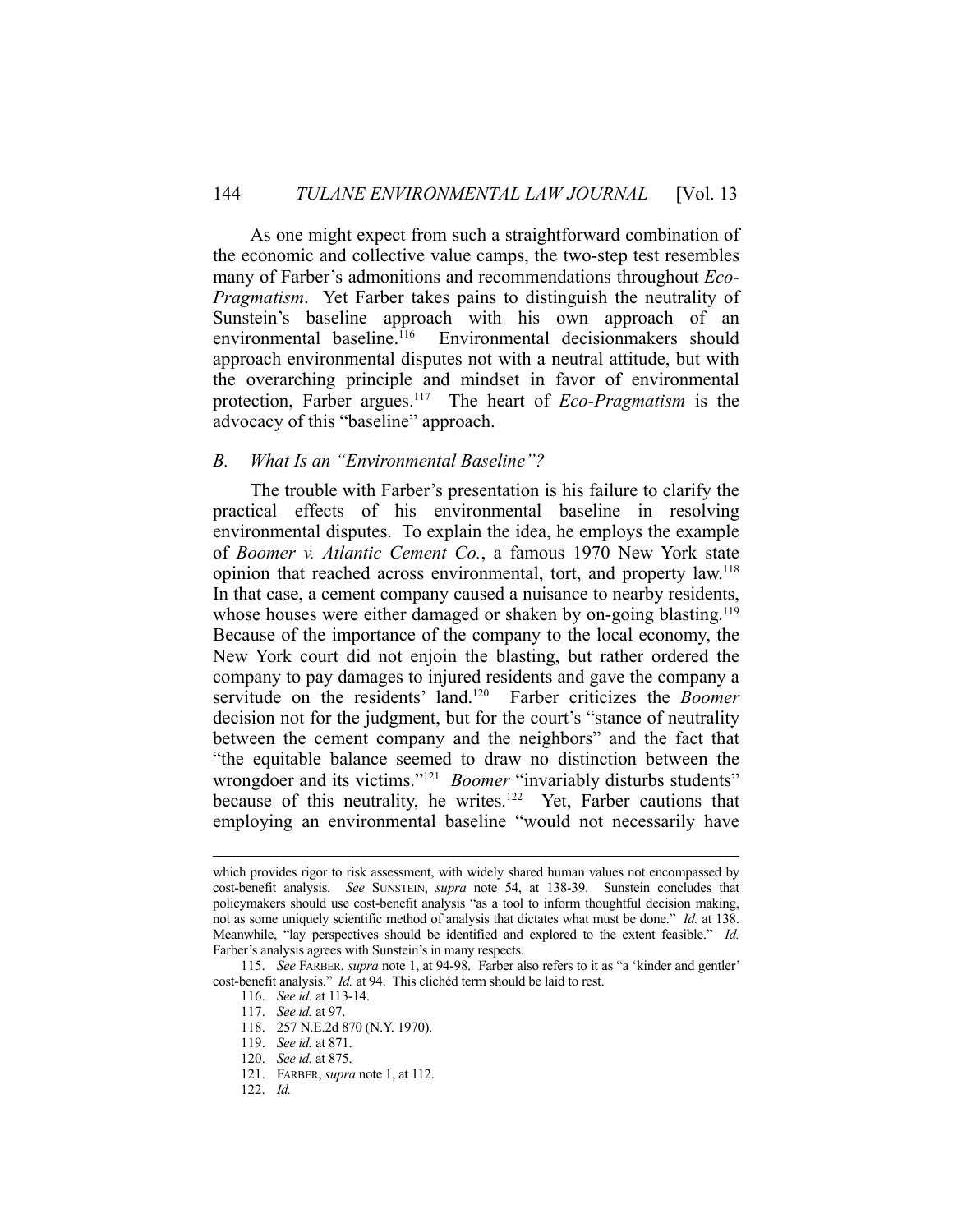changed the result."123 "The point of the baseline is not simply to control the results of cases, but also to leave us satisfied with the process of reaching the result."124

 However, Farber never defines thoroughly the effects of his environmental baseline. Nevertheless, at least three potential definitions can be gleaned. First, he writes as if following an environmental baseline simply means following the direct commands of statutory provisions. "If we believe at all in the idea of public values, adopted as the result of vigorous democratic deliberation, this [environmental baseline] is a public consensus policymakers must respect."125 He cites environmental laws that specifically command the regulator not to include cost as a factor in the decision whether to regulate.126 If these commands are the definition, then the baseline is simply a positive enforcement of these statutory provisions. Encouraging courts to follow these statutory commands is less an argument of eco-pragmatism than an argument in favor of strict statutory construction and against judicial activism, from a proenvironmental stance.<sup>127</sup>

 Second, Farber discusses the baseline as a procedural presumption in favor of the environmental side.<sup>128</sup> A practical application of an environmental baseline might be to shift the burden of proof to the polluter, or to create a rebuttable presumption that it has done what it is alleged to have done or that the alleged risk is real.129 Under current law, the government or private plaintiff typically retains many of the procedural burdens of proving an environmental violation.130 In *Boomer*, such a presumption would

 <sup>123.</sup> *Id.* at 113.

 <sup>124.</sup> *Id*.

 <sup>125.</sup> *Id.* at 113-14. For an overarching statutory basis for his environmental baseline, Farber cites section 101 of the National Environmental Policy Act (NEPA), 42 U.S.C. § 4331 (1994), which sets forth a national goal of environmentalism. *See* FARBER, *supra* note 1, at 125- 26.

 <sup>126.</sup> *See* FARBER, *supra* note 1, at 103-04.

 <sup>127.</sup> As noted in the previous section, choosing a baseline that is based on the general tenor of a statute might have the effect of resolving borderline, or "edge" cases. It is less likely, however, that such a baseline would affect the outcome of "hard" cases, where the conflicts between the rationale for the regulation, and the counterpoised rationale for not extending the regulation, stand in plain opposition.

 <sup>128.</sup> *See id.* at 97.

 <sup>129.</sup> *See id*. at 119-20.

 <sup>130.</sup> *See, e.g.*, Getty Oil Co. v. Ruckelshaus, 467 F.2d 349, 357 (3d Cir. 1972) (government has burden of showing Clean Air Act violation); City of Richmond v. United States, Nos. C-89-2935 DLJ, C-92-4176, 1995 WL 621793, at \*15 (N.D. Cal. Oct. 12, 1995) (plaintiff has burden of proving that defendant's actions led to CERCLA cleanup costs); Bettis v. Town of Ontario, 800 F. Supp. 1113, 1119 (W.D.N.Y. 1992) (citing Gwaltney of Smithfield v. Chesapeake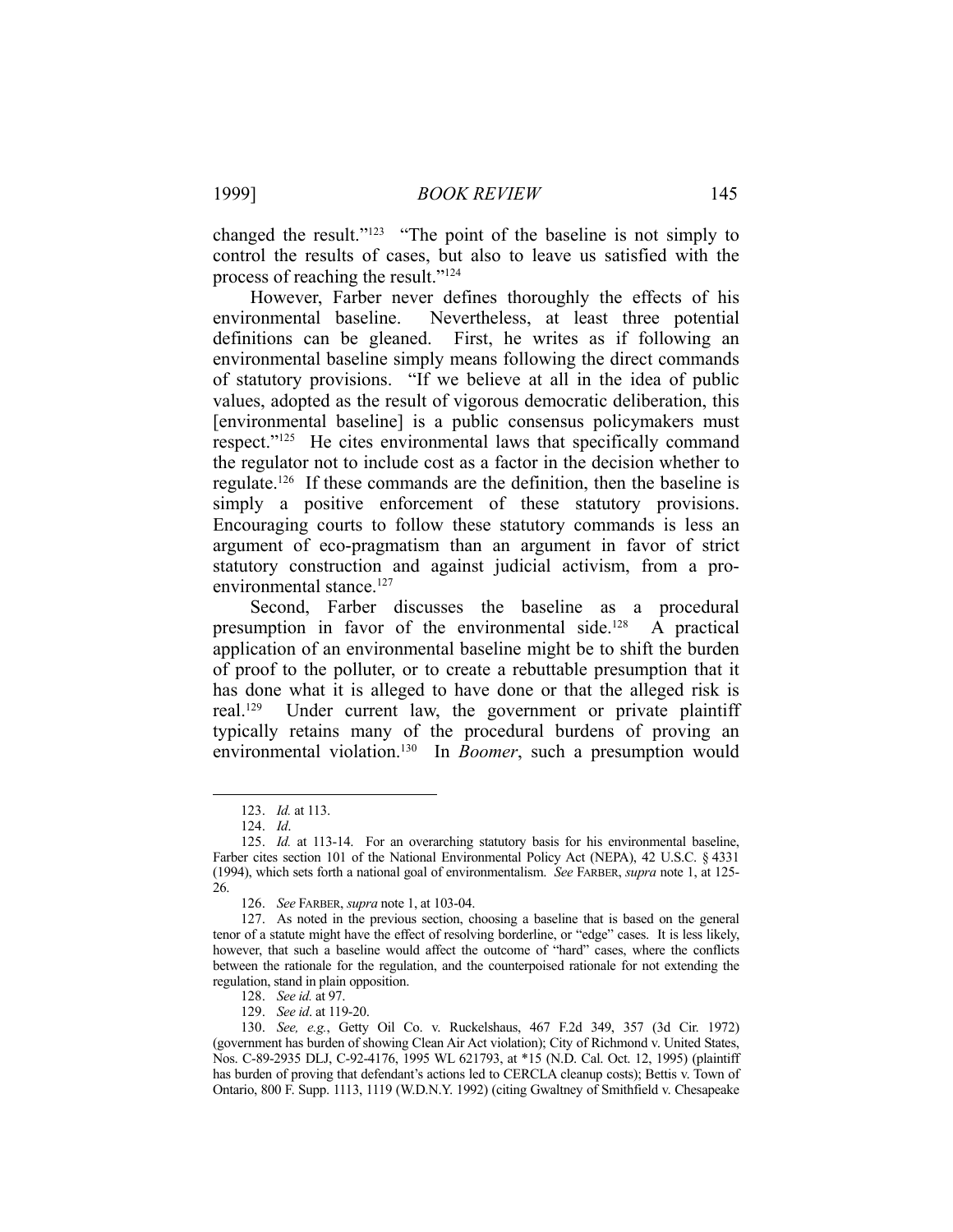have changed at least the procedural posture of the case; in other actions, it would change the outcome. With such a presumption, defendants seeking to avoid summary judgment would have to develop facts and evidence to try to show that their activities did not pollute, did not cause significant risk of harm, or are justified by the high costs of prevention.<sup>131</sup> Such a change might be welcome in many aspects of environmental law. However, Farber does not advocate a wholesale adoption of shifted presumptions, perhaps in part because such changes might violate due process requirements and settled principles of common law and procedure.

 A third definition of the baseline is a more ambiguous idea that judges should approach environmental disputes with an environmental mindset.<sup>132</sup> This definition uses environmental laws not as commands to take certain steps, but as proof of a congressional mindset that should be passed on to judges and regulators.<sup>133</sup> "The commitments now embedded in federal law generally take an environmentalist baseline, with a presumption in favor of environmental protection."134 The mindset could serve as a public statement that environmental concerns stand foremost in the minds of judges and regulators.

 It remains unclear what practical application such a mindset would hold for a case, such as *Boomer*, if not to change the result. Is Farber suggesting that the court announce at the beginning of its opinion, "We are morally offended that a company would do what this company has done, and throughout this litigation we will need to be convinced why they should not be enjoined. Now on to the law . . ."? While such a statement might assuage some students reading the opinion, it would be unlikely to affect public perception of the equitable stance of the law, which presumably is based more on outcomes than written analysis. Moreover, to the extent that Farber is arguing that judges should hold a mindset in favor of environmental values, such a goal would seem infinitely more difficult to effect than even the smallest change in substantive law.<sup>135</sup> Even environmentally hostile judges can be made to enforce environmental rulings by the force of statute, process, and precedent. It seems odd to argue that

Bay Found., 484 U.S. 49, 65-66 (1987) (private plaintiff has burden of proving a continuing violation of Clean Air Act at trial)).

 <sup>131.</sup> *Cf. Getty Oil*, 467 F.2d at 357; *City of Richmond*, 1995 WL 621793, at \*15; *Bettis*, 800 F. Supp. at 1119; *Gwaltney*, 484 U.S. at 65-66.

 <sup>132.</sup> *See* FARBER, *supra* note 1, at 127-31.

 <sup>133.</sup> *See id*. at 97.

 <sup>134.</sup> *Id.*

 <sup>135.</sup> *See id.* at 127-31.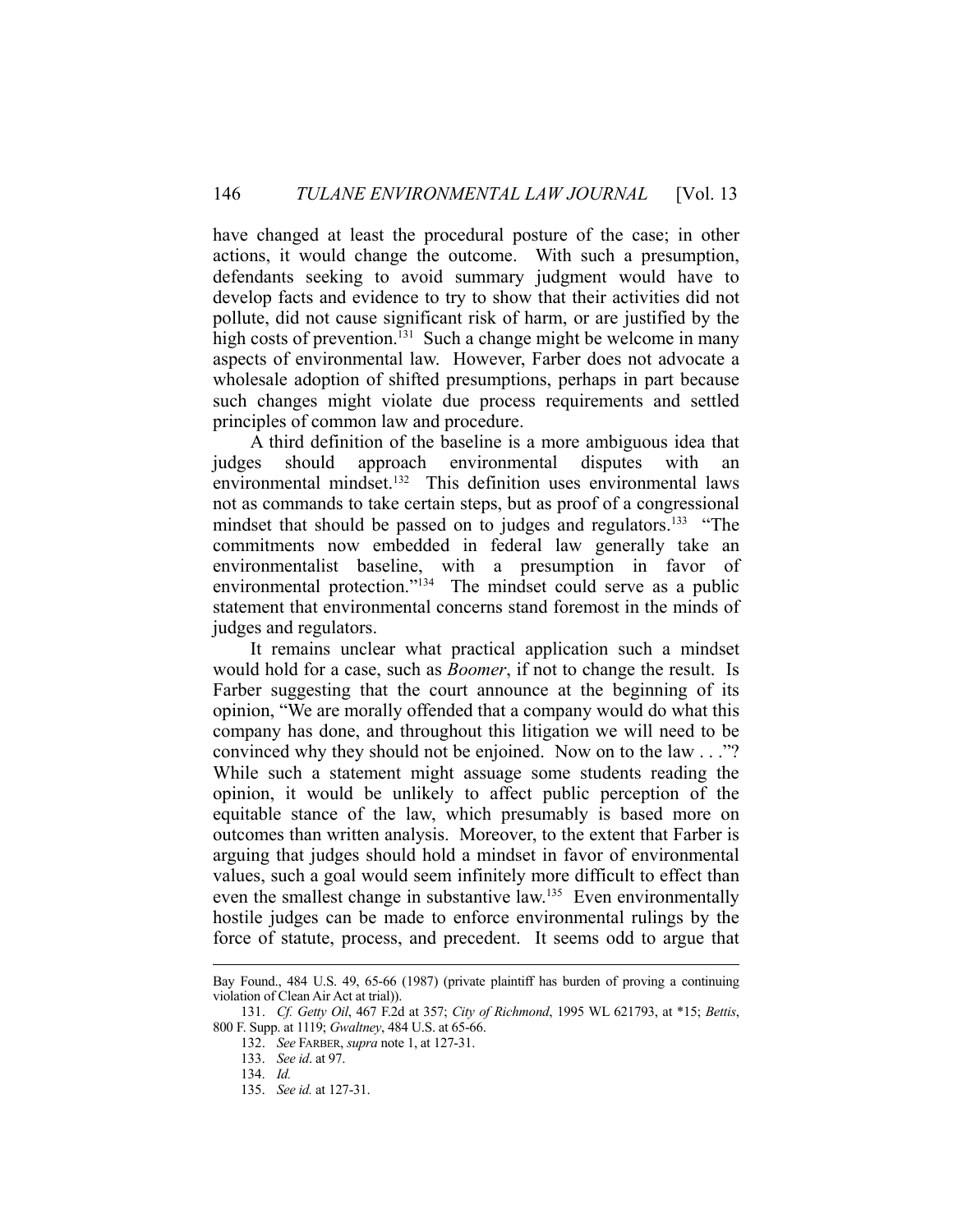what is needed is to tell them to approach their cases with a new mindset, even though the rules, procedures, and outcomes need not change. A mindset, after all, is usually something that a judge brings to the law, and not something that legal commentary can do much to change.

#### *C. Justifying an Environmental Baseline*

 Regardless of the application of his environmental baseline, Farber justifies it by relying on this nation's "basic commitments . . . to environmental quality."136 Although he does not list them as such, Farber's justifications for his baseline arise from three concepts: (1) the general thrust of the statutes, (2) the consensus of the community, and (3) the morality of individual human integrity.

# 1. The General Thrust of the Statutes

 Farber argues that because federal environmental statutes show a commitment to environmental protection, courts and regulators must show a similar commitment.<sup>137</sup> There is no doubt that an aspiration toward environmental quality, or at least environmental improvement, lies at the heart of laws such as the Clean Air Act,<sup>138</sup> Clean Water Act,<sup>139</sup> National Environmental Policy Act,<sup>140</sup> and a host of other statutes and doctrines, both at the state and federal level, over the past thirty years.<sup>141</sup>

 Yet, as Farber fails to explicitly recognize, these laws plainly reflect compromises between the environment and other concerns. The commitment to environmental quality does not exist in a vacuum.

 <sup>136.</sup> *Id.* at 94.

 <sup>137.</sup> *See id*. at 125-27. The most fundamental source of this commitment is NEPA section 101, 42 U.S.C. § 4331. *See* FARBER, *supra* note 1, at 125-26.

 <sup>138. 42</sup> U.S.C. §§ 7401-7671q (1994 & Supp. III 1997).

 <sup>139.</sup> Federal Water Pollution Control (Clean Water) Act, 33 U.S.C. §§ 1251-1387 (1994 & Supp. III 1997).

 <sup>140.</sup> National Environmental Policy Act of 1969 (NEPA), 42 U.S.C. §§ 4321-4370e (1994 & Supp. III 1997).

 <sup>141.</sup> *See* Clean Air Act § 101, 42 U.S.C. § 7401 (1994) (statutory objective is to "protect and enhance the quality of the Nation's air resources so as to promote the public health and welfare and the productive capacity of its population"); Clean Water Act § 101, 33 U.S.C. § 1251 (1994) (statutory objective is to "restore and maintain the chemical, physical, and biological integrity of the Nation's waters"); NEPA § 101(a), 42 U.S.C. § 4331(a) (1994) (statutory objective is to "use all practicable means and measures . . . in a manner calculated to foster and promote the general welfare, to create and maintain conditions under which man and nature can exist in productive harmony, and fulfill the social, economic, and other requirements of present, and future generations"); Endangered Species Act of 1973  $\S$  2(a)(4), 16 U.S.C.  $\S$  1531(a)(4) (1994) (statutory objective to "conserve to the extent practicable the various species of fish or wildlife and plants facing extinction").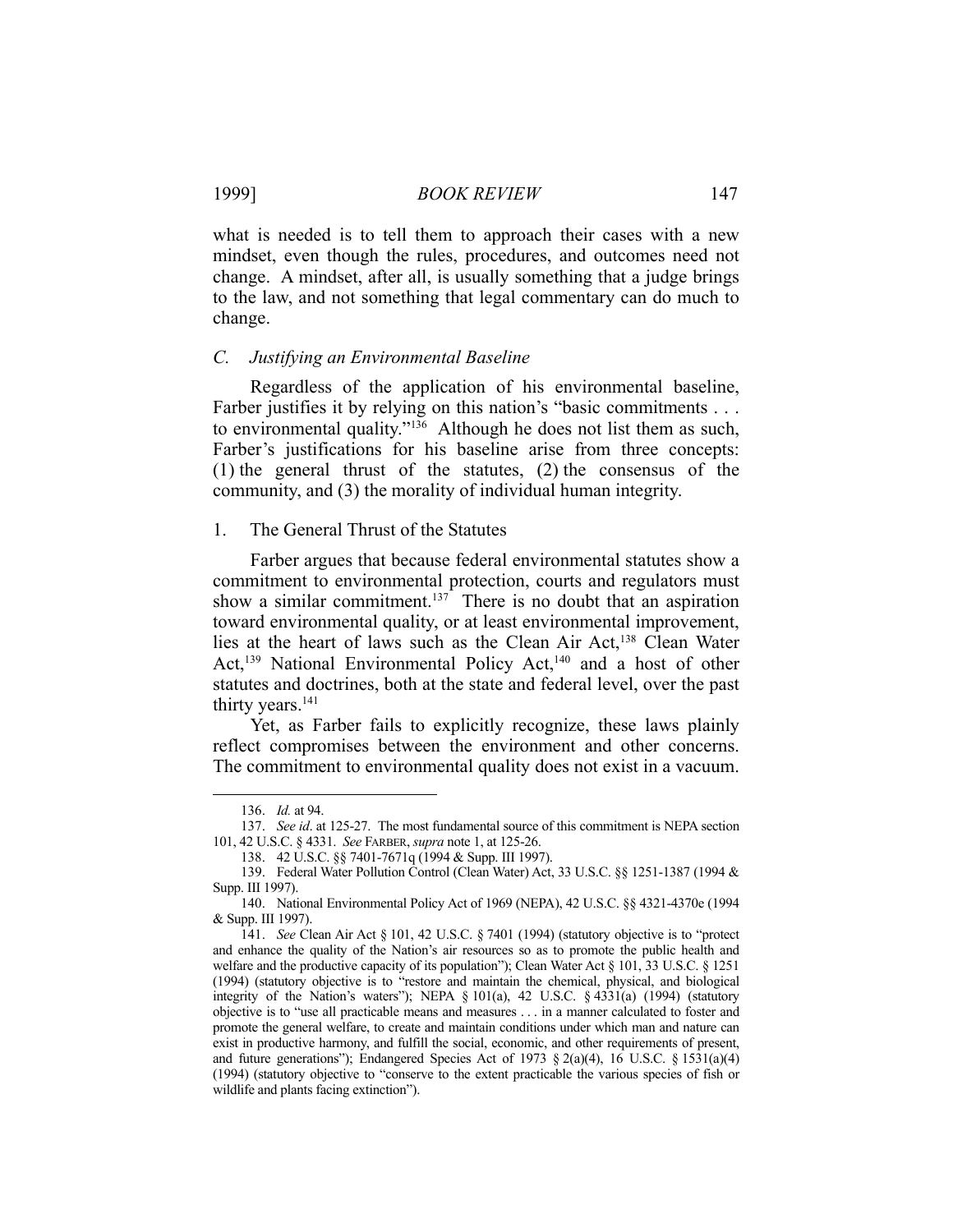There are other potential commitments that could form arguments for competing baselines. Indeed, an advocate might argue that this nation has expressed a commitment to private property rights that holds a far older provenance than the environmental commitment. The Constitution's proscription against government "taking" of private property without just compensation arguably is a plain explication of the history and strength of this commitment.<sup>142</sup> In addition, the procedural burdens of most environmental laws suggest that private property rights are still respected by the courts.<sup>143</sup> Would Farber argue that the greater specificity of the aspirations of environmental laws trumps the old baseline in favor of property rights?

 Finally, creating a baseline from the general thrust of statutes might create troubling precedent. Many laws state aspirations that do not require any sort of change in procedure or mindset. Criminal laws against illegal drug use, for example, quite plainly express a national commitment to eradicating illegal drug use. Does such a commitment justify an expectation that judges approach a drug case with a mindset in favor of enforcement? How would such a baseline work in light of settled principles regarding the rights, both substantive and procedural, of criminal defendants? In a civil law context, do the aspirations of the equal employment opportunity laws require judges to form a baseline in favor of finding discrimination? All laws reflect compromises, and these compromises become especially apparent when there are difficult questions of law and fact. Did the drug defendant's agreement to carry a bag to the waiting car constitute proof of his knowledge that the bag held drugs? Does the fact that the employer's hiring rate for Latino applicants was only three-fifths of that for whites constitute actionable discrimination? Such questions implicate tension between a commitment to stop legal wrongs and a desire not to judge too quickly or harshly, lest we judge unfairly and hamper freedom. The existence of aspirations does not mean that we must have a baseline favoring these aspirations.

# 2. The Consensus of the Community

 Environmental laws reflect a "sense of ourselves as a community,"144 and environmentalism is now "deeply embedded in our culture," Farber writes.<sup>145</sup> Again, he over-stretches. Many

 <sup>142.</sup> U.S.CONST. amend. V.

 <sup>143.</sup> *See* FARBER, *supra* note 1, at 133-57.

 <sup>144.</sup> *Id.* at 98.

 <sup>145.</sup> *Id.* at 109. Could this statement have been made in 1995, when leaders of the 104th Congress promised to free business from the yoke of environmentalism? True, these leaders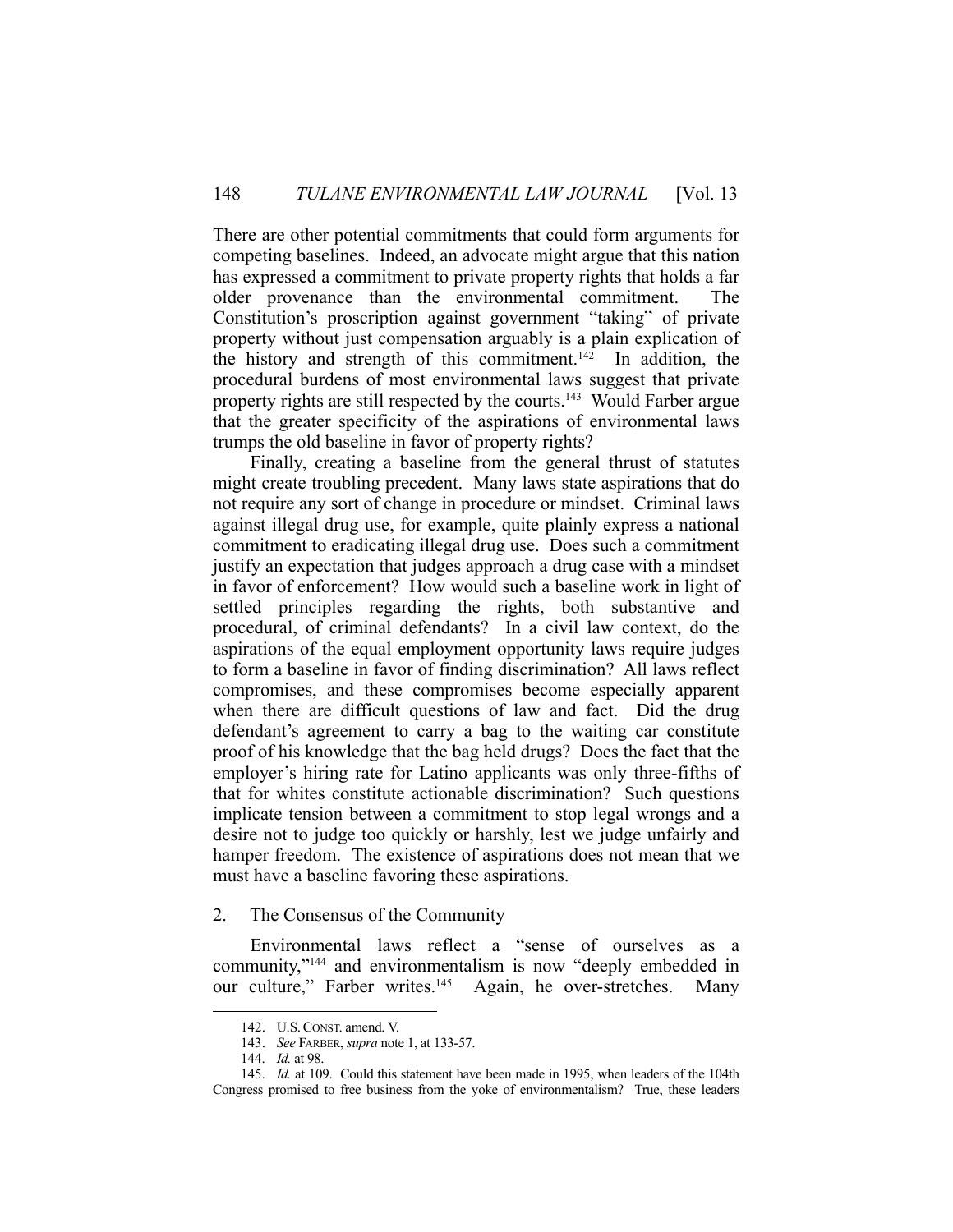Americans like to label themselves environmentalists, but the depth of their commitment remains unclear. Farber states that Americans have made a commitment to clean air and water, but the compromises in our statutes show that the only consensus is that we want cleaner air and water than what we had before.<sup>146</sup> The battles over river pollutants in Virginia, $147$  mad cow disease, $148$  logging in the Northwest,<sup>149</sup> and results such as *Boomer* show a reluctance to take environmentalism as far as many would like to take it. Any environmentalist lawyer can think of numerous ways he or she thinks our commitment to environmentalism should be strengthened. For example, greater regulation of non point-source pollution under the Clean Water Act,150 more efficient requirements for air pollution reduction in nonattainment areas under the Clean Act Air,<sup>151</sup> or tougher restrictions on wasteful use of public range land.<sup>152</sup> But such requirements are not enacted because of substantial opposition in the public and in the polity.

 The idea of environmentalism may be deeply imbedded in the minds of the community, but it must share the bed with ideas of personal freedom and free enterprise. While the consumer market does not necessarily reflect what people want from government, evidence such as Americans' love of gas-guzzling sport utility vehicles and shunning of public transportation indicates that values other than environmentalism run wide and deep.153 It remains to be

 148. *See generally* David S. May, *Disease and Environmental Law*, 12 NAT. RESOURCES & ENV'T 133, 134 (1997).

 149. *See* Patti A. Goldman & Kristen L. Boyles, *Forsaking the Rule of Law: The 1995 Logging Without Laws Rider and Its Legacy*, 27 ENVTL. L. 1035, 1040 (1997).

 151. *See* Thomas O. McGarity, *Missing Milestones: A Critical Look at the Clean Air Act's VOC Emissions Reduction Program in Nonattainment Areas*, 18 VA. ENVTL. L.J. 41, 44 (1999) (arguing that EPA has missed important deadlines for requiring state implementation plans to reduce volatile organic compounds in certain nonattainment areas).

 152. *See* GEORGE C. COGGINS ET AL., FEDERAL PUBLIC LAND AND RESOURCES LAW 688-99 (1993) (discussing the attitudes and politics surrounding range grazing).

 153. *See* Blair Golson, *SUVs Taking Toll on Pollution, Fuel Costs, Research Group Says*, L.A. TIMES, June 17, 1999, at A4; Eric C. Evarts, *In Luv with SUVs*, CHRISTIAN SCI. MONITOR, June 8, 1998, at B4; Richard O. Zerbe, Jr. & Linda S. Graham, *The Role of Rights in Benefit Cost* 

discovered in 1996 that Americans were highly skeptical of wholesale abolition of social welfare and regulation laws, but the flitting of public opinion makes broad assessments a precarious occupation.

 <sup>146.</sup> Farber cites laws such as NEPA § 101, 42 U.S.C. § 4331. *See* FARBER, *supra* note 1, at 125-26.

 <sup>147.</sup> *See* David Lauter, *Farm Runoff Suspected in Fish Disease*, PORTLAND OREGONIAN, Sept. 21, 1997, at A18.

 <sup>150.</sup> *See* 40 C.F.R. § 122.3(e) (1999) (listing agricultural stormwater runoff as a nonpointsource discharge not requiring a National Pollutant Discharge Elimination System (NPDES) permit); Concerned Area Residents for the Env't v. Southview Farms, 34 F.3d 114, 120 (2d Cir. 1994) (limiting the definition).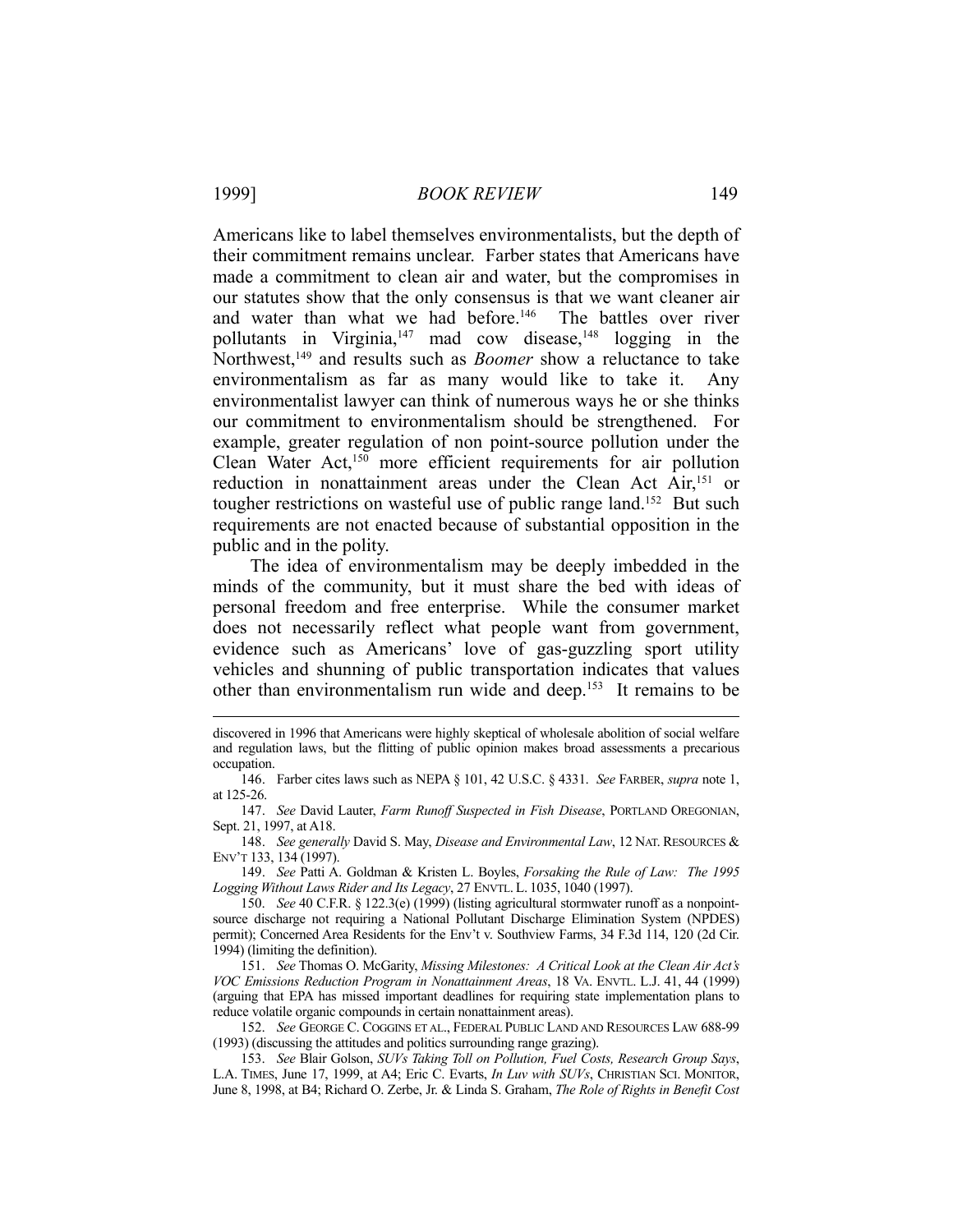proven whether personal sacrifice—the true test of any commitment—exists in America's professed embrace of environmentalism.154 Particularly telling was the approach of the United States at the 1997 global warming conference in Kyoto, Japan. The United States, led by professed environmentalist Al Gore, stood as a force of moderation, because of a perception that the American public would not stand for changes that would impose significant financial or lifestyle burdens.155 Consumerism and personal comfort must be placed near the top of any list of deeply embedded American ideals.

 To the extent that environmental values are deeply embedded, such values could presumably be uncovered through contingent valuation studies, which economists tout as a workable part of their cost-benefit analyses.156 If environmental protection rated highly with Americans, they would presumably be willing to pay top dollar to preserve it. Although Farber does not relate contingent valuation with his environmental baseline, it seems that a contingent value analysis is a quintessential form of the supposedly neutral method that Farber's baseline rejects.

# 3. The Morality of Individual Human Integrity

 The most provocative justification for Farber's baseline is the notion that it may be immoral to approach environmental law from a stance of neutrality when questions of human integrity are at issue.<sup>157</sup> While economist Ronald Coase argued that it matters little for the purposes of efficiency which party is assigned an entitlement by law,<sup>158</sup> Farber scolds economists who approach issues of resource allocation without any regard for the issues of individual human integrity.159 Large institutions often dehumanize individuals, he notes;

*Methodology: The Example of Salmon and Hydroelectric Dams*, 74 WASH. L. REV. 763, 768 (1999).

 <sup>154.</sup> *See* JOHN MCPHEE, ENCOUNTERS WITH THE ARCHDRUID 41-42 (1971) (discussing the link between environmental protection and personal sacrifice).

 <sup>155.</sup> *See Emissions Plan Assailed*, CHI. TRIB., Oct. 24, 1997, at 8 (discussing friction between United States and European positions); *see also* James Warrick, *White House Predicts Low Cost for Pact on Warming*, WASH. POST, Mar. 4, 1998, at A1 (noting debate over cost to public); *Warming Pact to Cost You \$70-\$110 a Year*, CLEV. PLAIN DEALER, Mar. 4, 1998, at 9A. *See generally* Jay Michaelson, *Geoengineering: A Climate Change Manhattan Project*, 17 STAN. ENVTL. L.J. 73 (1998).

 <sup>156.</sup> *See* FARBER, *supra* note 1, at 49-50.

 <sup>157.</sup> *See id.* at 200. Farber does not make this justification explicit until the conclusion of *Eco-Pragmatism*. *See id.* at 199-206.

 <sup>158.</sup> *See id.* at 101.

 <sup>159.</sup> *See id*. at 102-03.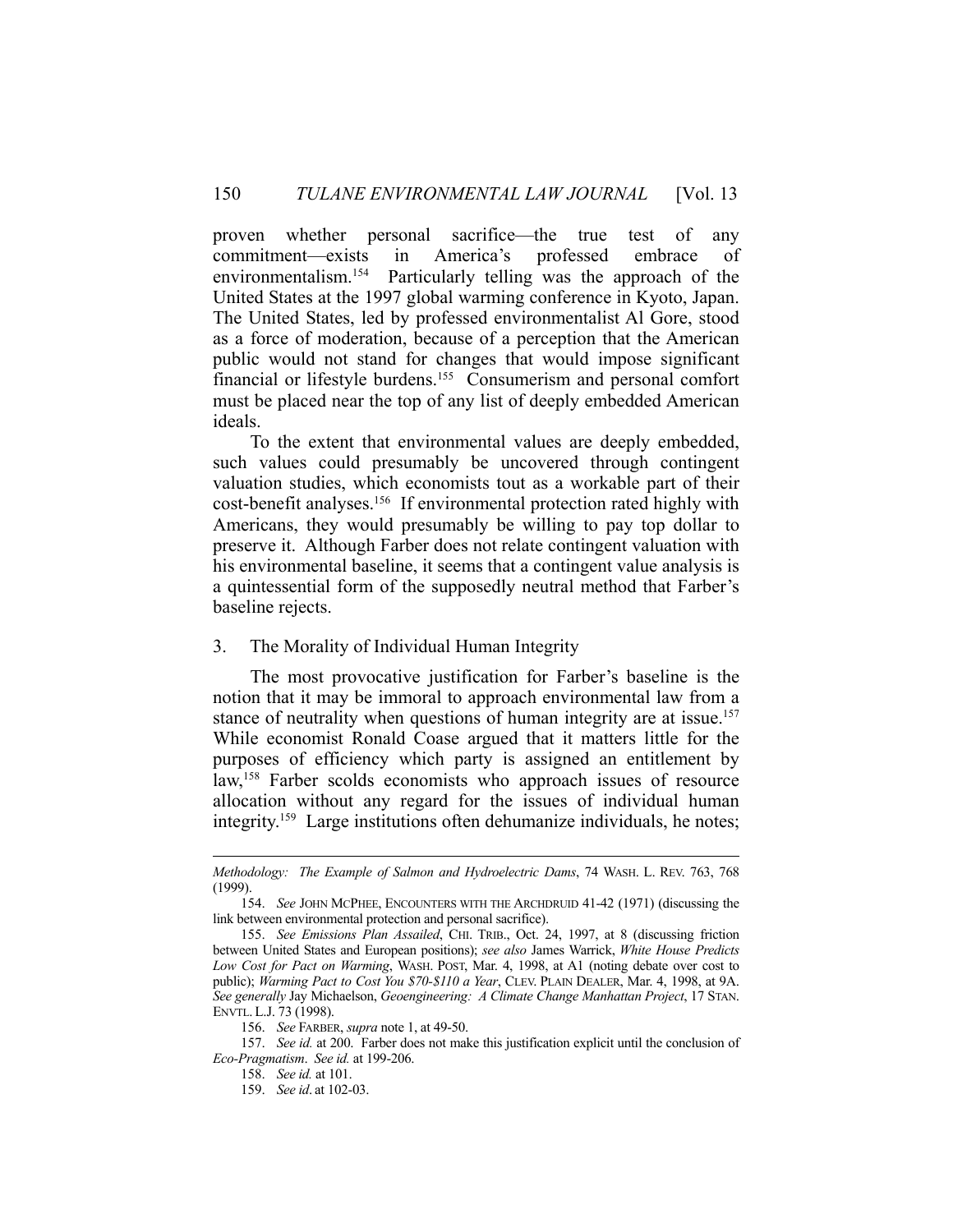1999] *BOOK REVIEW* 151

morality should compel law to begin with the individual human.<sup>160</sup> Farber hints that the public will distrust the legal and regulatory process if it does not express some sort of special recognition for individual human integrity.161 Substantive rights are one way of vindicating individual human integrity; an environmental baseline may be another.

 Placing the value of individual human compassion over the general economic welfare is a powerful argument. It fits with a school of legal philosophy that argues that certain individual desires deserve more recognition than just one voice in the cacophony of a nation's economy.162 Yet there are mixed implications for some aspects of environmental law. True, in many pollution disputes, the health and safety of discrete (if often unknown) individual humans are pitted against general economic welfare. When deciding between an individual's health and a slight increase in prices to consumers, it may be advisable to argue for a baseline, or a thumb on the scales, for the individual's interest. But not all pollution cases are oriented this way. Suppose that the facts in *Reserve Mining* had not been a fear of human death, but only of minor health risks or potential ecological damage to the lake (indeed, the case began this way). Suppose further that the facts were plain that an injunction would not have resulted in the company's spending millions on retooling, but in the closure of the mining operation altogether as too expensive, with hundreds of working-class jobs being lost. On which side would the premise of individual human integrity then reside?<sup>163</sup>

 <sup>160.</sup> *See id.* at 117 (using hospitals as an example).

 <sup>161.</sup> *See id.* at 113.

 <sup>162.</sup> *See generally* JOHN HART ELY, DEMOCRACY AND DISTRUST: A THEORY OF JUDICIAL REVIEW (1980) (advocating diversion from neutrality for groups underrepresented in the political process); RONALD DWORKIN, TAKING RIGHTS SERIOUSLY (1977) (discussing the nature of individual rights).

 <sup>163.</sup> In some natural resource disputes, as opposed to pollution cases, we may find that the individual human integrity argument rests just as easily on the side of the regulated party. In instances of regulation of private land to further the general public welfare, the moral high ground of individual human integrity is sometimes asserted by the property owner. *See, e.g.*, Suitum v. Tahoe Reg'l Planning Agency, 520 U.S. 725, 731 (1997) (noting that 82-year-old wheelchairbound widow was prohibited from building a home on her property because of a regulation designed to protect runoff from contaminating nearby Lake Tahoe); United States v. Fuller, 409 U.S. 488, 493-94 (1973) (denying claim of private property right to land under the Taylor Grazing Act); United States v. Coleman, 390 U.S. 599, 602-05 (1968) (holding that quartzite stone was not a valuable mineral deposit for purposes of vesting title to public lands in individual prospector). It is also that, in most of these instances, the private party is demanding rights to property or money, as opposed to preservation of health or safety, which is typically at stake in pollution law. *See, e.g.*, *Coleman*, 390 U.S. at 600 (seeking patent on public lands).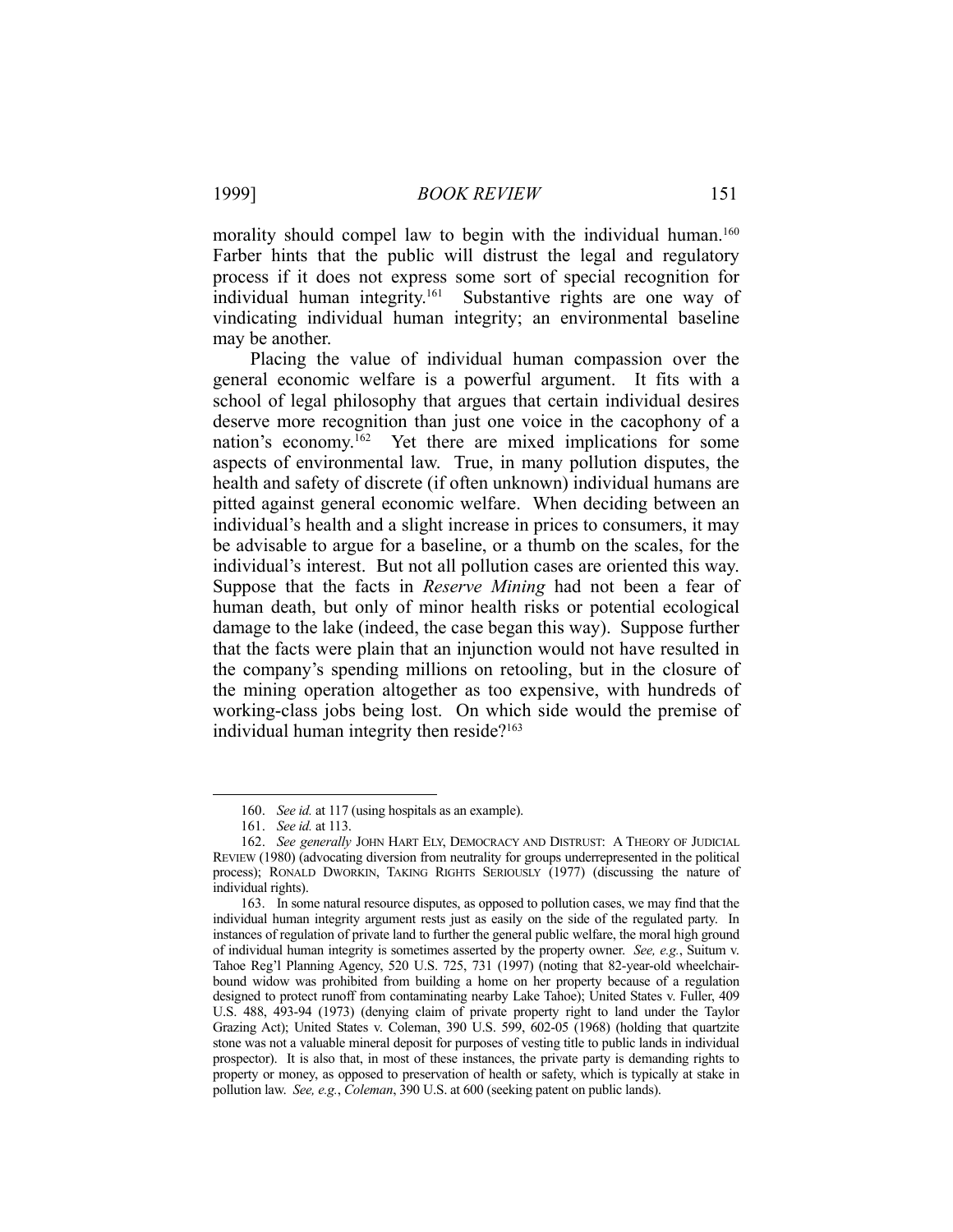# 4. Distrust of the "Bean Counters"

 Finally, Farber worries about a legal method in which economic calculators, in particular the "bean counters" at the Federal Office of Management and Budget (OMB), are entrusted with decisionmaking.164 Because of the important policy judgments that have to be made in even the strictest cost-benefit analysis determining the contingent value of human life, assessing the risk probabilities, and choosing a discount rate—these accountants would end up making environmental policy, not just calculating monetary cost and benefit.165 "[U]sing cost-benefit analysis to control decisions (rather than as a source of information) can warp the administrative process," Farber argues, because accountants do not understand the complexity of the substantive field as well as the professionals in that field, such as EPA employees.<sup>166</sup> He also worries that the OMB is more likely to succumb to "crude political pressure" from the White House than is the EPA.167

 Indeed, Farber might have gone further to argue that the law also should cast a skeptical eye toward one of the fundamental bases of any cost-benefit calculation: the threshold cost of complying with the environmental regulation. Throughout his discussion of *Reserve Mining*, Farber appears to take for granted the company's assessment that \$200 million would be needed to ensure safety.<sup>168</sup> In such cases, the company's assessment would have to be re-assessed by outside observers, as would a citizen group's assessment of the risk, because the producer has every incentive to overestimate the costs of compliance. Moreover, in many instances of regulation of a single economic producer, such as Reserve Mining, costs of compliance would never be incurred, because the regulation will make this producer instantly noncompetitive with other unregulated competitors.169 Production would shift to competitors whose product does not generate the same environmental problem. Such a solution

<u>.</u>

 <sup>164.</sup> *See* FARBER, *supra* note 1, at 119-20.

 <sup>165.</sup> *See id.*

 <sup>166.</sup> *Id.* at 120.

 <sup>167.</sup> *Id.* This is true to an extent, unless the White House succeeds in placing loyal followers who will follow the administration's path at the controls of EPA.

 <sup>168.</sup> *See id.* at 15-34.

 <sup>169.</sup> In neoclassical economics, most producers are assumed to be "price-takers," meaning that the price of the good or service is set by the market and cannot be raised by this single producer alone, lest it lose all its buyers*. See* MICHIO MORISHIMA, THE ECONOMICS OF INDUSTRIAL SECRECY 68-85 (1984). Because of competition, profits are assumed to be thin. If one producer is saddled with a special, extraordinary cost, such as a multi-million dollar retooling requirement, the producer may decide to cease operations, because there is no way to swallow the cost and remain profitable in the face of competition*. See id.*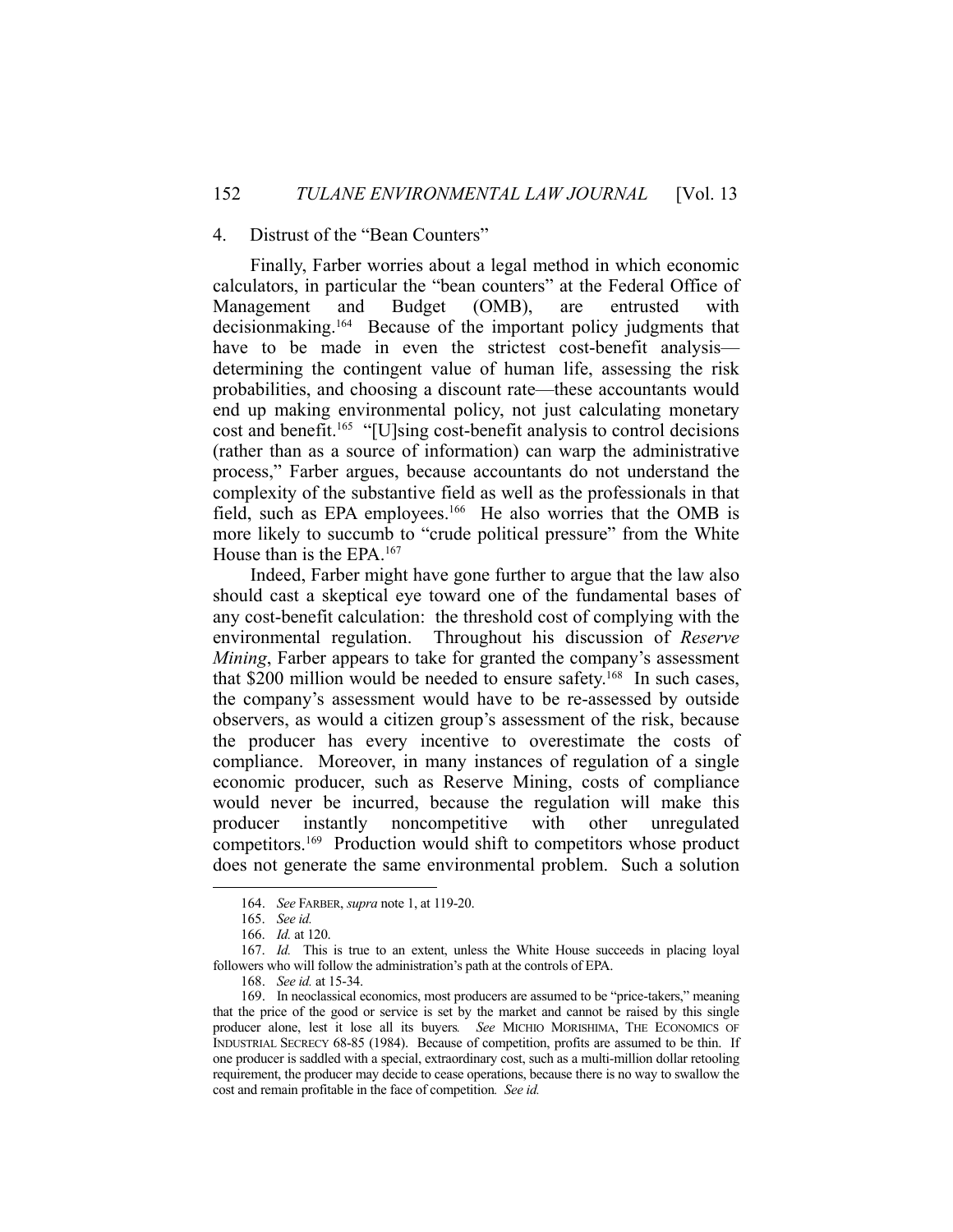would be both environmentally beneficial and economically efficient. Indeed, the total economic effect of the regulation might turn out to be quite minimal if production shifted quickly and efficiently; only the closed plant's employees would suffer (and they might move to more efficient plants elsewhere). In sum, the assumption that a producer will take costly steps in response to a regulation may overestimate tremendously its true costs of the regulation. The response of the producer, and of local government, cannot be known *ex ante* with any certainty by the cost-benefit accountants.170

# *D. Distinguishing Between a Baseline and a Mixed Method*

 Farber takes pains to distinguish his environmental baseline approach from the mixed method advocated by Sunstein.171 A mixed method would first consider cost-benefit analysis and then inject "values,"<sup>172</sup> from a neutral baseline.<sup>173</sup> Farber, by contrast, would have the courts follow a rule that states: "To the extent feasible without incurring costs grossly disproportionate to any benefit, government should eliminate significant environmental risks."174 Farber concludes that this rule would both reflect an environmental baseline and permit the consideration of economic efficiency.175

 In application, however, there might be little real difference between a mixed, neutrality approach and Farber's environmental baseline approach in many cases. While Farber expresses more skepticism with the idea of cost-benefit analysis than does Sunstein and methodically oriented commentators such as Breyer, most of Farber's arguments can just as easily fit into the values step of the mixed approach. Many of his justifications are indistinguishable from the sorts of values that could be recognized in a mixed, two-step, neutrality approach.

 Farber's argument for an environmental baseline makes the most sense for cases that involve a fundamental question of whether to apply an environmental law or not apply it at all. Thus, his argument holds together in discussing *Reserve Mining* or the famous "snail

 <sup>170.</sup> Indeed, local government might be induced to take some steps to retain the producer, by means such as a tax break, and regulators might be encouraged to grant special dispensations at the last minute, as the Eighth Circuit did in Reserve Mining by ordering a phased injunction. *See* Reserve Mining Co v. EPA, 514 F.2d 492 (8th Cir. 1975).

 <sup>171.</sup> *See* FARBER, *supra* note 1, at 113-14.

 <sup>172.</sup> Alternatively, one could do them in the reverse order, without doing too much damage to the idea of mixing.

 <sup>173.</sup> *See* FARBER, *supra* note 1, at 113-14*.*

 <sup>174.</sup> *Id*. at 131.

 <sup>175.</sup> *See id.* at 131-32.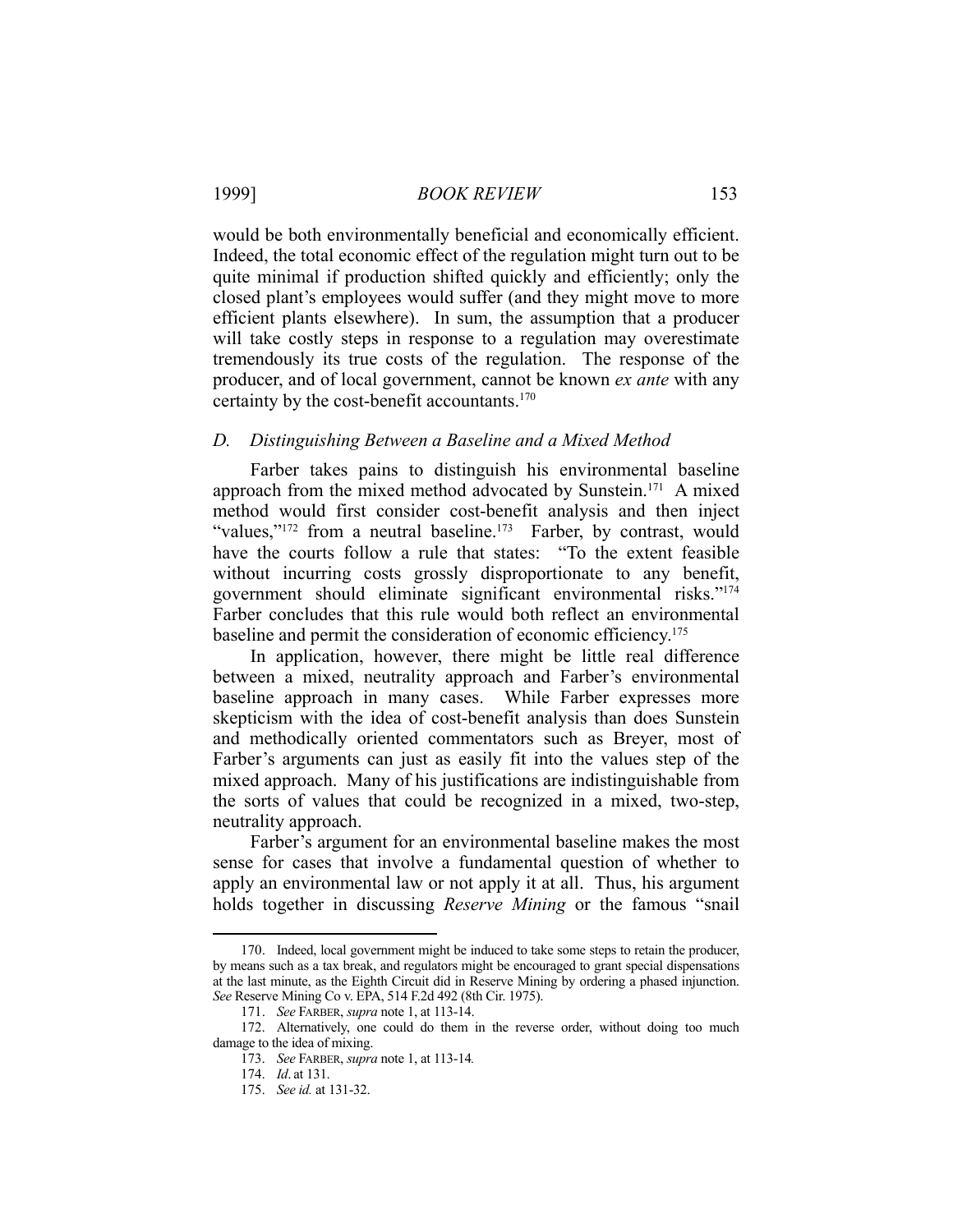darter" case under the Endangered Species Act,<sup>176</sup> *Tennessee Valley Authority v. Hill*. 177 It makes less sense in the more numerous cases in which the legal question is not whether to give credence to a fundamental principle of environmentalism, but rather to fill in the details of environmental laws. For the latter category, which includes questions such as how to define "source" under the Clean Air Act<sup>178</sup> or whether the government may delay its listing of a species under the Endangered Species Act,<sup>179</sup> Farber's arguments for applying an environmental baseline seem misplaced. The supposed "profound national commitment" to environmentalism does not really help to resolve the myriad day-to-day questions of applying environmental statutes. This is not to say that courts should disregard the noneconomic "values" of environmental protection in making their choices, even in more mundane cases. Indeed, when one delves deeply into the content and complexity of "values" implicating both the costs<sup>180</sup> and benefits<sup>181</sup> of environmental decisions—something Farber does not do—one realizes that the assessment of such values are likely to be, in practice, more significant than the choice of a baseline.

1

 180. Throughout his work, Farber follows the economically oriented assumption that environmental costs have one dimension: monetary value. If one accepts the concept of noneconomic value, however, costs may have more than one dimension. The fact that a particular environmental step costs *x* dollars does not necessarily mean that it is always preferable, as a matter of policy, to a step with identical benefits that costs more in terms of money. For example, if a court were to conclude that the costs of compliance would eventually be felt in the wallets of the officers or shareholders of a company that has violated the law, as opposed to the consumers of its product, this fact might well lead to an adjustment in an assessment of the "cost" of compliance. Such an adjustment might follow from a conclusion as to the "fairness" of imposing the cost, which is a "value" outside of the realm of economics.

 181. Farber also fails to recognize that environmental benefits, like costs, can have more than one dimension. For example, throughout his work, Farber refers to the benefits of pollution reduction as saving lives. Putting aside the fact that not all benefits are lifesaving, there may be instances in which saving certain lives provides more "benefit" than saving others. Consider, for example, a choice between an environmental protection step that would save an estimated 20 lives by reducing a cancer that typically kills its victim around age 65, and another step that would save 18 lives by hindering a disease that typically kills around age 10. Would all of us agree that the first step would be preferable, based on our personal assessment of noneconomic "values"? To give another example, would we all agree that the value of 10 lives of factory workers who understand at least some of the risks and receive a high salary for their work is equal to those of 10 middle-class residents who are killed by drinking polluted water?

 <sup>176.</sup> Endangered Species Act of 1973, 16 U.S.C. §§ 1531-1544 (1994).

 <sup>177. 437</sup> U.S. 153 (1978) (discussed in FARBER, *supra* note 1, at 127-30).

 <sup>178.</sup> *See* Chevron U.S.A., Inc. v. Natural Resources Defense Council, Inc., 467 U.S. 837 (1985) (addressing Clean Air Act § 111, 42 U.S.C. § 7411).

 <sup>179.</sup> *See* Environmental Defense Ctr. v. Babbit, 73 F.3d 867 (9th Cir. 1995) (construing Endangered Species Act § 4, 16 U.S.C. § 1533).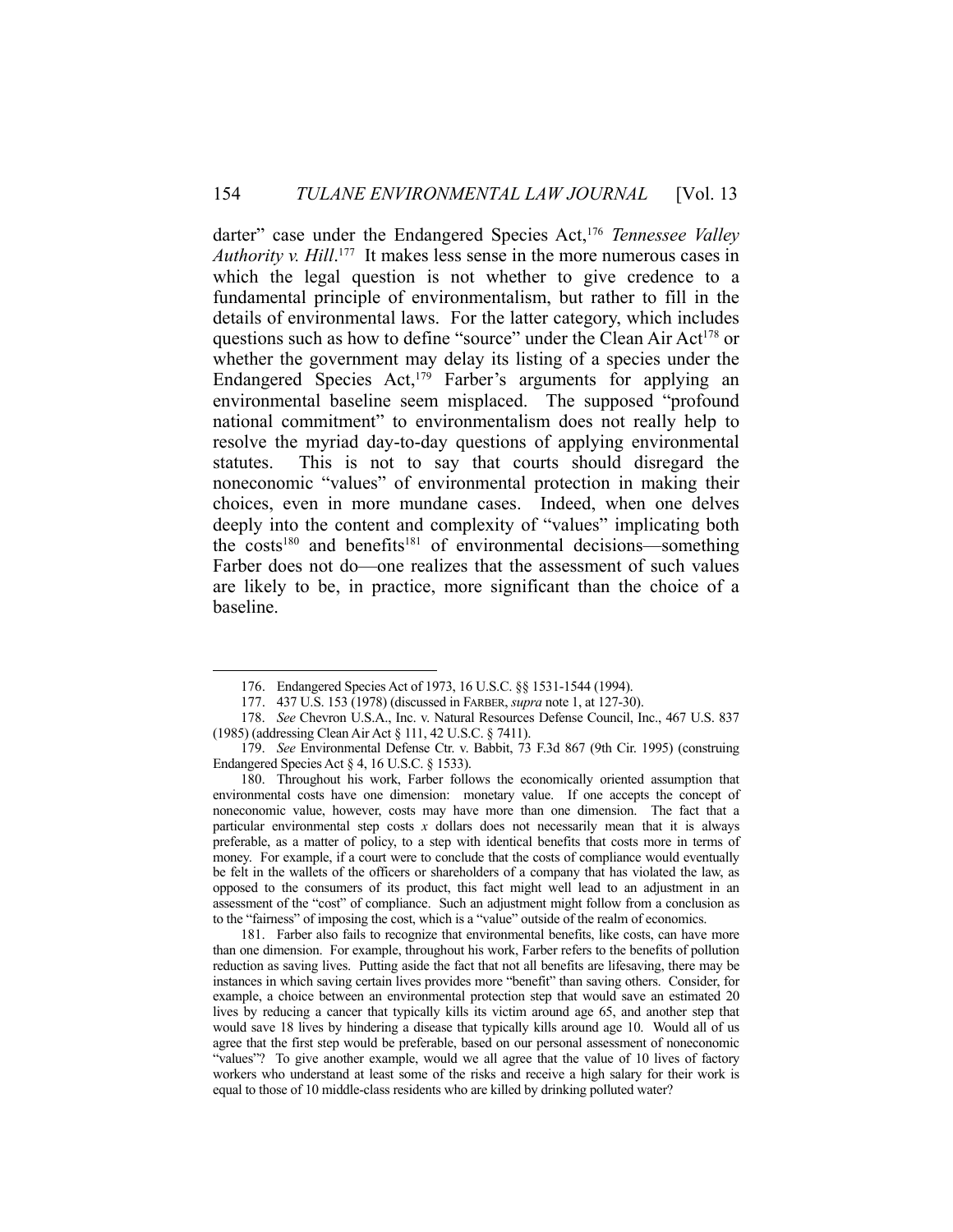1999] *BOOK REVIEW* 155

 As with any legal regime, the devil is in the details of environmental rules. Assessing the variables and deciding how to weigh them often count for more than the approaches, frameworks, and baselines of decisionmaking. If courts decide, as they apparently did in *Reserve Mining*, that removing even a remote risk of death is more important than a large cost to the producer, then the value component of the analysis outshines other components so much that the baseline or the order of steps becomes insignificant. Alternatively, if a court concludes that a pollutant poses no significant risk of harm, the outcome would appear to be preordained, regardless of steps or baseline. Likewise, if a court decided that a particular regulation would unfairly close a plant and diminish the lives of a majority of the community, the threshold would be automatically placed very high for the showing of risk or other environmental values, baseline and steps notwithstanding.

 In the end, there may even be little practical difference between Farber's environmental baseline and one that is constructed from a property-rights baseline. Consider a test that encourages judges to start with a mindset in favor of protecting property rights and restrictions on tort actions, but that also recognizes the premise of environmental protection. Such a test might be worded thusly: "To the extent that they do not create excessive environmental risks, enforce traditional private property rights in order to foster economic growth." If judges applied this property-rights baseline approach, we might be left with the same array of results, in many cases, that we would if the same judges employed Farber's environmental baseline. What Farber shares with other pragmatists is a recommendation to consider both cost-benefit analysis and the entire range of noneconomic values, with particular regard for the commands and purposes of environmental protection statutes. Farber is correct that such a pragmatic approach would be the best way to keep the dual American promises of economic growth and effective environmental protection.

# IV. THE QUAGMIRES OF DISCOUNTING AND UNCERTAINTY

 In comparison to the philosophy of values and the theories of baselines, the issues of generational discounting and scientific uncertainty may seem less contentious, if no less important to environmental decisionmaking. *Eco-Pragmatism* provides a useful summary of these two essential elements of complex environmental questions.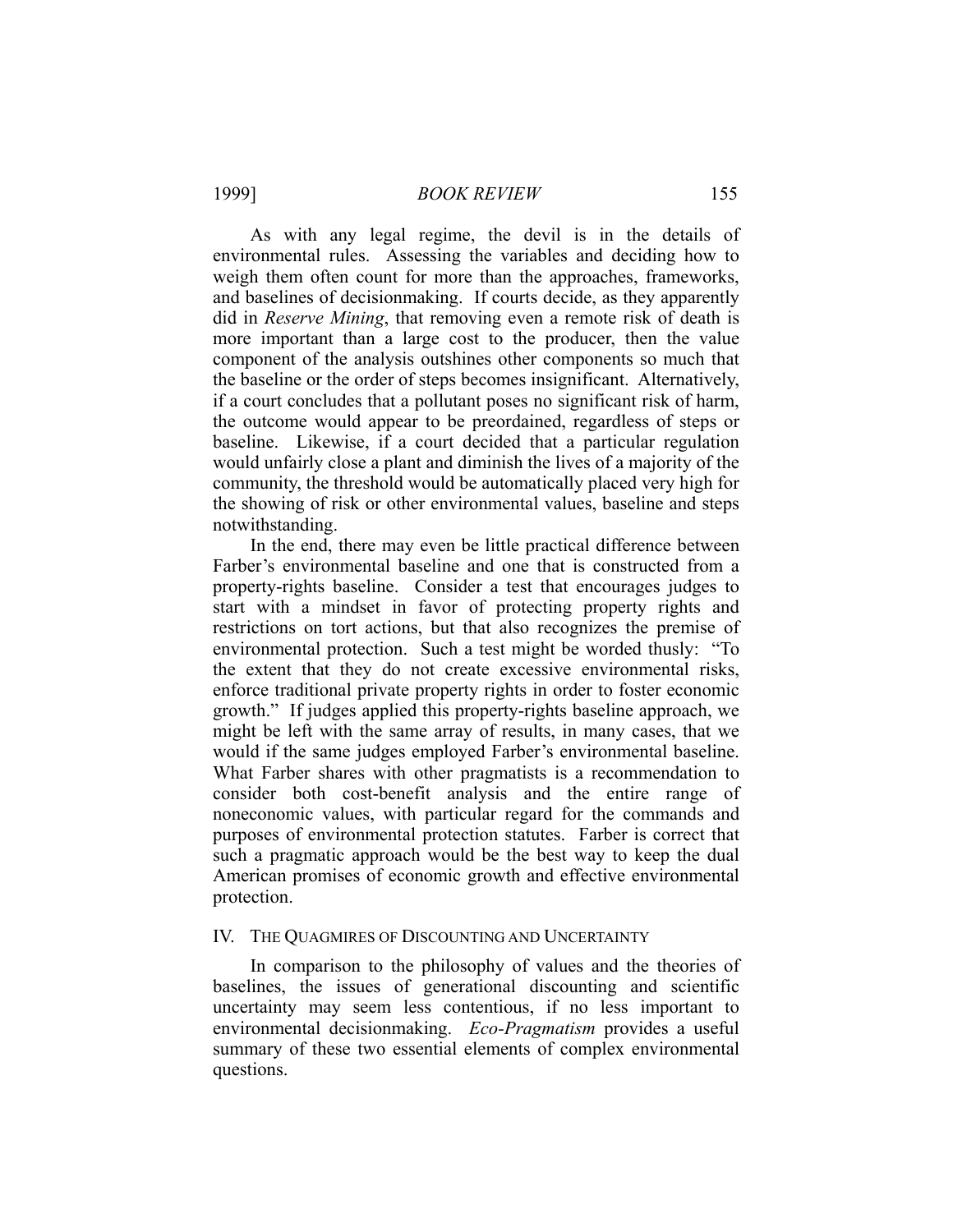#### *A. Discounting Future Needs and Costs*

 Spending a thousand dollars now seems more costly than spending a thousand dollars ten years from now, because in the interim one will be without the ability to use that money.<sup>182</sup> Similarly, the prospect of getting a benefit ten years from now is not as appealing as the prospect of getting it today. As Farber explains, these economic truths, which necessitate discounting future costs and benefits to present value, must be considered in environmental decisionmaking as well as finance.<sup>183</sup> The choice of a discount rate has a tremendous effect on the conclusion that one makes about future costs and benefits of environmental action.184

 Much of Farber's analysis is noncontroversial and straightforward, and makes useful reading for environmentally oriented readers who have not done much thinking about discount rates and the power of discounting to transform dollar figures. In considering long-term environmental risks, such as the greenhouse effect and radioactive waste, choices made today may produce effects across generations.185 On the other hand, some choices that seem important now may turn out to have been fairly irrelevant because of changes that we cannot foresee. Farber is so keen in delving into the discounting topic, however, that he strays a little too far from his environmental law focus.

 Discounting is effective for both costs and benefits of environmental regulation, Farber notes.<sup>186</sup> First, by spending money now in order to prevent environmental harm in the future, society loses the opportunity to use this money for other purposes in the coming years.<sup>187</sup> We pay both for the social cost of not having the money now and the opportunity cost of missing out on other ways to spend the money in the interim.<sup>188</sup> Farber concludes, and rightly so, that "[a]ccounting for the opportunity cost of investments seems sensible and morally unobjectionable."<sup>189</sup> In some instances, cost discounting may argue in favor of a policy decision to impose

 <sup>182.</sup> *See* DANIEL Q. POSIN, FEDERAL INCOME TAXATION OF INDIVIDUALS 7 (4th ed. 1998).

 <sup>183.</sup> *See* FARBER, *supra* note 1, at 133-57.

 <sup>184.</sup> *See id.* at 134.

 <sup>185.</sup> *See id.* at 136; *see also* Bill McKibben, *A Special Moment in History*, ATLANTIC MONTHLY, May 1, 1998, at 55 (arguing that environmental choices made in the next few decades will determine the fate of the planet).

 <sup>186.</sup> *See* FARBER, *supra* note 1, at 134-38.

 <sup>187.</sup> *See id*.

 <sup>188.</sup> *See id.* at 144-46.

 <sup>189.</sup> *Id.* at 148.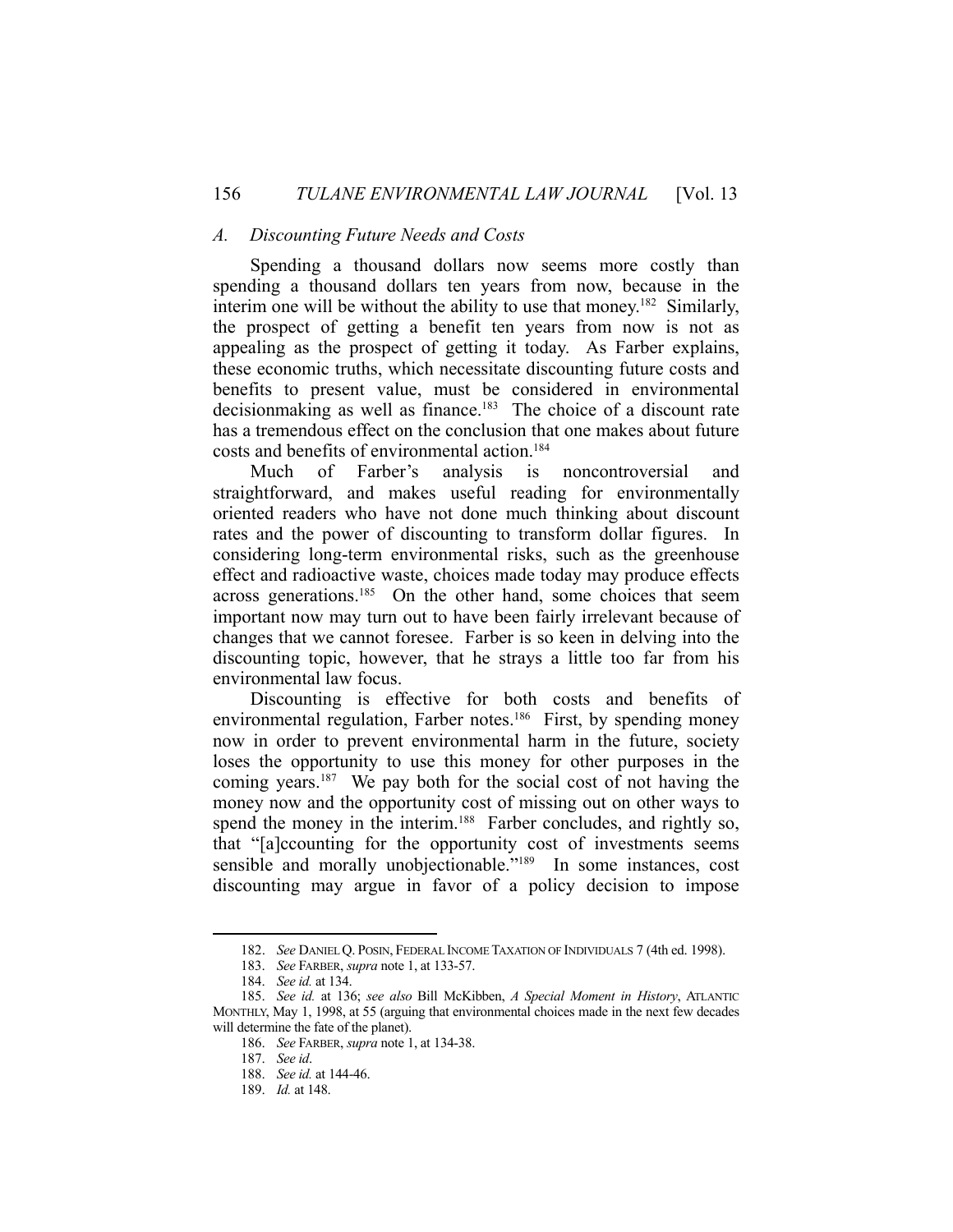regulatory costs in the future, instead of today.<sup>190</sup> Discounting does not mean that regulators should always delay imposing the costs of environmental protection until the last possible moment.<sup>191</sup> For risks such as global warming it may cost less, even with opportunity costs, to take action now, before the problems grow and costs escalate.<sup>192</sup>

 More controversial is the notion that we should discount benefits provided to future generations.<sup>193</sup> This idea has quite stunning consequences when applied to human lives. In sum, the idea is that because the promise of receiving a future asset is not as valuable as having the asset today, society should discount the value of saving future lives.<sup>194</sup> Farber seems troubled by some aspects of this notion, but accepts the principle.<sup>195</sup> When people are surveyed as to how they judge the value of future lives, some studies show fairly high estimates, more than eight percent per year, for discounting in the next twenty years, while discounting for the distant future is just above zero.196 In some instances, surveys reported no discount at all.<sup>197</sup> Farber finds the state of affairs confusing, as well he should.<sup>198</sup> There appear to be at least two arguments for discounting future lives, one that makes sense and another that is morally questionable.

 The first argument is that we are fundamentally uncertain whether our actions today truly will result in the beneficial effect that we desire.<sup>199</sup> It may turn out that the future did not need our efforts at all, because their society has solved the problem or avoided it altogether.<sup>200</sup> Farber tries to prove the necessity of discounting by pointing out that if we did not discount, we would have to be willing to spend vast amounts of money to eliminate one environmentally caused death a year for the next zillion millennia.<sup>201</sup> Perhaps people balk at such a payment not so much because they do not care about people in the future, but more so because they have no confidence in

 <sup>190.</sup> An environmentalist's objection to such cost discounting would probably have to take the form of an objection to the whole idea of cost-benefit analysis, rather than to the discounting aspect of cost-benefit analysis per se.

 <sup>191.</sup> *See* FARBER, *supra* note 1, at 134-38.

 <sup>192.</sup> *See* PAUL R. EHRLICH & ANNE H. EHRLICH, HEALING THE PLANET: STRATEGIES FOR RESOLVING THE ENVIRONMENTAL CRISIS 80-84 (1991) (discussing the potential consequences of global warming).

 <sup>193.</sup> *See* FARBER, *supra* note 1, at 149-57.

 <sup>194.</sup> *See id.* at 152-57.

 <sup>195.</sup> *See id.*

 <sup>196.</sup> *See id.* at 141.

 <sup>197.</sup> *See id.* at 139-44.

 <sup>198.</sup> *See id.* at 152-57.

 <sup>199.</sup> *See id.* at 138-40.

 <sup>200.</sup> *See id.* at 152-53 (referring to the possibility that future generations will be smarter).

 <sup>201.</sup> *See id.* at 149-52.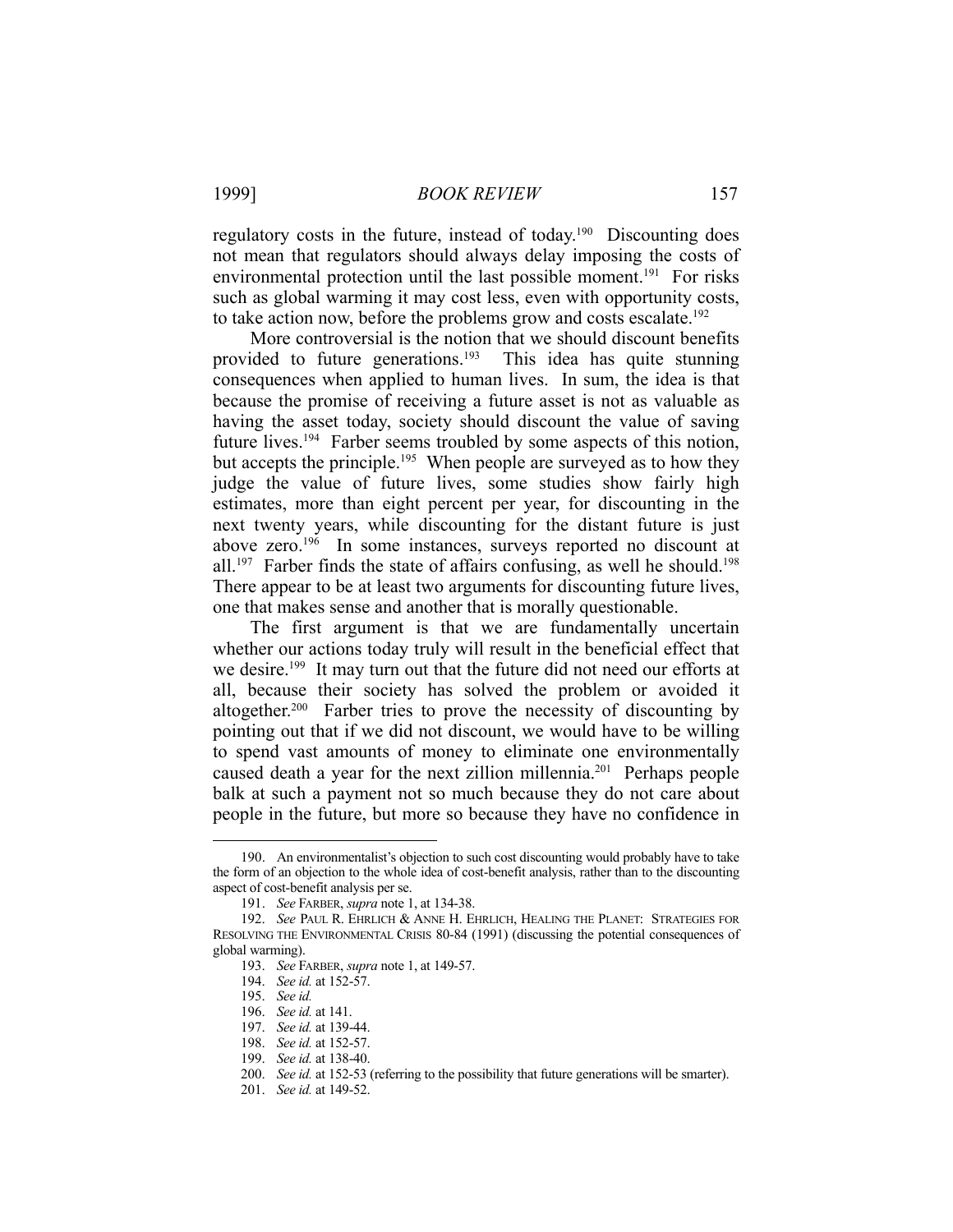any sort of assertion that actions now will actually save lives in the year 2500. Uncertainty over the distant effects of current efforts makes us hesitant to spend now.

 The second and more controversial argument is that distant generations simply mean less to us than our current generation or nearer ones.202 Some have even questioned whether nonexistent generations should have any legal interests at all.<sup>203</sup> There is a fundamental flaw, however, in comparing the discounting of monetary assets to the discounting of future lives. We discount a promise to receive money in the future because to do so is financially sensible, from a personal perspective.<sup>204</sup> On the other hand, we seek to protect future lives not because it is a sensible investment decision—in saving random lives, we typically receive no "return" whatsoever on our "investment"—but because it is the moral thing to do.<sup>205</sup> Farber's analysis would have been strengthened had he returned to Mark Sagoff's explanation that moral values are often wholly distinct from market preferences.<sup>206</sup> This justification by morality does not mean that we must spend any amount of money to save future lives, just as we do not spend this amount to save a life today. Rather, this explanation questions the approach that future lives mean less to us than current ones simply because they are in the future.<sup>207</sup>

 Farber offers some sound policy ideas, nonetheless, for dealing with the problem of discounting and future generations.<sup>208</sup> Fulfilling a need for future benefits might best be accomplished through a program of long-term payments to a trust fund, instead of a single large expenditure now, in order to avoid the full effect of lost opportunity costs, or a large payment just before we need the

<u>.</u>

 <sup>202.</sup> *See id.* at 150-52.

 <sup>203.</sup> *See id.* at 152-53.

 <sup>204.</sup> *See id.* at 139-40.

 <sup>205.</sup> *See id.* at 150-53. It appears perfectly reasonable to value one random life one hundred years from now as much as one random life today. Considering the small odds that the single life today would be a loved one or a friend and the slightly higher, but still small, odds that the future life would be a descendant, there is little "benefit" from saving either life, other than the general moral interest in saving lives.

 <sup>206.</sup> *See id.* at 53-58. To choose an extreme example, it would seem immoral for our current society to leave a large radioactive dump that we expect to leak severely in 500 years, with the likely destruction of millions of lives.

 <sup>207.</sup> *See id*. at 157. Farber trips up somewhat in analogizing an environmental duty to future generations to the weak duty of parents to leave money to their children in their wills. *See id.* at 153-54. The analogy is inapt. Because each generation is presumably free to create its own wealth, a failure to leave a big legacy is not widely considered to be immoral. On the other hand, leaving future generations with a ruined environment is far more immoral. Each generation is not expected to build its own environment.

 <sup>208.</sup> *See id.* at 158-59.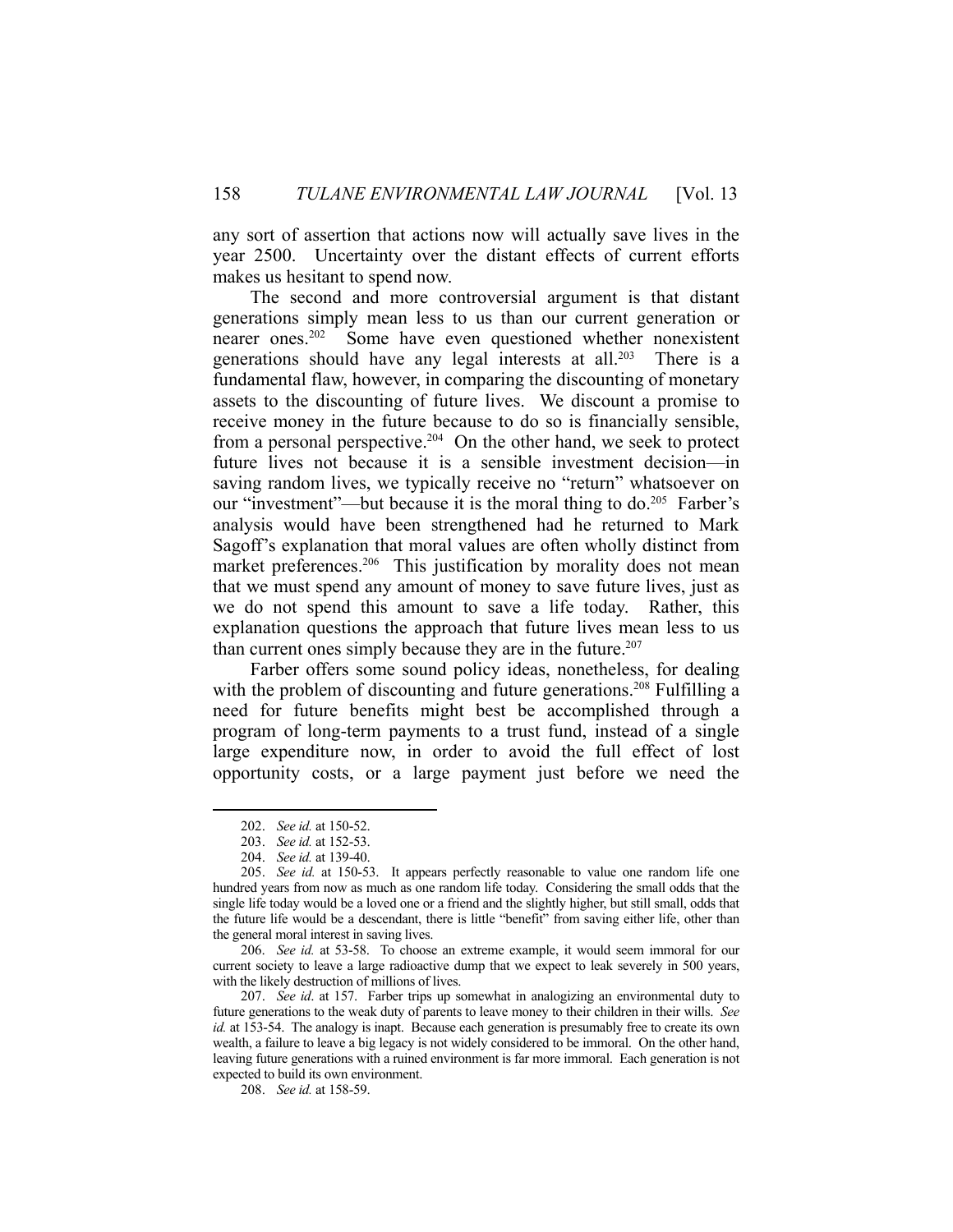money.<sup>209</sup> Because many environmental problems require long-term attention, commitments cannot be delayed indefinitely in the hopes of avoiding opportunity costs altogether.<sup>210</sup> But whereas Farber sees both financial and political benefits to a "stewardship" idea for the succeeding generation,<sup>211</sup> he rejects the notion that "the current generation truly is a trustee for the overall welfare of future generations."<sup>212</sup> Acting for the benefit of distant generations runs law into the great wall of uncertainty.

# *B. The Dilemma of Uncertainty*

 Ignorance of the true effects of our actions is an "overriding problem" of environmental policy, Farber writes.<sup>213</sup> In light of the probabilities, timing, and extent of risks created by certain types of pollution, "our ignorance," he concludes, is "humbling."214 To the extent that we seek the firm figures needed to make even the crudest of cost-benefit analyses, we often will be disappointed by the lack of certainty that science can provide.<sup>215</sup> Farber cites examples in which estimates of risk levels varied by factors of more than a thousand.<sup>216</sup> Inability to construct decent cost-benefit analyses, he notes, is a strong argument in favor of adopting the less scientific approach of risk feasibility.217 Even opponents of cost-benefit analysis should fret over uncertainty, however, because nearly every aspect of environmental regulation is predicated on some sort of scientific estimation of risk.218 In the *Reserve Mining* case, as noted above, scientists could not be certain whether the tailings caused any risk of

 <sup>209.</sup> *See id.* at 157-59; *see also* STONE, *supra* note 62, at 208 (arguing for a global trust fund for international environmental problems).

 <sup>210.</sup> *See* FARBER, *supra* note 1, at 159.

 <sup>211.</sup> *Id.* at 160. Compare the Great Law of The Iroquois Confederacy, which stated every deliberation must consider the impact of decisions on the next seven generations. *See* Lois J. Schiffer & Timothy J. Dowling, *Reflections on the Role of the Courts in Environmental Law*, 27 ENVTL. L. 327, 342 (1997).

 <sup>212.</sup> FARBER, *supra* note 1, at 161.

 <sup>213.</sup> *Id.* at 163.

 <sup>214.</sup> *Id.* at 165.

 <sup>215.</sup> *See id.* at 167.

 <sup>216.</sup> *See id*. Farber cites competing estimates of the costs and benefits of current environmental regulations. Needless to say, the estimates vary, with some estimates finding that current costs far exceed the benefits and others finding the opposite. *See id.*

 <sup>217.</sup> *See id.* at 168.

 <sup>218.</sup> Proclamations of the depth of uncertainty have lead one noted biologist and thinker to argue that, in spite of lack of knowledge in many areas, "we will discover what we need to know" in order to develop a unity of knowledge. Edward O. Wilson, *Back From Chaos*, ATLANTIC MONTHLY, Mar. 1, 1998, at 41.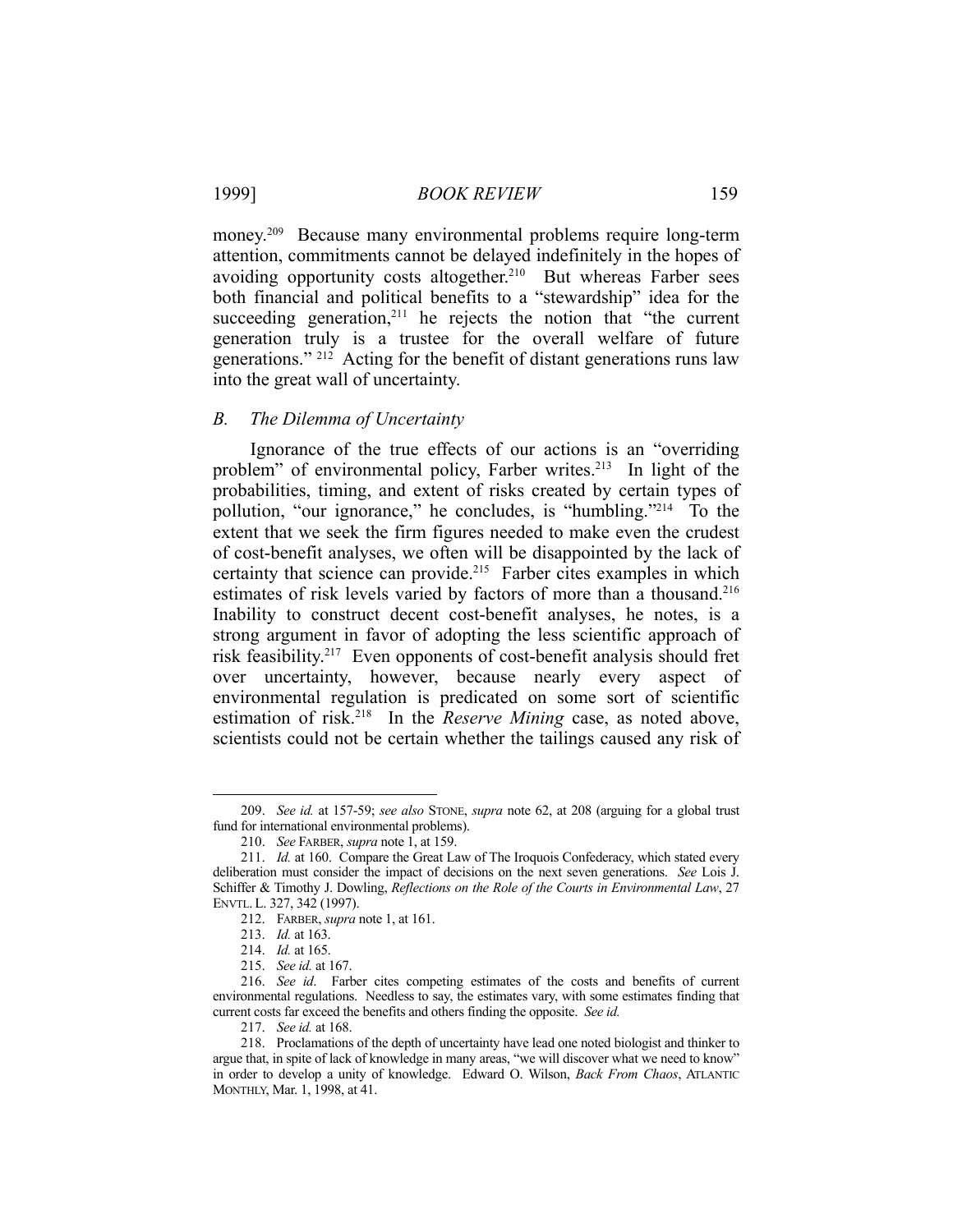serious harm and could not agree on many of the simplest variables in making the risk assessment.<sup>219</sup>

 One of the truths of uncertainty that the law must face, Farber writes, is "the moving knowledge frontier."<sup>220</sup> Even reasonable risk assessments today may quickly be shown to be incorrect tomorrow. 221 In this analysis, *Eco-Pragmatism* may prove disturbing to environmentalists. Farber cites two striking and noteworthy examples.<sup>222</sup> In 1977, only two years after the appellate ruling in *Reserve Mining*, and before the land-dumping conversion was completed, a water filtration system was developed that removed 99.9% of the asbestos from Duluth's water.<sup>223</sup> With such a system, no possible risk assessment could have found that a significant risk existed, Farber argues.<sup>224</sup> Moreover, he reports that some scientists now believe that the once-dreaded dioxin poses little if any threat of causing cancer, contrary to what was previously assumed.<sup>225</sup> There are examples where scientific knowledge moves the other way, of course, such as in the gradual wearing away of scientific skepticism over the thinning of the ozone layer.<sup>226</sup>

# V. IDEAS FOR CHANGE

 In the face of his bleak assessment, Farber offers some legal principles for dealing with uncertainty in environmental law.227 He encourages use of the "precautionary principle" and advocates significant administrative and review reforms.<sup>228</sup> Some of his recommendations are wise, but others are difficult to reconcile with the democratic approach of his environmental baseline.

#### *A. The Precautionary Principle*

 The precautionary principle states, roughly, that one should not gamble when the stakes are potentially high.<sup>229</sup> Farber notes that the idea has been adopted by the European Union and the Rio Declaration

 <sup>219.</sup> *See* Reserve Mining Co. v. EPA, 514 F.2d 492, 514-20 (8th Cir. 1975).

 <sup>220.</sup> FARBER, *supra* note 1, at 174.

 <sup>221.</sup> *See id*. at 174-79.

 <sup>222.</sup> *See id*. at 170-77.

 <sup>223.</sup> *See id*. at 170.

 <sup>224.</sup> *See id.*

 <sup>225.</sup> *See id.* at 176-77 (citing Leslie Roberts, *Dioxin Risks Revisited*, 251 SCIENCE 624, 624 (1991)).

 <sup>226.</sup> *See id.* at 177-78.

 <sup>227.</sup> *See id.* at 170-98.

 <sup>228.</sup> *Id*. at 170.

 <sup>229.</sup> *See id.* at 170-71.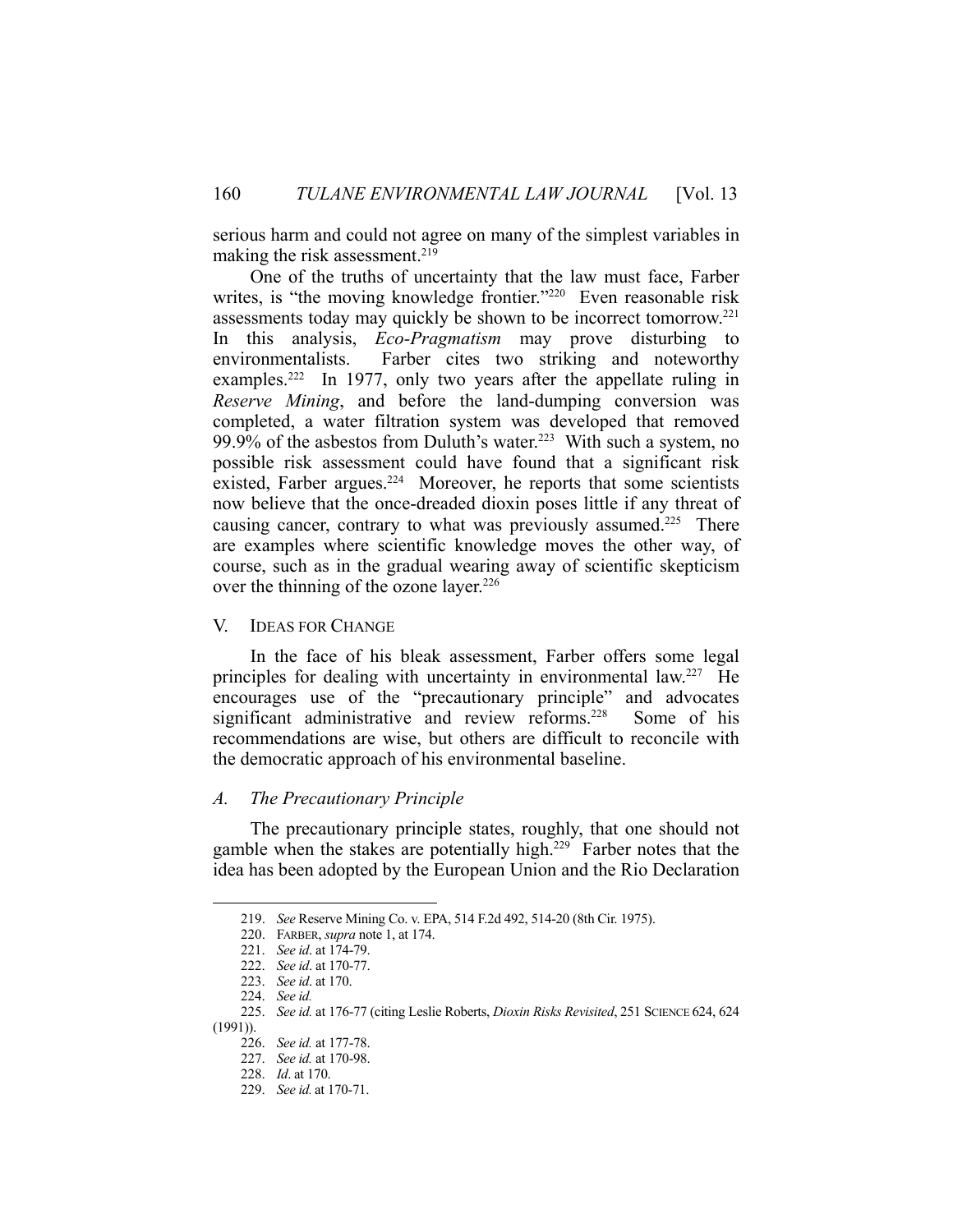as an appropriate means of trying to address environmental uncertainty.230 Risk aversion, which is the basis of the precautionary principle, favors rules that seek to minimize the potential for rare, but potentially disastrous, large losses, while accepting the more certain, but more readily handled, small losses.<sup>231</sup> Applying this principle, Farber concludes that the judgments in *Reserve Mining* were correct because the courts bent over backwards to take precautions against the risk of a large loss of lives, even in the face of uncertain evidence.<sup>232</sup>

 A specific and effective use of the precautionary principle in environmental law, Farber notes, would be to shift the burden of proof to the polluter, a method that was adopted in various forms by the District of Columbia Circuit in the 1970s to deal with certain pesticide rules.233 As noted above, such shifts in presumption might form a useful and effective application of Farber's call for an environmental baseline.234

 Farber also concludes, however, that a commonly proposed extension of the precautionary principle—assuming the "worst case" in making risk assessment—"makes a very poor standard for regulation."235 In a society that seeks to make efficient use of resources to provide happiness and alleviate suffering, a rule that favors inactivity encourages waste of resources, he argues.<sup>236</sup> Moreover, in a society that seeks effective political solutions, "crying wolf" is not a viable long-term strategy.<sup>237</sup>

 Farber does not further argue, as a libertarian might, that the precautionary principle also runs counter to the American ideal of risk-taking. This ideal has enabled the United States to succeed in so many areas in which other nations have not, and forms a foundation for this nation's special economic prosperity.238 Moreover, in some

 <sup>230.</sup> *See id.* Statisticians define two types of mistakes in risk calculation: a Type I error, which concludes erroneously that a risk exists when it actually does not, and a Type II error, which concludes that a risk does not exist when it actually does. *See id.* at 172.

 <sup>231.</sup> *See id*. at 170. The precautionary principle explains why people buy health and auto insurance. Although most people pay out in premiums over their lifetime more than they get in benefits, they buy the insurance to avoid the potential disaster of incurring a large loss all at once. 232. *See id*. at 174.

 <sup>233.</sup> *See id.* at 172 n.22, 177 (citing Environmental Defense Fund, Inc. v. EPA, 465 F.2d 528 (D.C. Cir. 1972), Environmental Defense Fund, Inc. v. EPA, 510 F.2d 1292 (D.C. Cir. 1975), and Environmental Defense Fund, Inc. v. EPA, 548 F.2d 998, 1005 (D.C. Cir. 1976)).

 <sup>234.</sup> *See supra* Part II.B.

<sup>235.</sup> *Id.* at 170-71.

 <sup>236.</sup> *See id*. at 171.

 <sup>237.</sup> *See id.*

 <sup>238.</sup> *Cf.* DAVID S. LANDES, THE WEALTH AND POVERTY OF NATIONS: WHY SOME ARE SO RICH AND SOME SO POOR (1998) (arguing that the economic success of nations depends in large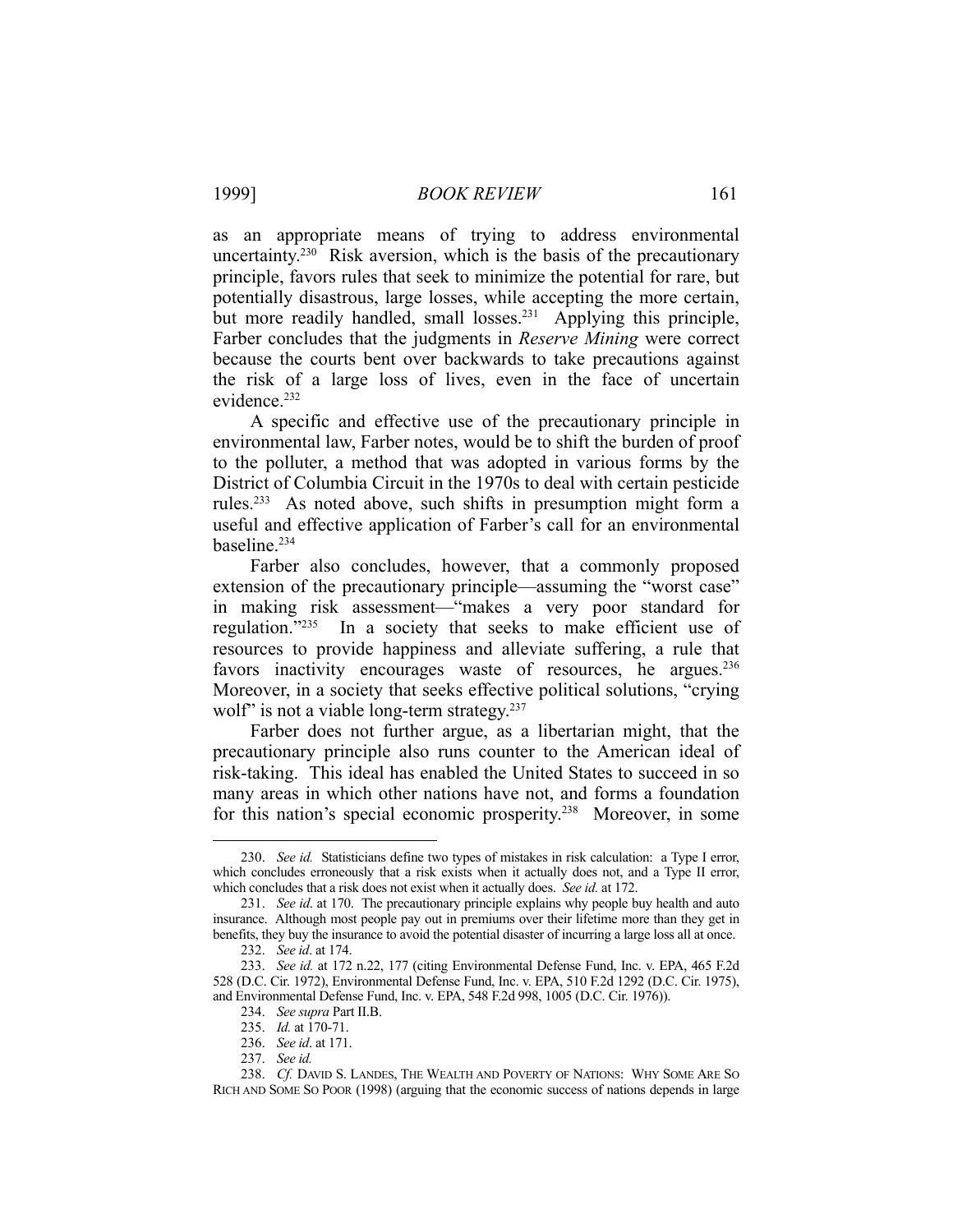environmental decisions no option may be the precautionary one, if inaction also poses a risk of harm, albeit of a different variety. As the Supreme Court wrote in an early environmental case, even the decision not to take an action is "none the less a choice."239

# *B. Regulatory and Review Reform*

 Farber addresses the fear of clumsy or near-sighted environmental regulation with a call for regulatory and review reform*.* 240 While such recommendations would appear to be essential to a pragmatist's concerns, Farber rushes through them at the end of *Eco-Pragmatism*. While most of his recommendations are intriguing or provocative, too many of them are mere sketches, which do not allow for much deeper analysis. It appears that Farber, despite his pragmatist label, may be more interested in theories such as the environmental baseline than in the workings of an environmental problem through the regulatory and court systems.

 In terms of administrative reforms, Farber argues that the regulatory process must be reformed to respond quickly to changing information.241 He proposes decentralization in order to make regulation "more nimble."242 He approves of market-trading mechanisms, which enable industries to respond instantaneously to technology developments,<sup>243</sup> and approves of experimentation through federalist devolution of authority to states.244 On the flip side, Farber would like agencies to be able to act more flexibly to impose regulations even when they have not gathered all the facts, in order to capture the benefits of quickness.<sup>245</sup> He would like agency decisionmaking to be more dynamic, through the creation of

 244. *See* FARBER, *supra* note 1, at 180-81. Farber's assessment of decentralization is somewhat perfunctory and does not address the fear that states will "race to the bottom" in order to attract new business. *See* ZYGMUNT J.B. PLATER ET AL., ENVIRONMENTAL LAW AND POLICY: NATURE, LAW, AND SOCIETY 309-16 (2d ed. 1998). Permitting different standards in different states would also be in tension with the idea, accepted by Farber, that there is a single national commitment in favor of environmental protection. *See id.* at 114-23.

245. *See id.* at 189.

part on their culture, including their acceptance of risk-taking, which is frowned upon in many non-Western cultures).

 <sup>239.</sup> Miller v. Schoene, 276 U.S. 272, 279 (1928) (upholding Virginia's right to order destruction, without compensation, of cedar trees that spread deadly rust to apple trees).

 <sup>240.</sup> *See* FARBER, *supra* note 1, at 190-98.

 <sup>241.</sup> *See id*. at 191-94.

 <sup>242.</sup> *See id.* at 180.

 <sup>243.</sup> *See id.* at 180-83 (citing the notable example of sulfur dioxide trading permits enacted by the 1990 Clean Air Act amendments, 42 U.S.C. § 7651 (1994)); *see also* Glenn Wiser, Note, *Joint Implementation: Incentives for Private Sector Mitigation of Global Climate Change*, 9 GEO. INT'L ENVTL. L. REV. 747, 762 (1997) (noting the program's success).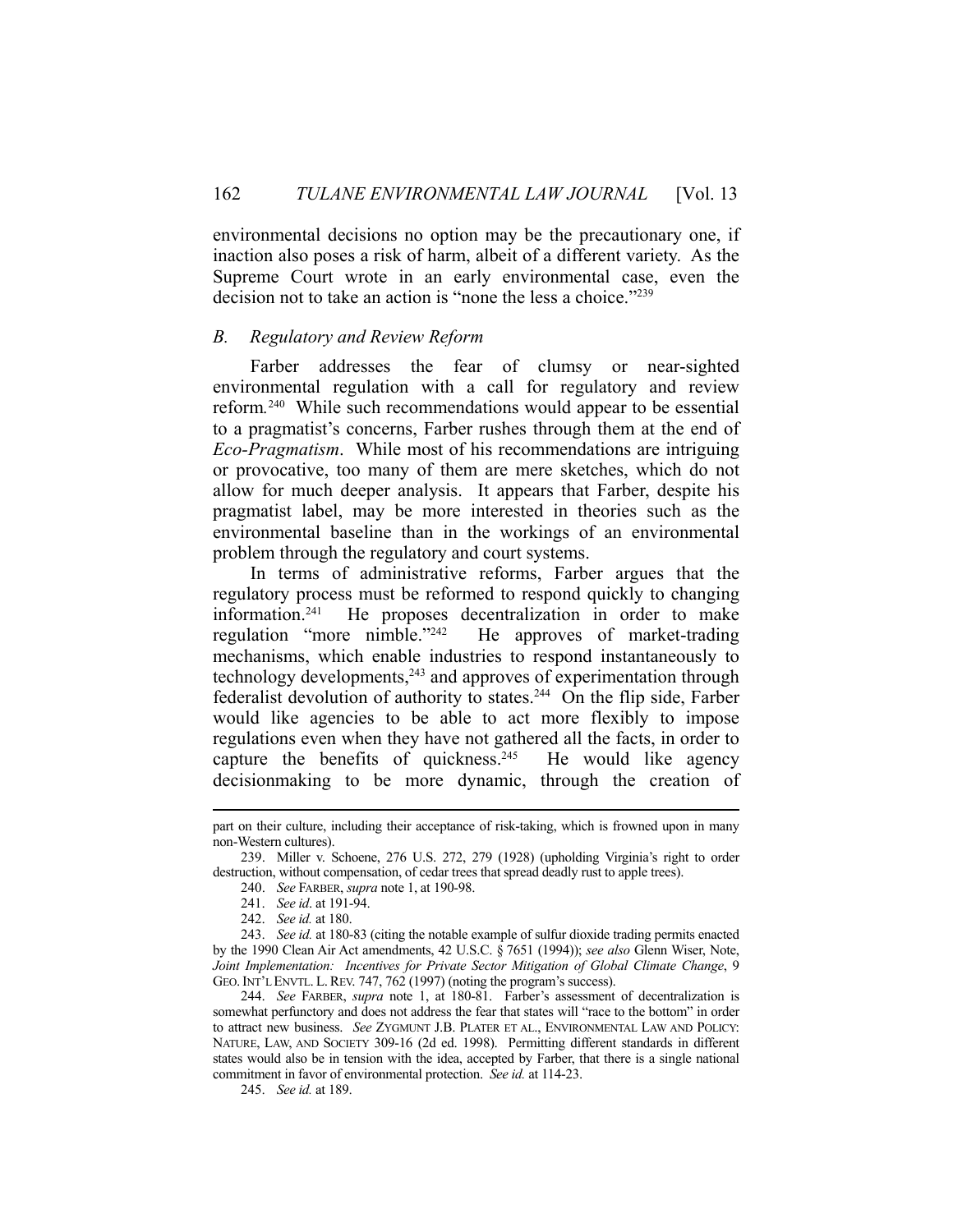regulatory mechanisms that rapidly evaluate and respond to changing knowledge and circumstances.<sup>246</sup> As Farber duly recognizes, a fundamental problem with this approach is that such varied and dynamic regulatory plans require money, and that neither the Executive nor Congress has ever seen fit to provide the EPA with sufficient funding to achieve regulatory goals. $247$ 

 Farber also suggests that the direction of many current substantive regulations should be reassessed.<sup>248</sup> Some worthy environmental proposals suffer, he writes, because they confer their benefits diffusely among citizens, each of whom has little incentive to spend time and money working for protection.<sup>249</sup> Meanwhile, the political spotlight turns to sensational crises such as Three Mile Island and Love Canal, which led to a flurry of regulations that over time have proven to be unnecessary or inefficient.<sup>250</sup> While he does not go as far as Stephen Breyer did in calling for an elite, interagency administrative group to reallocate the regulation of risk, $251$  Farber would like the regulatory agencies to reassess their rules.<sup>252</sup> He proposes that the EPA be granted sweeping "powers to engage in regulatory reform," including the power to scrap regulations that are either (1) unnecessary, because it is clear that they eliminate no significant environmental risk or (2) infeasible, because the burdens are too high and there are less burdensome alternatives.<sup>253</sup> "In other words," Farber concludes, "the EPA would deregulate when a federal scheme as a whole no longer implemented the environmental baseline of feasibly regulating all significant risks."254 This flexibility would

<u>.</u>

 <sup>246.</sup> *See id.* at 183-85.

 <sup>247.</sup> *See id.* at 185. Farber notes the example of the abolition of the congressional Office of Technological Assessment, which was one of the best sources for the kind of quick scientific knowledge that he says is needed. *See id.* at 185.

 <sup>248.</sup> *See id.* at 190-93.

 <sup>249.</sup> *See id.* at 193-96.

 <sup>250.</sup> *See id.* at 190-98. Farber cites the Delaney Clause, 21 U.S.C. § 348(c)(3)(A) (1994), which before its modification commanded the Food and Drug Administration to ban any carcinogenic substance, as an example of a health and safety rule that was adopted with too little thought and which withstood repeated reform efforts because of congressional proclivity for the status quo. *See* FARBER, *supra* note 1, at 190-98.

 <sup>251.</sup> *See* BREYER, *supra* note 57, at 55-76. Breyer's administrative group would include federal employees who have followed a new career path, receiving training in administrative law and the health sciences. *See id.* at 59-60. These bureaucrats would work with science advisory boards to determine the appropriate levels of risk regulation. *See id.* at 60-68.

 <sup>252.</sup> *See* FARBER, *supra* note 1, at 190-94.

 <sup>253.</sup> *Id*. at 195.

 <sup>254.</sup> *Id.*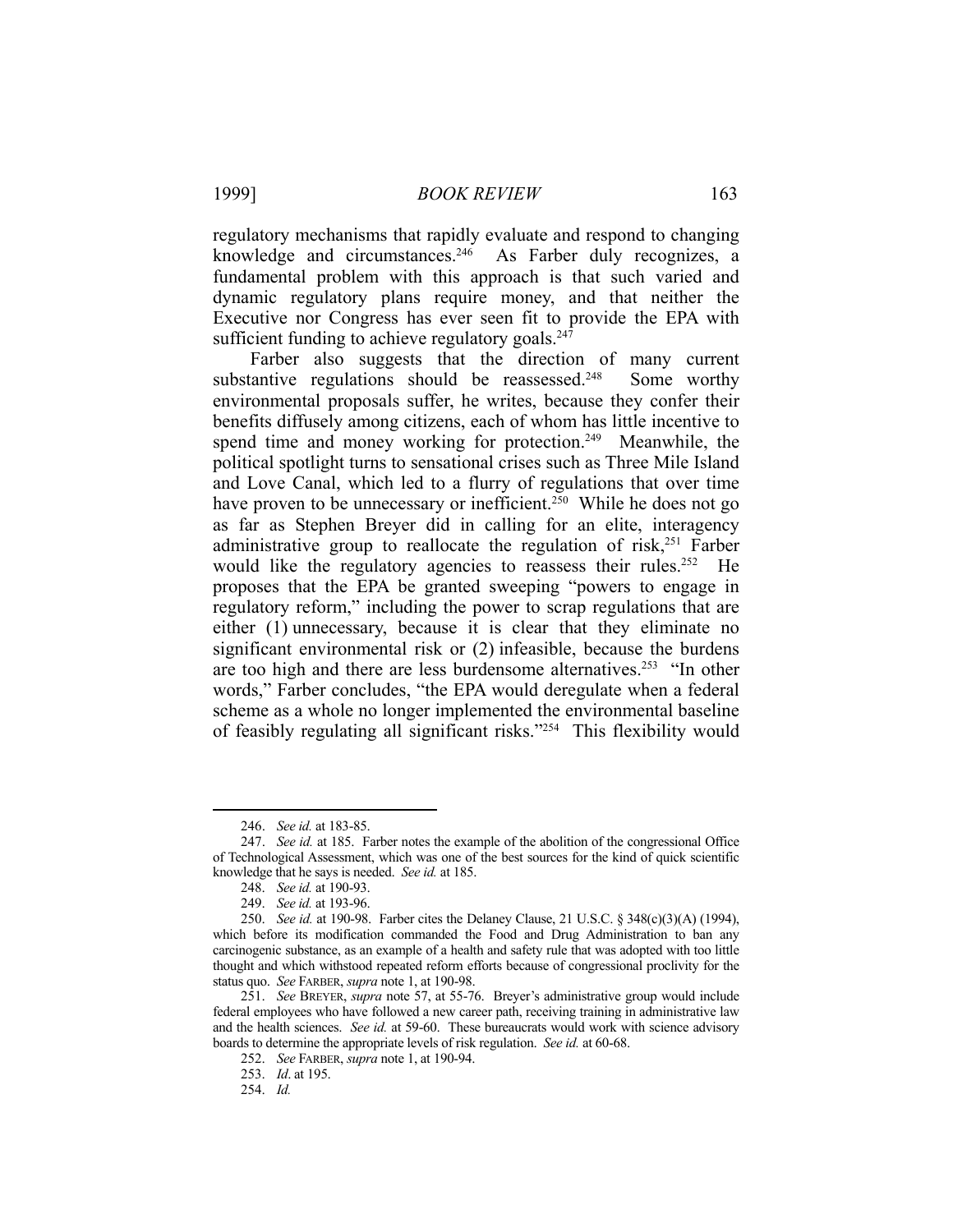not endanger environmental protection, he argues, because flexibility can provide strength.255

 Finally, Farber proposes to foster dynamic regulations by enacting a standard of judicial review below the "hard look" standard, which inhibits quick agency responses to new information.<sup>256</sup> He proposes a lower standard of review for new regulatory programs when the agency shows that "[i]ts action will not cause irreparable harm; . . . [i]t has taken steps to generate additional relevant information; . . . [and] [i]t has a process in place to reappraise current policy as the new information is developed."257

 Because Farber rushes through these reform proposals, they are difficult to scrutinize in depth.<sup>258</sup> Nonetheless, a few comments are worthwhile. First, Farber's suggestions for substantive reform are weighted heavily toward the deregulatory side, despite the fact that his procedural recommendations would, presumably, enable an agency to be as nimble in generating new regulations as in shedding old ones. Presumably, Farber would welcome the EPA's engaging in expedited reform of current regulations when it determines that the pre-existing scheme is not fulfilling the mandate to regulate feasibly all significant risks. Such a dynamic reform could include the regulation, subject to change, of some of the multitude of pollutants that the agency has not had the time or money to study thoroughly.259

 Second, Farber's call for broad reforms seems to presuppose that agencies such as the EPA are going about their regulatory activities in a fundamentally cockeyed manner. It is one thing to recommend that environmental rulemaking include more economic analysis, as his environmental baseline approach does. It is another thing to assume, as his regulatory reform section suggests, that there is a fundamentally better way to go about regulating environmental risks. Many critics have chastised the supposed inflexibility of the command and control approach to regulation.<sup>260</sup> The pragmatic reformer's job is to show that alternatives would provide greater flexibility and equal, or

<u>.</u>

 <sup>255.</sup> *See id.* at 198.

 <sup>256.</sup> *See id.* at 189-90.

 <sup>257.</sup> *Id.* at 190.

 <sup>258.</sup> Some of Farber's proposals, such as the call for more emissions trading programs, have long been championed by some economic critics of environmental regulation. *See, e.g.*, Ackerman & Stewart, *supra* note 61, at 1341-42.

 <sup>259.</sup> *See* SUNSTEIN, *supra* note 54, at 278-79 (noting that many potential dangerous substances remain unregulated, in large part because of the massive procedural and regulatory work that must be done before regulation is affected).

 <sup>260.</sup> *See, e.g.*, Ackerman & Stewart, *supra* note 61, at 1334-43; BREYER, *supra* note 57, at 1-50.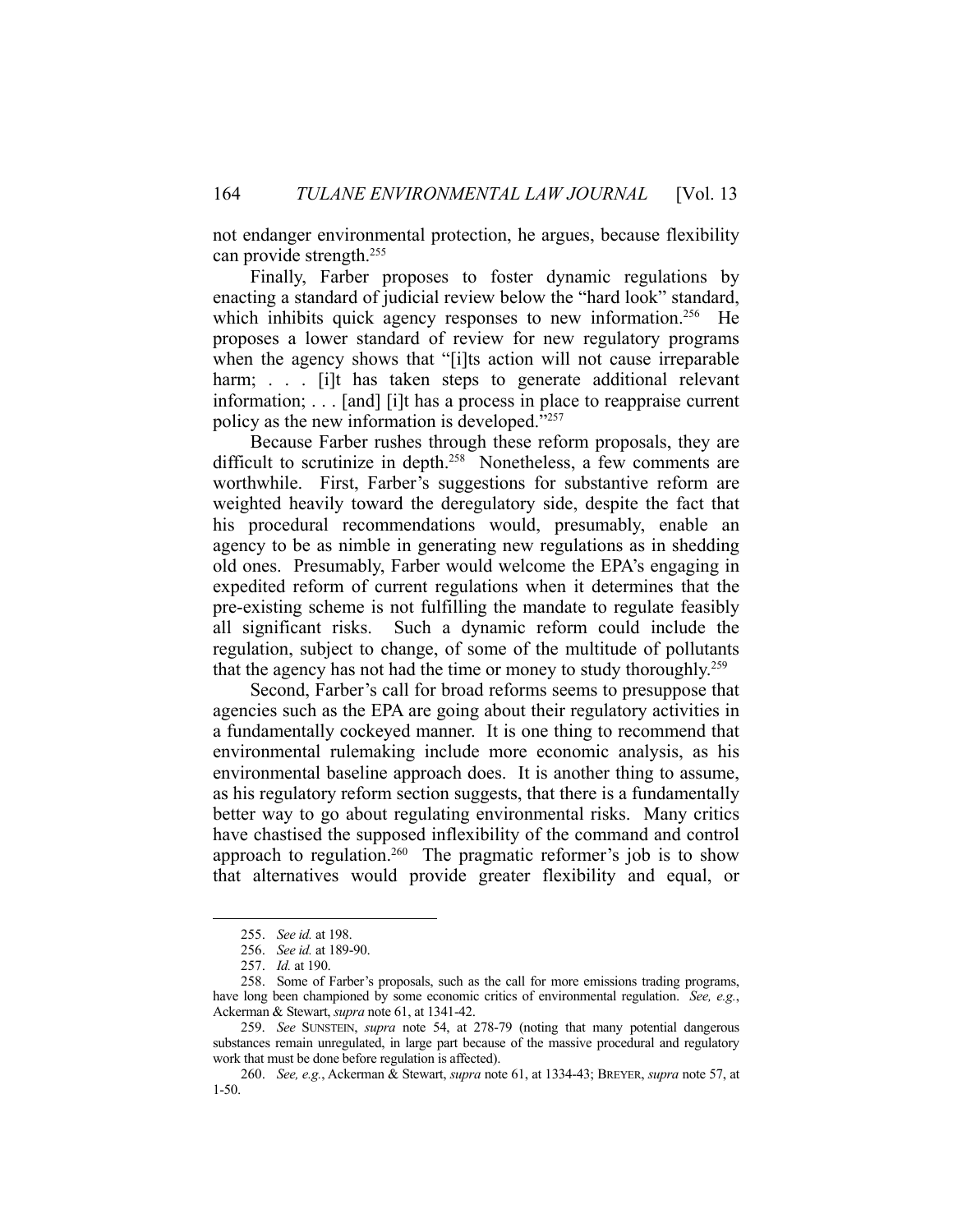greater, effectiveness. Farber unfortunately picks as an example of admirable regulatory reform the EPA's Project XL, which enables a producer to show the EPA that greater pollution abatement at a facility can be achieved in a more effective manner.<sup>261</sup> An early assessment of Project XL has labeled it largely a failure, in part because of the perceived difficulty of developing such alternative plans.<sup>262</sup>

 Third, Farber's reform proposals, although not stated in so many words, are notably undemocratic. His proposals essentially call for an administrative form of government on environmental issues, with minimal interference from the political branches of government. In this respect, he echoes the ideas of Stephen Breyer, who has written that a group of experts, not the political process, should decide which environmental risks deserve regulation and to what degree.<sup>263</sup> Farber expresses some irritation with the fact that Congress, the White House, courts, and public opinion sway environmental decisionmaking more than the regulatory experts at the EPA.<sup>264</sup> This comes as a surprise, coming near the end of a book that argued earlier that politics needs to play a central role in making environmental law, and that public faith in the process is essential to its success.<sup>265</sup> It is hard to reconcile his supposedly inclusive, open, and public-spirited environmental baseline with his apolitical and technocratically oriented proposals for regulatory reform.

#### VI. CONCLUSION

 As Farber correctly notes, Americans want both protection from the risks of pollution and the benefits of economic growth and material wealth.<sup>266</sup> "Thus, there is a pervasive tension in our "Thus, there is a pervasive tension in our responses to environmental problems," he writes. $267$  "If environmental law is to do justice to our society's complex views, it must also reflect this tension between environmentalism and economics."268

 <sup>261.</sup> *See* FARBER, *supra* note 1, at 195 (discussing Project XL).

 <sup>262.</sup> *See* Rena Steinzor, *Reinventing Environmental Regulation: The Dangerous Journey from Command to Self-control*, 22 HARV. L. REV. 103 (1998).

 <sup>263.</sup> *See* BREYER, *supra* note 57, at 55-81.

 <sup>264.</sup> *See* FARBER, *supra* note 1, at 191-96.

 <sup>265.</sup> As noted above, Farber's book focuses nearly entirely on pollution, as opposed to the natural resource branch of environmental law. *See supra* Part II.A. Because of this focus, it is somewhat odd that the book closes with a discussion of the value of nature and the relationship of humans and nature. *See* FARBER, *supra* note 1, at 204-05.

 <sup>266.</sup> *See id.* at 201.

 <sup>267.</sup> *Id*.

 <sup>268.</sup> *Id.*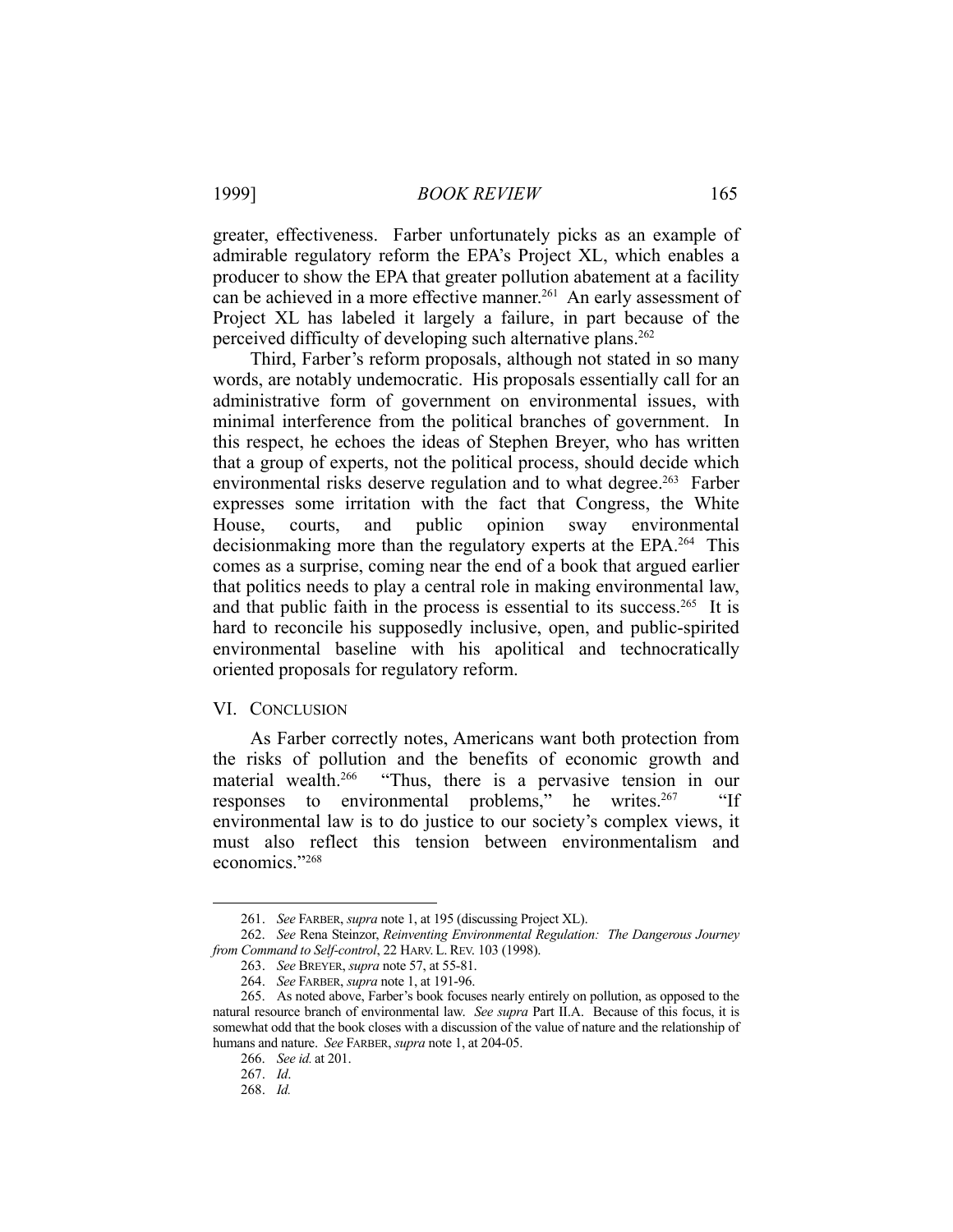Neither single-minded economic analysis nor directionless politics are likely to result in satisfactory laws that further human or environmental fortune. Critics of the inefficiencies of politics tempt us with the prospect of law by economist and engineer; no longer would laws be adopted by politicians with their ears attuned to the scare-of-the-month and other supposed failings of politics. The temptation should be resisted. There are simply too many variables for a panel of experts to handle without the specter of politically oriented values creeping in. Armed with data showing that it would be more cost effective to target regulation against space heaters or raw mushrooms instead of toxic chemicals, the economists would (or should) soon be besieged with questions from thoughtful advocates of various stripes. Has the panel considered the fact that risks from space heaters and mushrooms are in part voluntary? That the typical consumer family does not consider itself at any risk of death from cheap space heaters or mushrooms, but does worry about the potential risks from insidious pollutants? Has the panel considered the fact that the costs of abatement may be spread across the consuming populace more easily with one sort of regulation than another? These sorts of questions are likely to be raised by enlightened economists and scientists, as well as by politicians. Many of the values that inform political decisions would undoubtedly work their way into the deliberations of an economic and scientific panel, and the debate would end up looking a lot more like politics than the champions of politics-free regulation might imagine.

 At the same time, this does not mean that economics has nothing to offer in resolving the questions of risk regulation. The rise in the respectability of cost-benefit analysis during the past twenty years has shown that many politicians and regulators do understand the idea that risk regulation should also be cost-effective. The slow but steady shift to systems of emissions trading and other considerations of cost show that cost-benefit analysis can, does, and will play an important role in shaping environmental law. Indeed, one of the purposes of this review has been to argue that environmental decisionmaking should plainly and openly embrace the notion that a variety of values cannot help but inform the views of the decisionmaker. Just as strict costbenefit analysis needs to be tempered by values outside of economics, the risk feasibility standards of traditional environmental laws must coexist with other human, social, and natural goals. In future dilemmas that resemble *Reserve Mining*, courts and regulators are advised to consider, openly and without hesitation, concerns such as the effect on employment and the community, the potential changes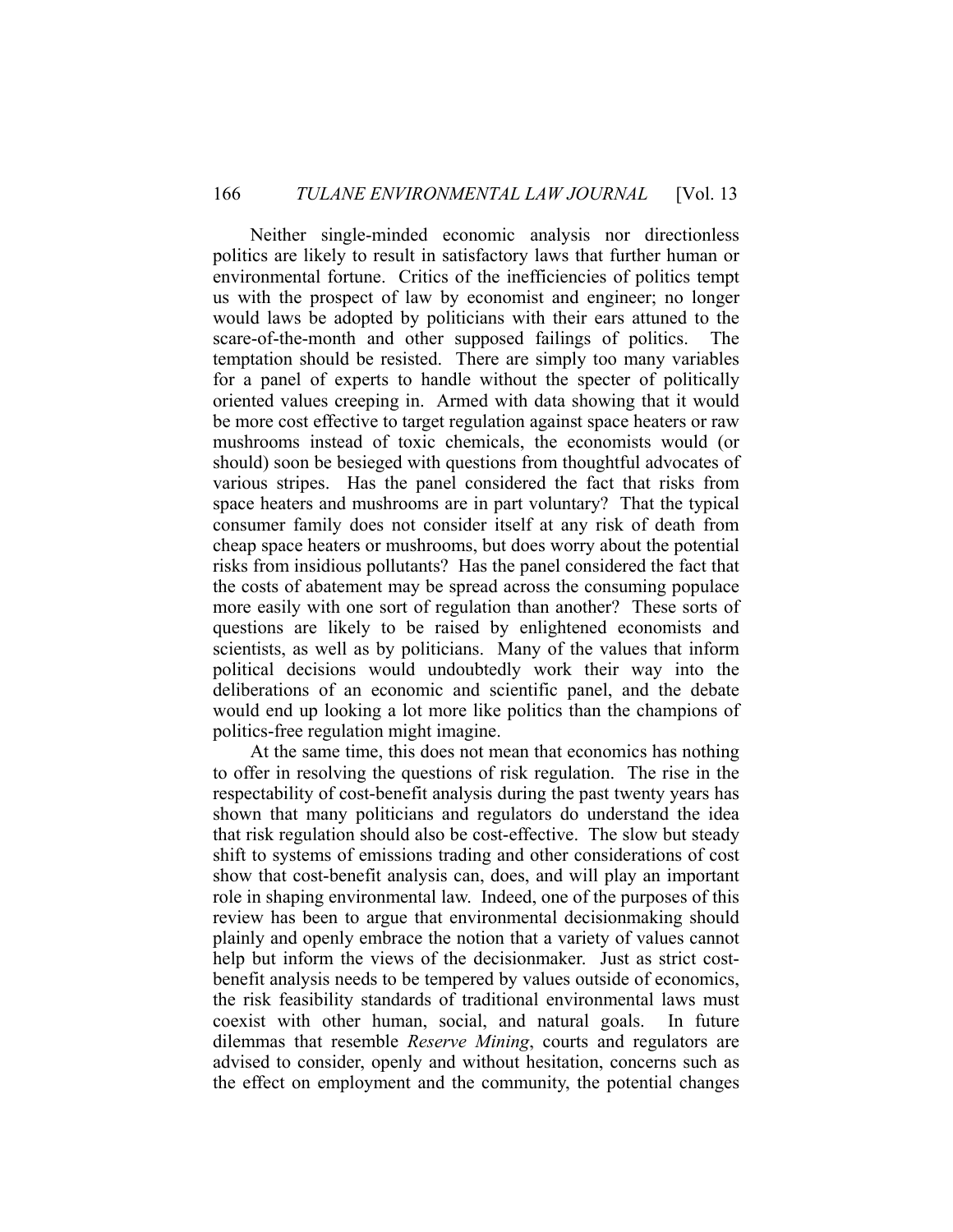for patterns of public consumption, and the likely effects of regulation on corporate behavior, when the statute at issue so permits. In an ideal world of pragmatic environmental decisionmaking, some form of rudimentary impact statement would be drafted for the entire range of policy concerns, including cost-benefit analysis, risk feasibility, how proposed solutions would affect different segments of the community, and a range of other values. Such openness would not guarantee good decisionmaking, as few theories of government do, but it might shine the light of public and bureaucratic skepticism on some of the more dubious rationales for regulatory decisions and foster better public understanding of the trade-offs necessary in environmental law. Greater clarity of the issues, including the facts of uncertainty, would go a long way to resolving the complaints of both the economic critics of current environmental rules and political critics of economic analysis.

 Daniel Farber's *Eco-Pragmatism* provides a good starting point for such broad-based thinking about the dilemmas of environmental law. Those who scoff at economic analysis should read Farber's brief and jargon-free explanations of the premises of cost-benefit analysis. Others, who see efficiency as the only lodestar for governmental action, are directed to ponder the concise assertions of the ideas of collective values. All are reminded that uncertainty clouds many decisions in environmental regulation. As in perhaps no other field of law, the regulator and advocate must continually work with the scientist to find the most effective and most efficient course of action.

 Beyond Farber's effective argument for considering both politics and efficiency in directing environmental law, *Eco-Pragmatism* stumbles in its more specific policy recommendations. Foremost, Farber fails to persuade that his proposed environmental baseline is more likely to be politically stable than would a neutral baseline approach that embraces political values. His argument is unconvincing that the order in which the factors are considered makes more of a difference than the depth of the arguments made on either side, or the inclination of the judge or regulator.

 Finally, Farber's provocative ideas about regulatory and administrative reform are, for the most part, too underdeveloped to be entitled to much scrutiny. He comes close to dropping his pragmatic mantle by setting forth regulatory proposals that appear to make it easier for the EPA to deregulate quickly, without making it clear that the need to regulate quickly would be just as important.

 Thus, it is best not to look to *Eco-Pragmatism* for a detailed, practical approach for reforming environmental law. Farber's